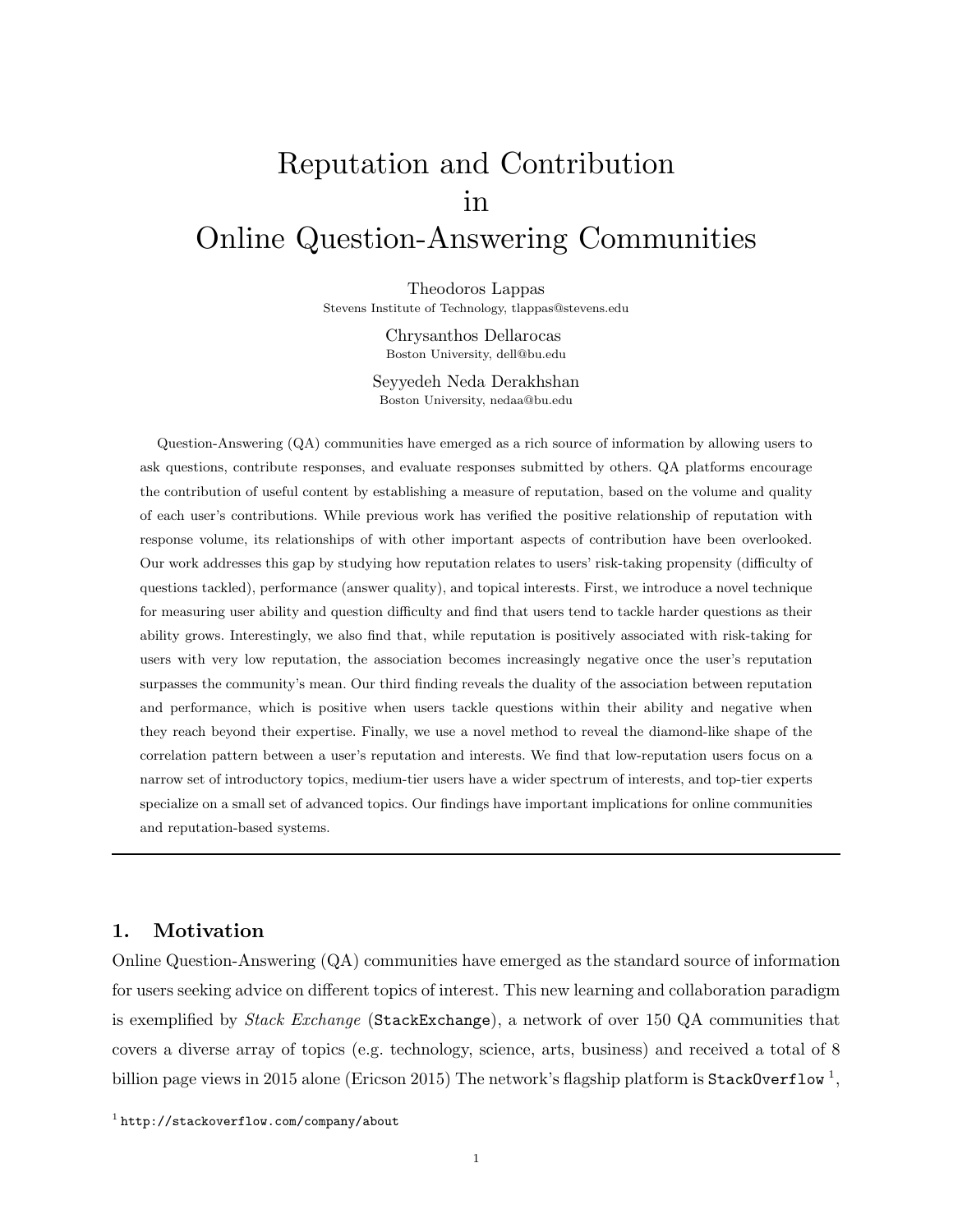a vibrant community focused on computer programming. In 2015 alone, StackOverflow users asked 2.5 million questions and contributed 3.2 million responses (Ericson 2015).

In order to manage such vast amounts of user-generated content (UGC), platforms utilize their user base to crowdsource the evaluation of response quality (Liu et al. 2008). Once a new response is posted, community members can assign a negative or positive vote to it, depending on whether or not they feel it properly responds to the question. Responses are then sorted according to their aggregate vote count (i.e. the difference between positive and negative votes), in descending order. In addition, the person who originally asked the question has the option to mark a response as accepted and further improve its rank and visibility. This feedback process allows the platform to prominently display high-quality answers at the top, while pushing low-quality responses and spam to the bottom. Given that previous work has repeatedly verified that users heavily favor topranked options, this ranking mechanism makes it easier to obtain useful information and improves the user's experience (Ghose et al. 2014, Guan and Cutrell 2007, Pan et al. 2007). The increased visibility offered to highly-ranked responses motivates attention-seeking users to submit high quality content (Ghosh and Hummel 2014). In fact, given that QA platforms are based on voluntary participation, the promise of an elevated status as a verified expert within the community is one of the few meaningful motivations for a user (Raban and Harper 2008).

Previous work has repeatedly verified the positive connection between a user's reputation and the volume of her contributions (Anderson et al. 2013, Grant and Betts 2013, Cavusoglu et al. 2015, Li et al. 2012, Movshovitz-Attias et al. 2013). One of the most characteristic findings of these connection is that users tend to increase their activity level as they approach a reputation milestone, typically attached to a reward mechanism such as a community badge (von Rechenberg et al. 2016, Goes et al. 2016). Recent work has also shown that users tend to adjust the volume of both their reputation-seeking and non-reputation-seeking actions after they find a new job (Xu et al. 2014). Despite these encouraging findings, contribution volume is one only one of many interesting aspects of a user's behavior that could be associated with her reputation. In this work, we extend the relevant literature by presenting and evaluating a theoretical framework for the connections between a user's reputation and:

- 1. Her propensity to be a risk taker and respond to difficult questions.
- 2. Her performance, which we measure via the quality of her contributions.
- 3. The topics of questions that she chooses to respond to.

We utilize a large dataset from **StackOverflow** to study the relationships between these elements in the context of the highly-cited theoretical frameworks on self-efficacy (Bandura 1977) and prospect theory (Kahneman and Tversky 1979). The rich relevant literature guides our hypothesis development and informs our efforts to account for the various factors that contribute to a QA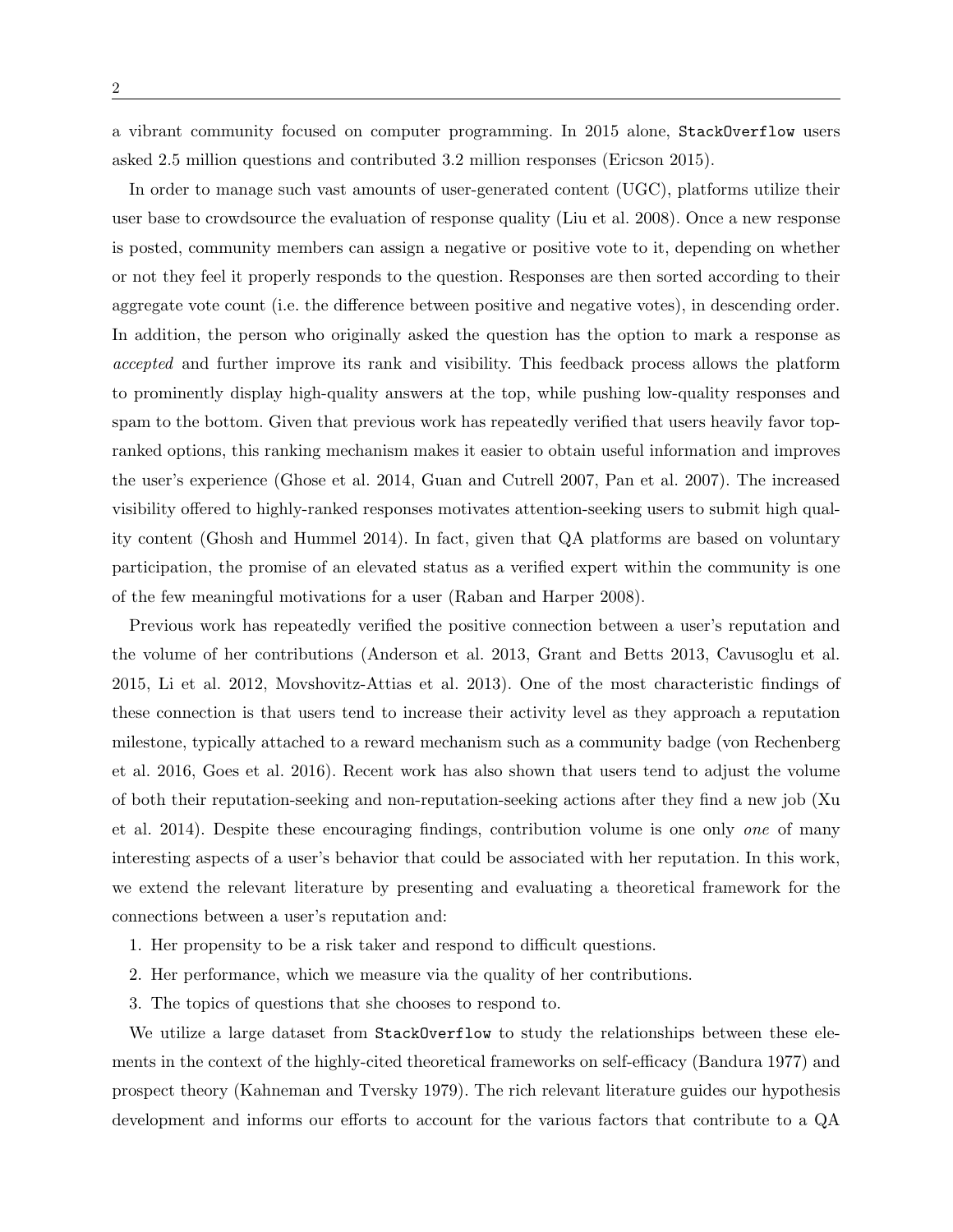user's behavioral patterns. Our findings provide new insight on how reputation affects user contribution patterns and have immediate applications for QA communities, as well as for any platform that utilizes reputation-based mechanisms to motivate its users.

# 2. Background and Hypothesis Development

In his highly cited work, Bandura studied self-efficacy and its effects on behavioral patterns (Bandura 1977). According to Self Efficacy Theory (SET), a person's belief in their own efficacy affects their behavior, as it determines the amount of resources that they are willing to devote toward the completion of a task. Research based on Bandura's work focuses on two dimensions of user behavior: effort (Bandura 1986, 1997) and persistence in the face of adversity (Cervone and Peake 1986, Bandura 1986, Strecher et al. 1995). As we discuss next, self-efficacy has since been linked to multiple fundamental concepts related to human behavior, such as risk-taking and performance.

In online QA communities, a user's self-efficacy is shaped by the positive or negative feedback that she receives for her contributions. The platform aggregates these accolades into a measure of reputation, which represents the user's authority and expert status within the community (Bosu et al. 2013, Movshovitz-Attias et al. 2013). Previous research has linked self-efficacy with the volume of a user's contribution (Jin et al. 2013). Our own work builds on SET theory and other relevant theoretical constructs to frame and study the connection between reputation and three different aspects of a user's activity within the community: (i) their risk taking, (ii) their performance, and (iii) their topics of interest. Next, we present the theoretical foundation of our study on each aspect in the context of the relevant literature.

### 2.1. Reputation and Risk-Taking

In QA communities, users build their reputation by receiving positive feedback for their contributions. For instance, the StackOverflow platform computes the user's reputation at a specific point in time based on the positive and negative votes that the she has received for her previous responses up to that point, as well as on the number of her previous responses that have been marked as accepted by the users who asked the corresponding questions<sup>2</sup>. Previous work has repeatedly verified the role of reputation as a motivator for contribution and has studied the influence of different reputation mechanisms on the user's activity and contribution levels (Anderson et al. 2013, Grant and Betts 2013, Bosu et al. 2013, Movshovitz-Attias et al. 2013, Yu et al. 2007, Constant et al. 1996, Jin et al. 2013, Kankanhalli et al. 2005).

The simplest strategy for a user trying to build their reputation is to submit as many highquality responses as possible. If these responses are well-received by the community, the user will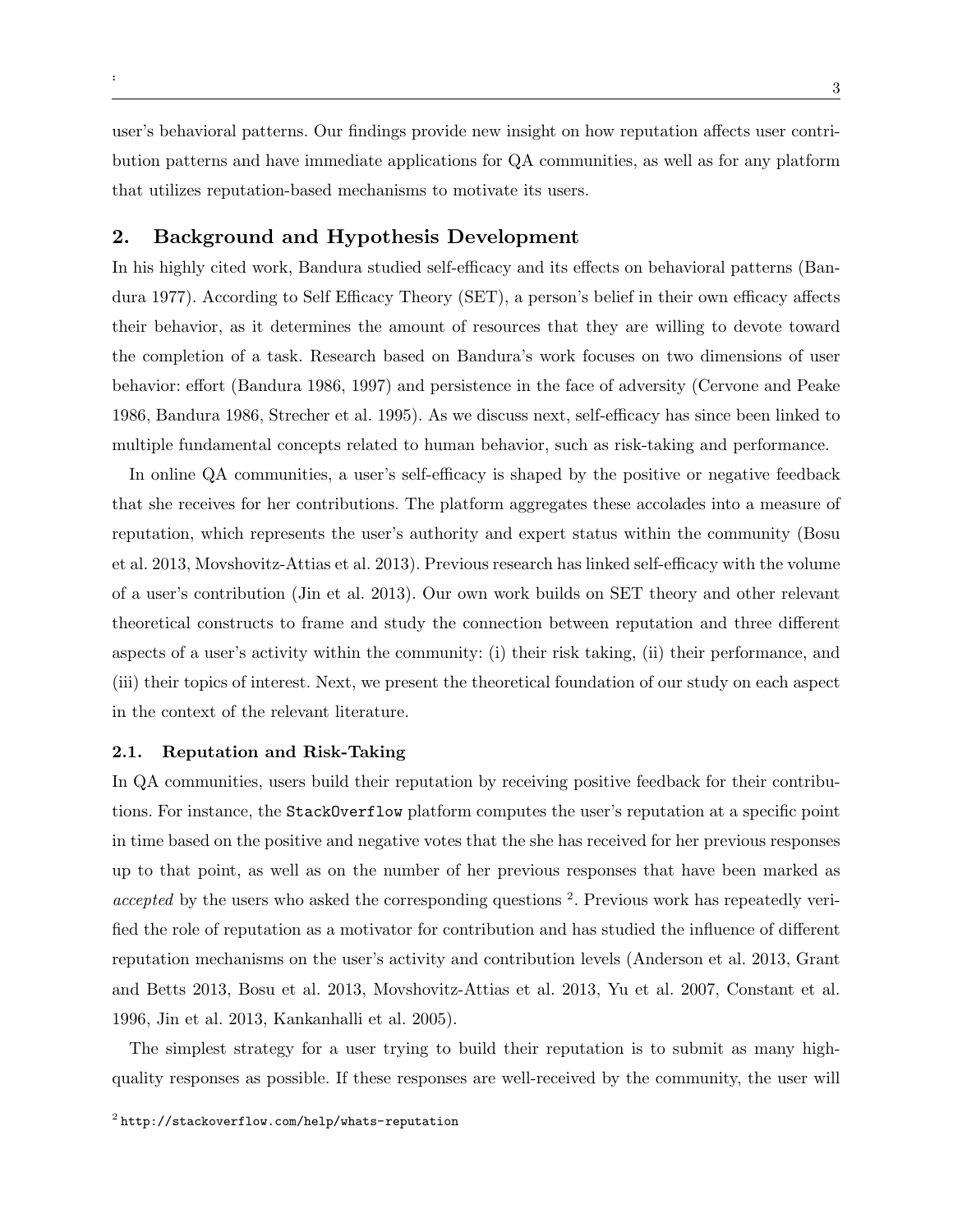have multiple sources of positive votes and acceptances to build her reputation. However, this strategy ignores the existence of *competition*. For instance, if a question receives many responses, the body of votes awarded by the community is more likely to be fragmented. In addition, in a highly competitive setting with many responders, a user has fewer chances to submit the first response that gets accepted by the asker (Anderson et al. 2012). The obvious strategy for reducing competition is to respond to harder questions, which are less likely to receive many high-quality responses (Bosu et al. 2013). Even though the strategy of responding to harder questions can be effective in practice, it is not without risk. In QA communities, any contribution that a user makes is openly available and subject to evaluation by the entire community: if the response is satisfactory, it could be rewarded with positive votes and even with an acceptance by the asker. However, a sub-par response is likely to be ignored or even attract criticism, expressed via harsh comments and negative votes that hurt the user's reputation. For instance, in the StackOverflow platform, a negative vote has a direct effect on the responder's reputation, which it reduces by 2 points.

The tradeoff between risky questions that reduce competition and low-hanging fruit with limited expected returns creates an adaptive explore-or-exploit setting, similar to the one studied by the extensive literature on organizational learning (Benner and Tushman 2003). As stated by March (1991), there is a delicate tradeoff between the risky exploration of new possibilities and the exploitation of old certainties. We formalize this tradeoff into a theoretical framework that models the user's risk propensity in the context of two factors: (i) her ability and (ii) her reputation within the community. These two factors shape the user's self-efficacy and, through that, her goal-setting and risk-taking behavior.

### 2.1.1. Ability

First, we hypothesize that the promise of reduced competition and higher reputation gains motivates users to tackle the hardest possible questions within their ability. Even though a user can sharpen her skills via her involvement with the community, her ability is primarily shaped by exogenous factors, such as the nature of her profession and her ongoing education. These exogenous experiences also allow the user to build her perception of her own ability (Mabe and West 1982) and, based on that perception, set goals and make decisions (Nicholls 1984). In their seminal work on ambiguity and competence in choice under uncertainty, Heath and Tversky (1991) define and investigate the competence hypothesis. This challenges the belief that a decision-maker's willingness to bet on an uncertain event depends only on the estimated likelihood of that event and the precision of that estimate. Instead, the competence hypothesis posits that willingness also depends on the extent to which the decision maker considers himself knowledgeable or competent in the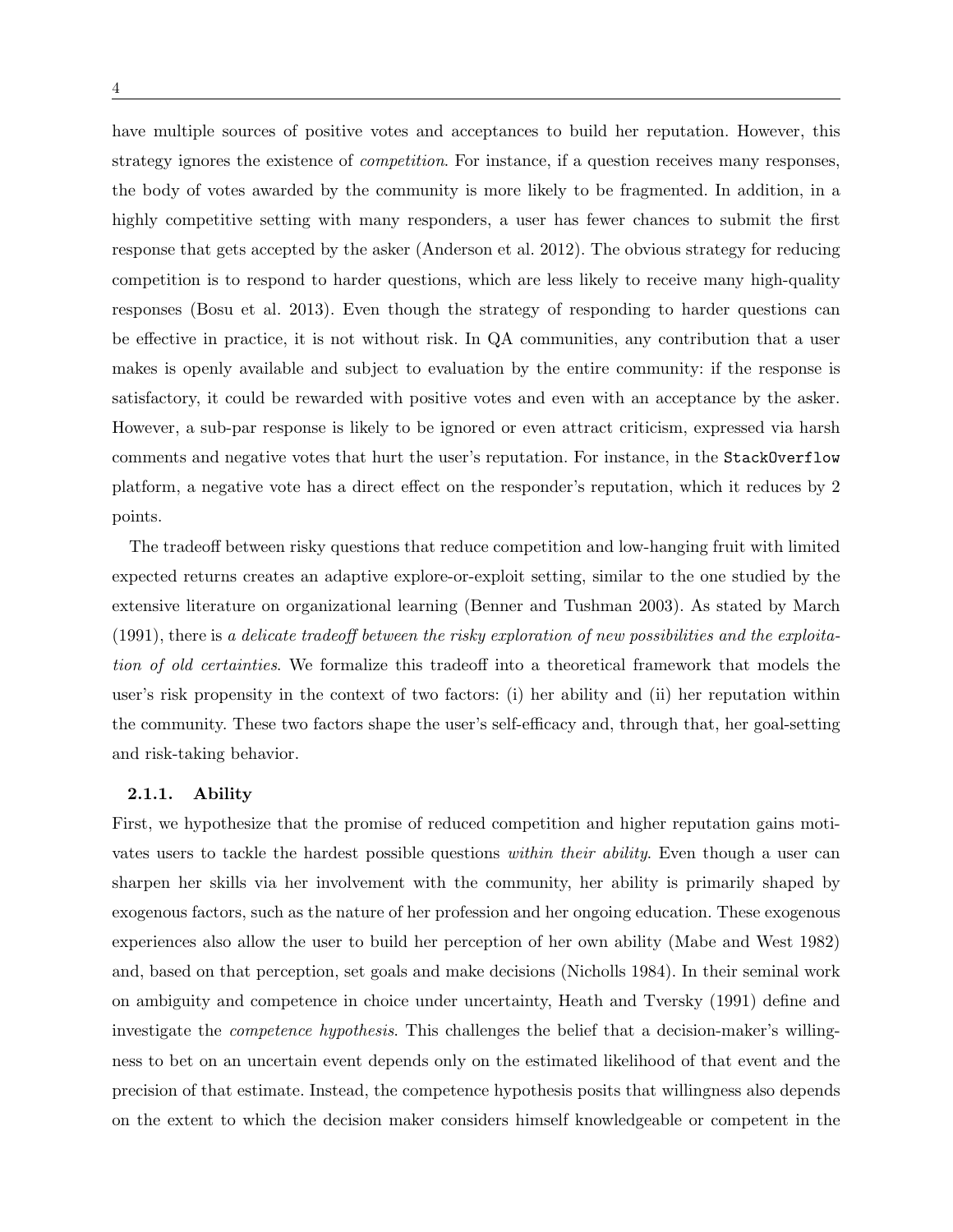decision's context. The authors verify this hypothesis via a sequence of controlled experiments that eliminate alternative explanations.

Vancouver et al. (2008) leverage concepts from self-regulation theory to study the effects of selfefficacy on goal acceptance. They posit that an individual will only accept a goal if their estimate of the resources required to complete the goal does not exceed a certain threshold. In this setting, higher self-efficacy is likely to lead to lower estimates and thus has a positive relationship with goal acceptance. Sitkin and Weingart (1995) hypothesized and verified that the more successful the outcomes of a decision-maker's past decisions the higher their risk propensity. Chen et al. (1998) study the effects of self-efficacy on risk-taking in the context of entrepreneurship. Their studies on both students and business executives revealed a significant and consistent positive effect of self-efficacy on the likelihood of being an entrepreneur. Similar findings were reported by Zhao et al. (2005), whose study on 265 MBA students revealed that an individual's propensity to take risks and become an entrepreneur is fully mediated by their self-efficacy. Schunk (1990) studies the connection between self-efficacy and risk-taking in an educational context, by studying the students' practice of observing their own performance and evaluating their goal progress. The study finds that, as goals are attained and their self-efficacy increases, students are motivated to set new, more challenging goals. Finally, in their studies on sports-related activities, Slanger and Rudestam (1997) find that self-efficacy is the factor most responsible for the disinhibition associated with risk-taking.

Based on our review of the relevant literature, we expect users with higher ability to tackle harder questions. Formally:

Hypothesis 1. A user's ability is positively associated with their risk propensity, as represented by the difficulty of the questions that they choose to respond to.

#### 2.1.2. Reputation

The second factor that we expect to have an association with a user's risk propensity is her reputation within the community, which serves as her reward for her contributions a symbol of status. A possible hypothesis could be that increased reputation could enhance the user's risktaking behavior by further boosting their self-efficacy. While we expect this to be true for newly registered users and users with very low reputation, the role of reputation as a symbol of status within the community motivates us to consider an alternative hypothesis. We expect that, as the user's reputation grows, it becomes a hard-earned asset that the user will justifiably want to protect. Seeking harder questions becomes increasingly less appealing in this stage, as it can lead to failed responses that hurt the user's status via the criticism and negative votes that they are likely to attract. Intuitively, users with higher reputations have more to lose and are thus more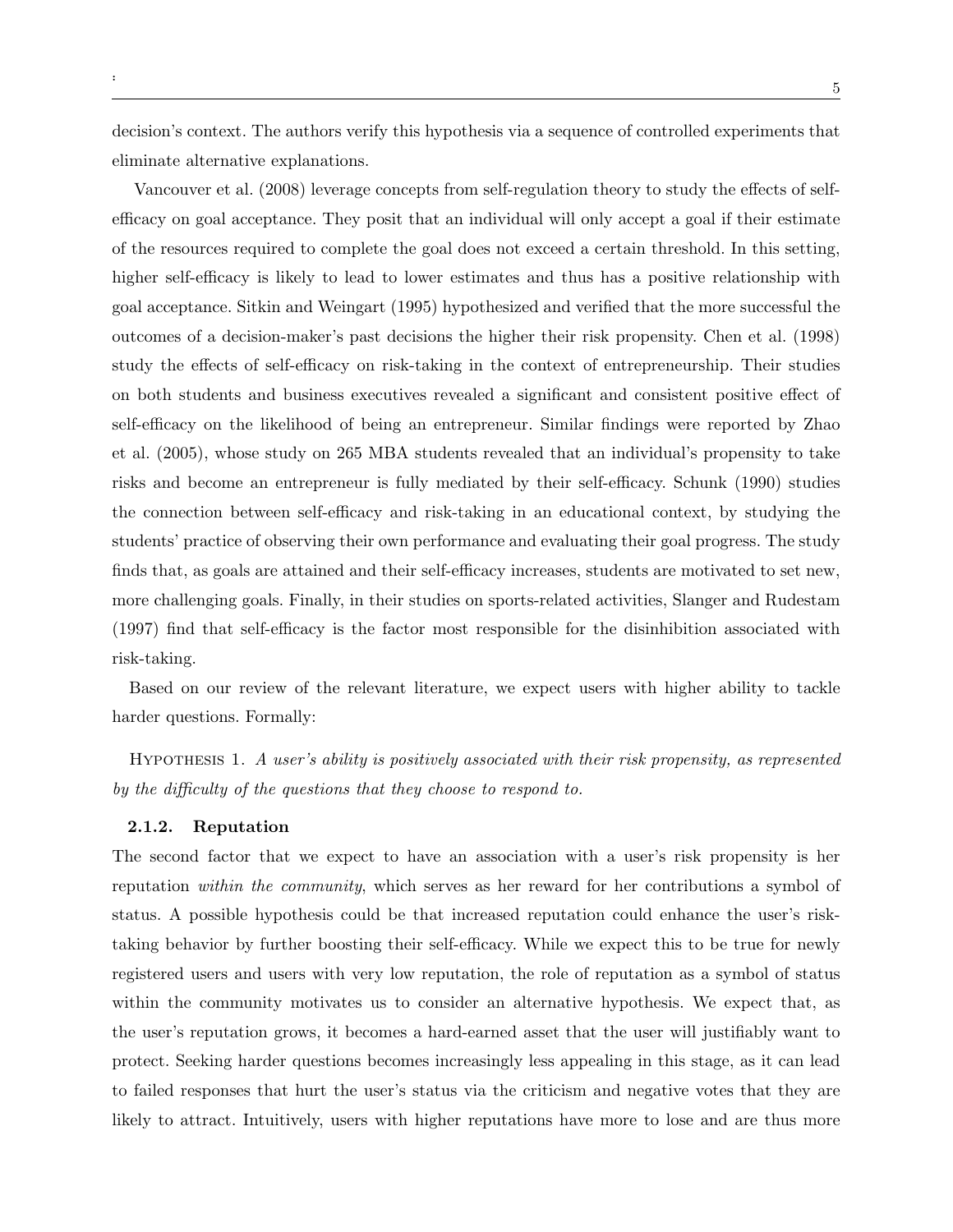likely to be risk-averse. For instance, a new community member with no reputation has nothing to lose by responding to what they consider a hard question. On the other hand, we expect that a person who has already established a solid reputation will be less motivated to take risks that could hurt their hard-earned status. Thus, as a user's reputation within the community grows, we expect them to become less likely to take risks by responding to harder questions.

The extensive literature on decision-making and risk propensity provides a solid theoretical foundation for this hypothesis. A long line of literature has build on the seminal work of Kahneman and Tversky, who presented prospect theory as a model of how people choose between probabilistic alternatives that include risk (Kahneman and Tversky 1979, Tversky and Kahneman 1985, Kahneman and Tversky 1984, Tversky and Kahneman 1991). According to prospect theory, individuals in favorable states tend to be risk-averse because they feel they have more to lose than to gain. Conversely, individuals who are in unfavorable circumstances are risk-seeking, because they feel they have little to lose. Numerous works have explored this loss-aversion phenomenon in a controlled decision-making setting (Nygren et al. 1996, Arkes et al. 1988, Isen and Patrick 1983, Isen et al. 1988). Previous work has reported similar findings in different domains. In politics, research has shown that decision makers who currently hold favor or power and, therefore, have more to lose from a wrong decision, tend to be risk-averse (Ross and Stittinger 1991). In the banking sector, the shareholder of a poorly capitalized bank will prefer a riskier investment than the shareholder of a well-capitalized bank (Green and Talmor 1986). Poorly capitalized banks have little to lose by bankruptcy, so they maximize the option value of deposit insurance by gambling in riskier assets. On the other hand, well-capitalized banks prefer less risky investments, because they have more to lose in case of bankruptcy. In industry, successful entrepreneurs may be less inclined to take risks because they have more to lose (Stewart Jr and Roth 2001).

Finally, our hypothesis is consistent with the highly-cited expected utility framework, which attributes risk aversion to diminishing marginal utility (Rabin 2000, Von Neumann and Morgenstern 2007). Conceptually, a person has lower marginal utility for additional wealth when she is wealthy than when she is poor. In our QA setting, low-reputation users are simply more motivated to prove their worth than established community members. Therefore, as a user's reputation grows, their motivation to take risks and devote the increased effort required by harder questions is likely to wane, simply because the promise of gaining even more reputation becomes decreasingly appealing.

We formalize our hypothesis as follows:

Hypothesis 2. A user's reputation is initially positively associated with their risk propensity. The association becomes increasingly negative as the user's reputation grows and they become riskaverse.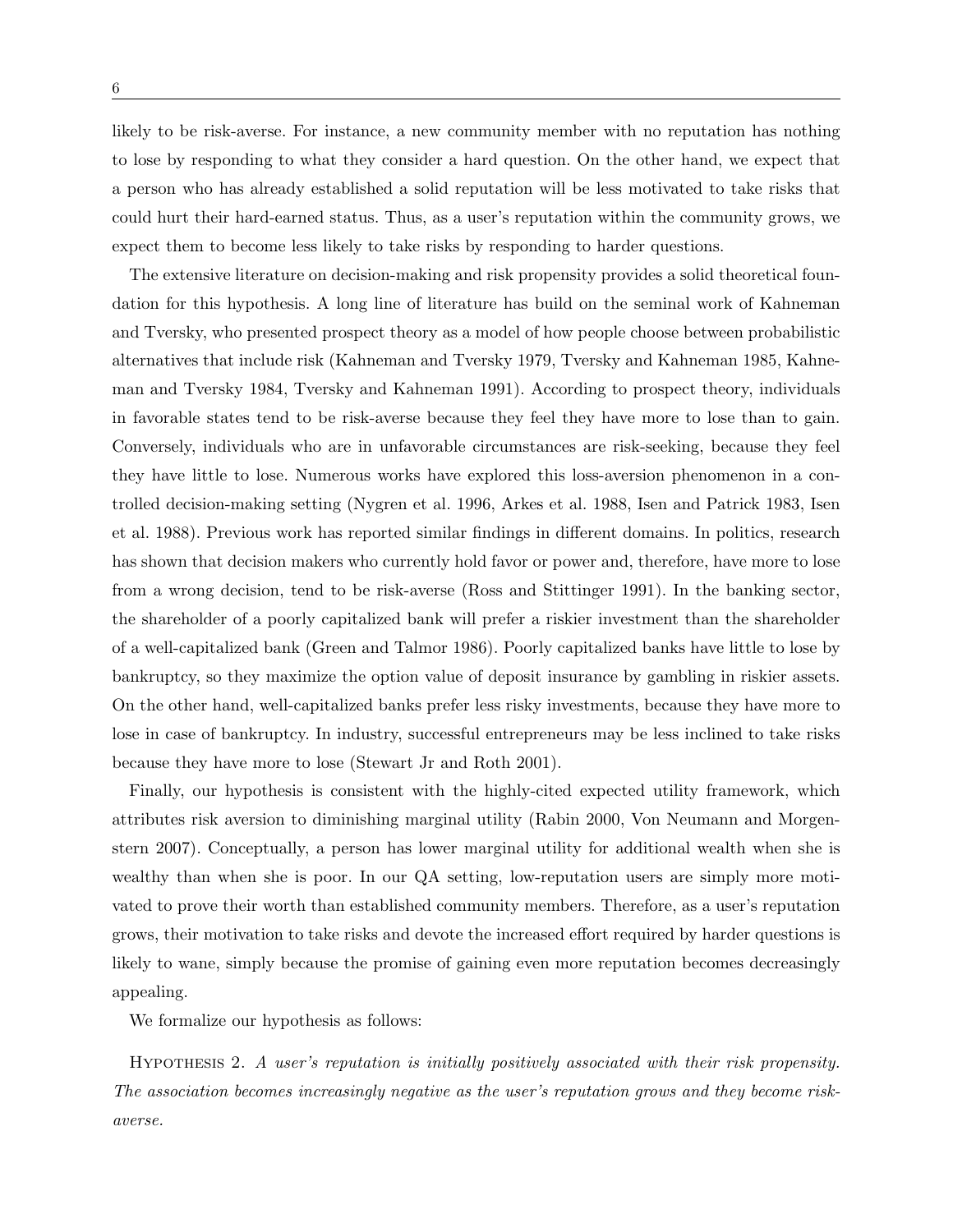#### 2.2. Reputation and Performance

Previous work on QA communities has focused on predicting the performance of a response, using features related to the question, the responder, and the response itself (Harper et al. 2008, Agichtein et al. 2009). Such predictive models have often leveraged reputation as one of their predictive feature. Our work extends the relevant literature by revealing the nature of the association between performance and reputation, as well as the factors that moderate this association. Our hypothesis development builds on the rich self-efficacy literature and extends it to the domain of QA communities.

Our study of the self-efficacy literature reveals an ongoing debate on whether increased selfefficacy is positively or negatively related to performance, as well as on whether the relationship is causal. The seminal work of Bandura, which served as the foundation for a long line of relevant research efforts, advocates a causal and positive relationship that channels self-efficacy into motivation, increased effort, and better performance (Bandura 1977, 1986, 1997). According to Bandura, self-efficacy determines the amount of effort that people expend, their perseverance in the face of difficulties, and their resilience to failures. When faced with hard challenges, people who harbor self-doubts about their capabilities slacken their efforts or give up quickly. On the other hand, those who have a strong belief in their capabilities exert greater effort in the face of adversity. Hence, strong perseverance contributes to performance accomplishments. Motivated by Bandura's work, several researchers have delivered findings in favor of a positive connection. For instance, Stajkovic and Luthans (1998) found a strong positive relationship between self-efficacy and performance based on 109 studies conducted on work-related tasks. Caprara et al. (2011) showed that academic self-efficacy led to increased grades for high school and junior high school students. Lee and Ko (2010) found a positive correlation between self-efficacy and performance for nurses. Finally, in a study on about 450 employees of US banking organizations, Walumbwa et al. (2008) found self-efficacy to be positively related with supervisor-rated performance.

While numerous works support the positive relationship between self-efficacy and performance, others have challenged its causal nature and have even reported contradictory findings in favor of a negative relationship. For instance, in his work on perceptual control theory, Powers (1973) suggests that an individual's motivation derives from the comparison of their current state with desired states. In this context, self-efficacy is used to estimate one's current state, especially when information on that state is ambiguous (Powers 1991). Hence, higher self-efficacy can cause a person to become overconfident and overestimate their current state or, equivalently, underestimate the distance between their current and desired state. This leads to decreased effort and, ultimately, reduced performance.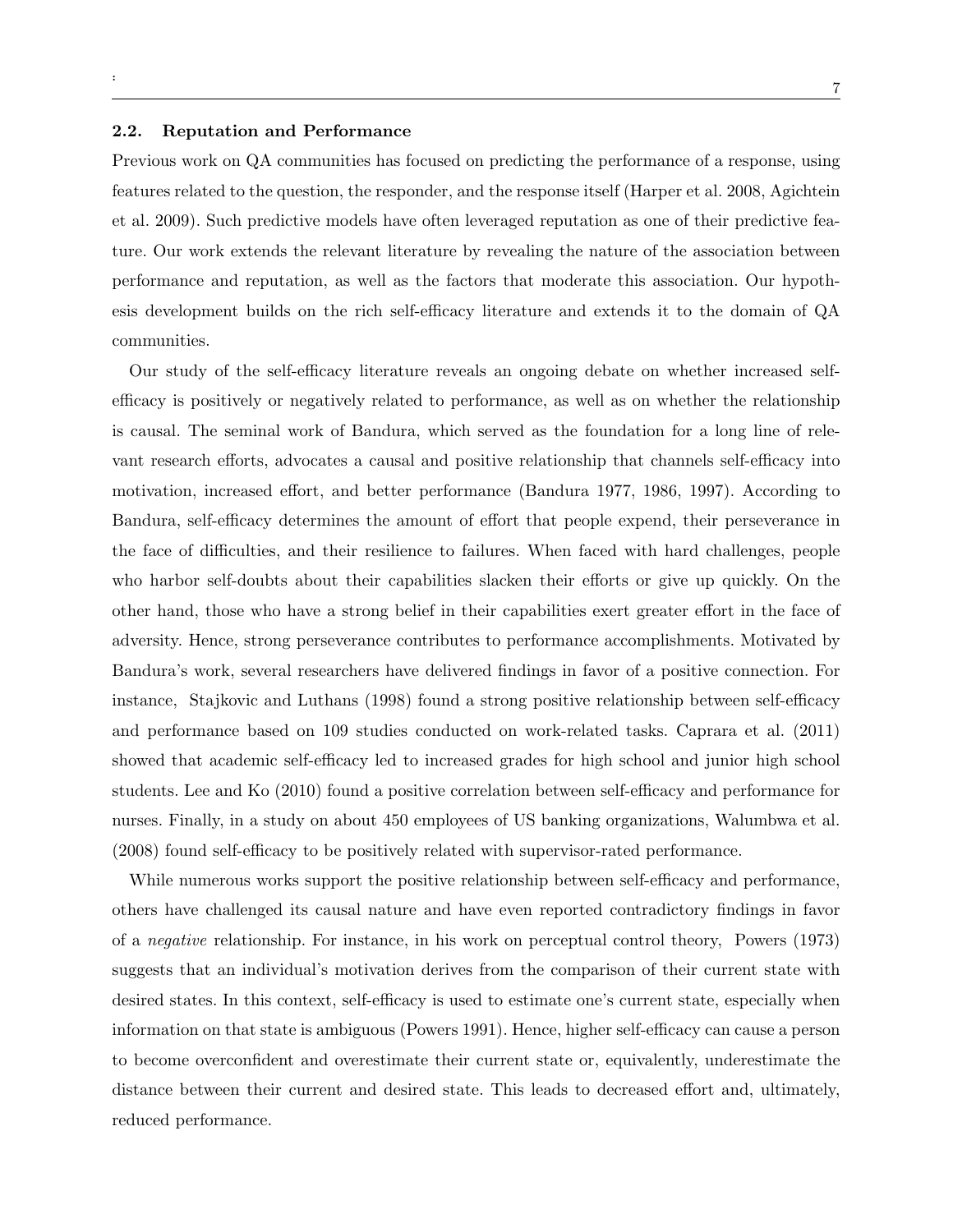The research by Vancouver et al. (Vancouver et al. 2001, 2002, Vancouver and Kendall 2006) is arguably the most characteristic of this line of literature. The authors hypothesized that the positive correlation between self-efficacy and performance reported by previous works might be due to the combined effect of two causal relationships: (1) a strong positive relationship, which is the result of the influence of past performance's on self-efficacy, as described by Bandura (Bandura 1986, 1977), and (2) a weaker negative relationship, which is the result of self-efficacy's negative influence on resource allocation and performance, as described by Powers (1991).

In order to evaluate this hypothesis, they designed a study that examined self-efficacy and performance across time. Their study, which utilized a controlled experiment based on consecutive rounds of the popular Mastermind game, provided evidence that supported the hypothesis on the dual (positive/negative) relationship between self-efficacy and performance. Specifically, the authors found that an individual's self-efficacy was (1) positively related to their performance in the previous game, and (2) negatively related to their performance on the following game. In order to validate their findings and further a support a causal connection between self-efficacy and performance, Vancouver et al. presented a deeper analysis in a follow-up paper (Vancouver et al. 2002). Their new also introduced an experimental manipulation designed to artificially induce high self-efficacy. They found that increased self-efficacy led to decreased performance future tasks, confirming the hypothesis of a causal and *negative* effect. Similar findings were reported by a follow-up study focused on student learning, in which performance was measured via exam grades (Vancouver and Kendall 2006). The study revealed self-efficacy to be negatively related to planned and reported study time (effort), as well as performance.

Our review of the literature reveals that the research community is divided on whether selfefficacy is positively or negatively associated with performance. Our first study on risk propensity in Section 2.1 focuses on two primary factors: *ability* and *reputation*. For our study on performance, it is imperative to consider a third factor: the difficulty of the questions that the user chooses to respond to, which serves as the dependent variable for our first study. This third factor allows us to formulate a hypothesis that reconciles the two opposing views on the effects of self-efficacy on performance.

According to Bandura, individuals who are confident about their abilities are more likely to succeed in the face of adversity, by persevering and devoting extra effort and resources (Bandura 1977). On the other hand, the work by Powers and Vancouver suggests that very high confidence can lead to the underestimation of a task's difficulty and, ultimately, to reduced effort and performance (Powers 1973, Vancouver et al. 2001). We achieve a compromise of the two theories in the context of QA communities by hypothesizing and modeling a state of overconfidence. We posit that, while a reasonable amount of reputation-induced confidence can be beneficial, overconfidence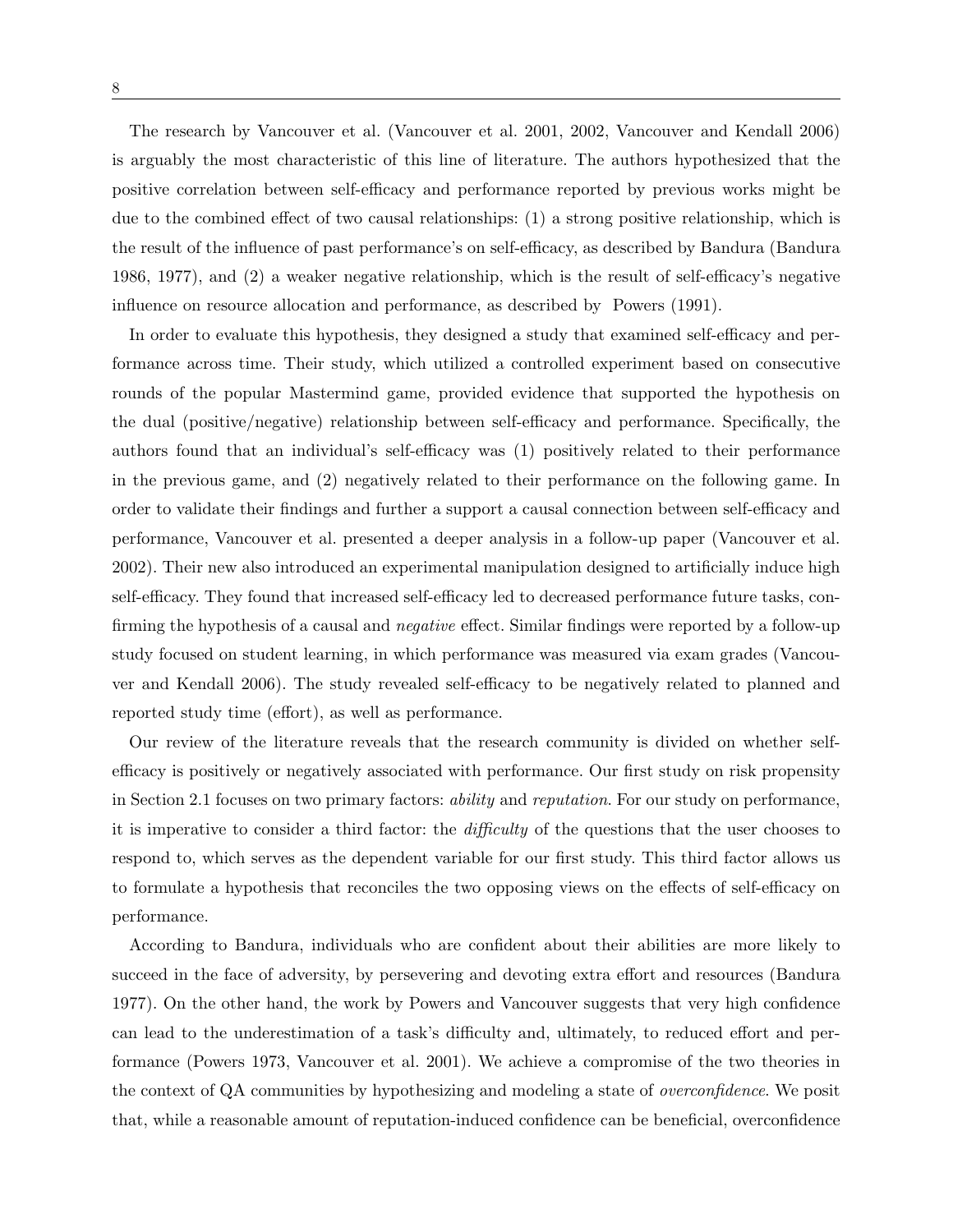can be detrimental to a user's performance. Even though this is an intuitive assumption, the need for a formal hypothesis raises the following question: How much reputation is too much?

An obvious approach would be to assume that every user can become overconfident after reaching a certain level of reputation, and that this "turning point" level is the same for all users. This, however, would be an oversimplifying assumption that would ignore the ability of each user, as well as the difficulty of the question that she is trying to address. Instead, we posit that the polarity of the association between reputation and performance depends on the gap between the user's ability and the difficulty of the task at hand. It is reasonable to expect that a user's reputation can lead to overconfidence and underestimation of a question's difficulty. However, this underestimation will only hurt performance if the question is beyond the user's ability. A successful response to such a challenging question would take a lot of effort. A prudent user would try to bridge the gap between her ability and the question's difficulty by carefully considering possible responses and even by doing research to enhance her grasp of the problem. If the gap is trivial, then the user will likely be able to deliver a good response with little effort. However, as the gap that the user needs to bridge becomes larger, then the added effort that she will have to devote will also become more substantial. An overconfident user would underestimate the required effort, leading to decreased performance.

Our hypothesis is motivated by previous work that has tried to reconcile the two stances on the nature of relationship between self-efficacy and performance. In a study conducted on a student population, Moores and Chang (2009) found that, while self-efficacy was positively and significantly related to performance when the entire population was considered, the relationship changed when the level of self-efficacy is taken into consideration. Specifically, the study showed that overconfidence (defined as the difference between self-efficacy and actual performance) leads to a significant negative relationship between self-efficacy and subsequent performance. Hmieleski and Baron (2008) study the connection of self-efficacy and performance in an entrepreneurial context. In dynamic environments, the connection was found to be positive when combined with moderate optimism, but negative when combined with high optimism. In their own study, Stone (1994) found that overconfident individuals tend to allocate less resources toward the completion of a task and be less attentive than individuals with low self-efficacy.

We formalize our hypothesis as follows:

Hypothesis 3. Reputation has a positive association with performance when a user tries to respond to a question that is within her ability. The association becomes negative if the user tackles a question that is beyond their ability.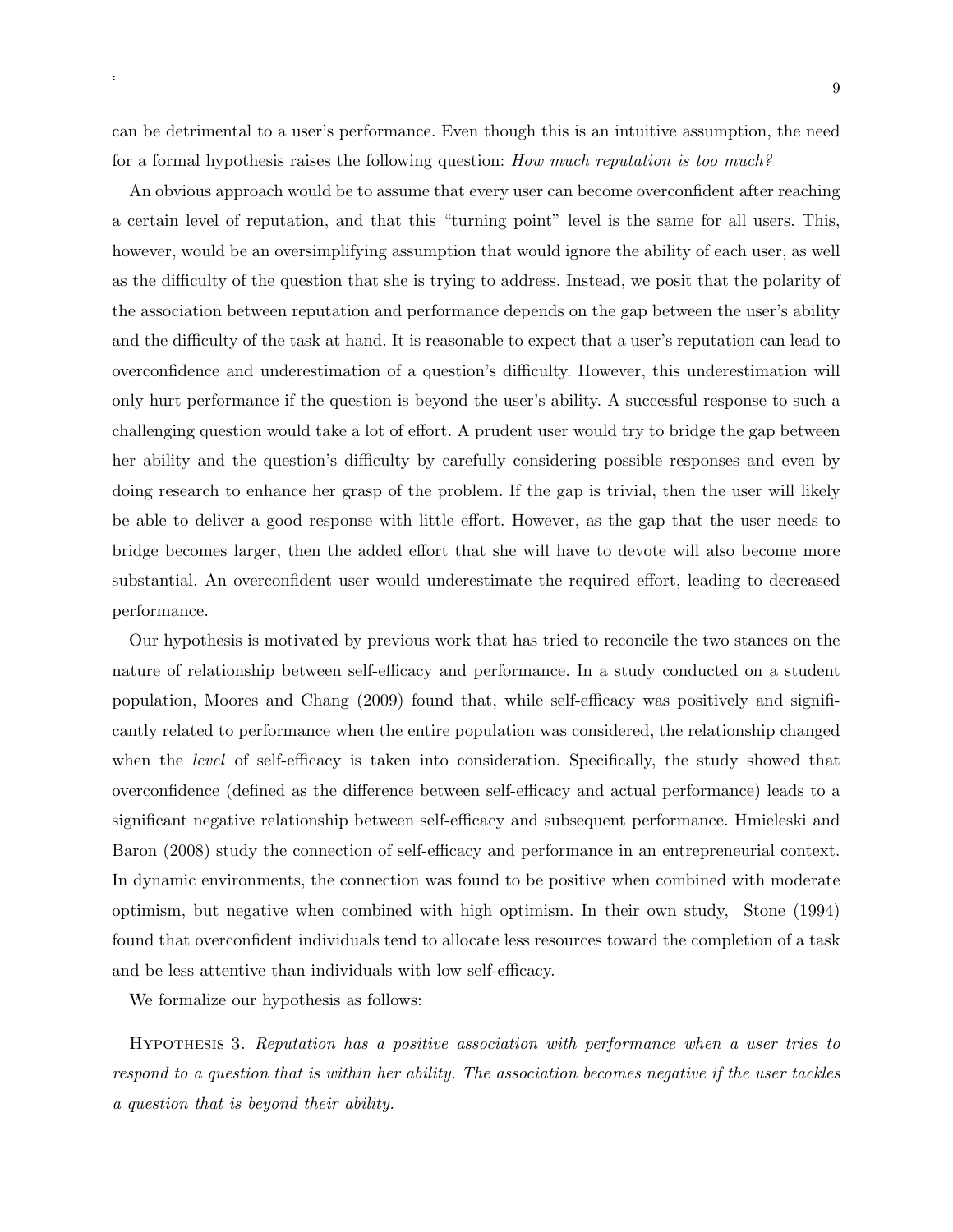#### 10

#### 2.3. Reputation and User Interests

Finally, we complete our theoretical framework with a hypothesis on the connection between reputation and user interests. Even though the SET literature is rich with studies on risk-taking and performance, our review revealed very limited evidence on the connection between self-efficacy and user interests. Previous work has reported a positive correlation between self-efficacy and course interests in different academic disciplines, including math (Waller 2006) and medicine (So 2008) In a similar study on a different domain, Adachi (2004) report a strong positive connection between self-efficacy and vocational interests. In their work on information seeking, Theng and Sin (2012) found a statistically significant relationship between a user's self-efficacy and her preferences on the various features of the information system that can influence the seeking task. Finally, Lent et al. (1994) found both self-efficacy and outcome expectations to be accurate predictors of career interests which, in turn, lead to career-choice behaviors. In short, while there exists some evidence of a strong connection between self-efficacy and different types of individual preferences or interests, the relevant literature in this area does not provide a sufficient theoretical background to allow for detailed hypotheses on the nature of this connection.

Previous work on QA communities has used topic-modeling techniques to analyze question content and pair new questions with experts that are identified as relevant according to their response history (Tian et al. 2013, Pal et al. 2012b). However, the association of question topics with user reputation remains unexplored. Intuitively, we expect that users at different reputation levels are likely be attracted to different types of questions. This can be due to the fact that some topics are more challenging and, thus, tend to attract high-reputation users. In addition, we expect that novice, low-reputation users are more likely to focus on mainstream topics, while high-reputation experts are more likely to be interested in specialized topics that resonate with only a smaller fraction of the community's user base. In general, we posit that a user's interests evolve along with their reputation. Formally:

Hypothesis 4. As a user's reputation within the community evolves, the topical focus of the questions that she chooses to respond to is also likely to change.

Even though our primary goal is to verify a strong connection between reputation and topical interests in QA communities, we also extend self-efficacy theory by revealing the exact nature of this connection. As we discuss in Section 6, our methodology allows us to accomplish both of these goals in a single study.

# 3. Data

We conduct our analysis on a large dataset from Stack Overflow (StackOverflow), a booming QA community focused on computer programming. Our dataset includes approximately 18 million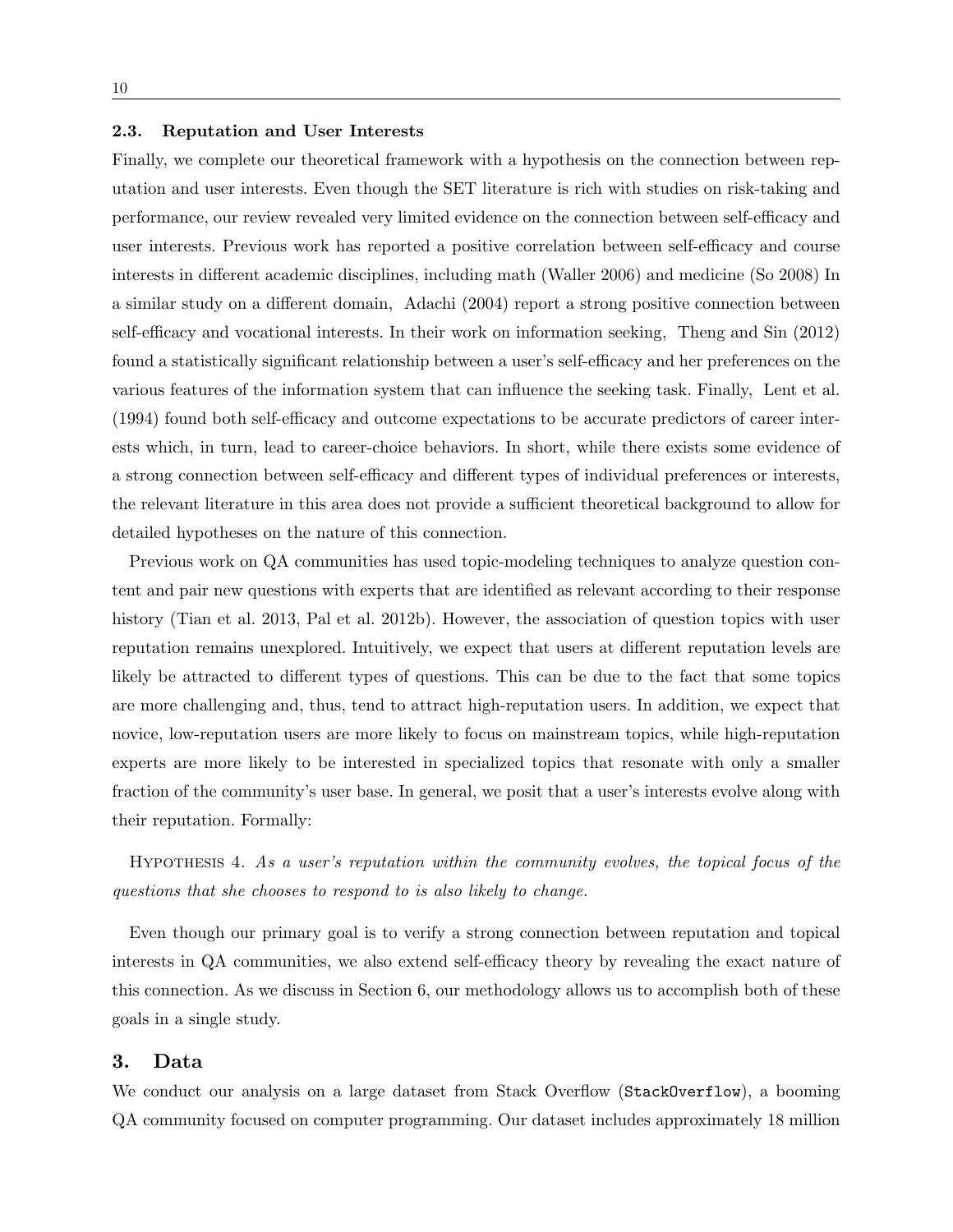responses to 9.8 million questions that were posted on the platform between July 31, 2008 and August 6, 2016. This rich panel dataset includes the full response history of each community member. Hence, it allows us to perform a longitudinal study that examines the evolution of a user's contribution patterns as their reputation evolves with time<sup>3</sup>. We present a list of all the variables that we utilize in our studies in Table 1. We also report descriptive statistics on the continuous variables in Table 2.

:

| Code             | Description                                                                                                                                                                                                                                                                                                                                     |
|------------------|-------------------------------------------------------------------------------------------------------------------------------------------------------------------------------------------------------------------------------------------------------------------------------------------------------------------------------------------------|
| Reputation*      | The responder's reputation at the time of the response<br>as computed by StackOverflow.                                                                                                                                                                                                                                                         |
| Performance      | Performance is measured as the number of votes that the response<br>received within the first 2 months after its submission. Measuring<br>performance within a fixed-size window is necessary to control<br>for the variance in the exposure of its response. Experiments<br>with 3,4,5, and 6 months delivered qualitatively similar findings. |
| Question Pop*    | The question's popularity, measured as the number of views that it<br>receives per day.                                                                                                                                                                                                                                                         |
| Query Exp*       | The number of previous questions by the asker. Controls for the asker's<br>experience with question formulation.                                                                                                                                                                                                                                |
| Ability*         | The responder's ability, measured as described in Section 3.1.                                                                                                                                                                                                                                                                                  |
| Difficulty*      | The question's difficulty, measured as the ability of the asker.                                                                                                                                                                                                                                                                                |
| year             | Dummy variables that encode the year of the community's lifetime that<br>includes the response. They control for the community's evolution<br>and for seasonal effects.                                                                                                                                                                         |
| Resp Order       | The response's arrival order with respect to all others for the same<br>question. Used to control for the response's visibility and competition.                                                                                                                                                                                                |
| Prior Acceptance | Binary variable. True if a previous response had been accepted<br>at the time of the response. Controls for visibility and competition.                                                                                                                                                                                                         |
| Tags             | A collection of 200 dummy variables that correspond to the 200 most<br>prevalent tags in StackOverflow. Each question can have multiple tags.                                                                                                                                                                                                   |
| MinToFirst*      | Number of minutes until the first response to this question.<br>Controls for the question's visibility.                                                                                                                                                                                                                                         |
| Resp Length      | Number of characters in the response. Controls for the size of the response.                                                                                                                                                                                                                                                                    |
|                  |                                                                                                                                                                                                                                                                                                                                                 |

Table 1 List of variables in the StackOverflow dataset.

<sup>∗</sup>We use the log of variables marked with a <sup>∗</sup> to control for distribution skewness. Due to the small scale of the PageRank probabilities, we multiply Difficulty and Ability by 10<sup>6</sup> before computing the log.

The reputation variable Reputation is as computed according to the formula employed by StackOverflow. The primary contributing factors are the votes and acceptances that the user

<sup>3</sup> We control for time-invariant user characteristics by extending all our models with fixed effects at the user level.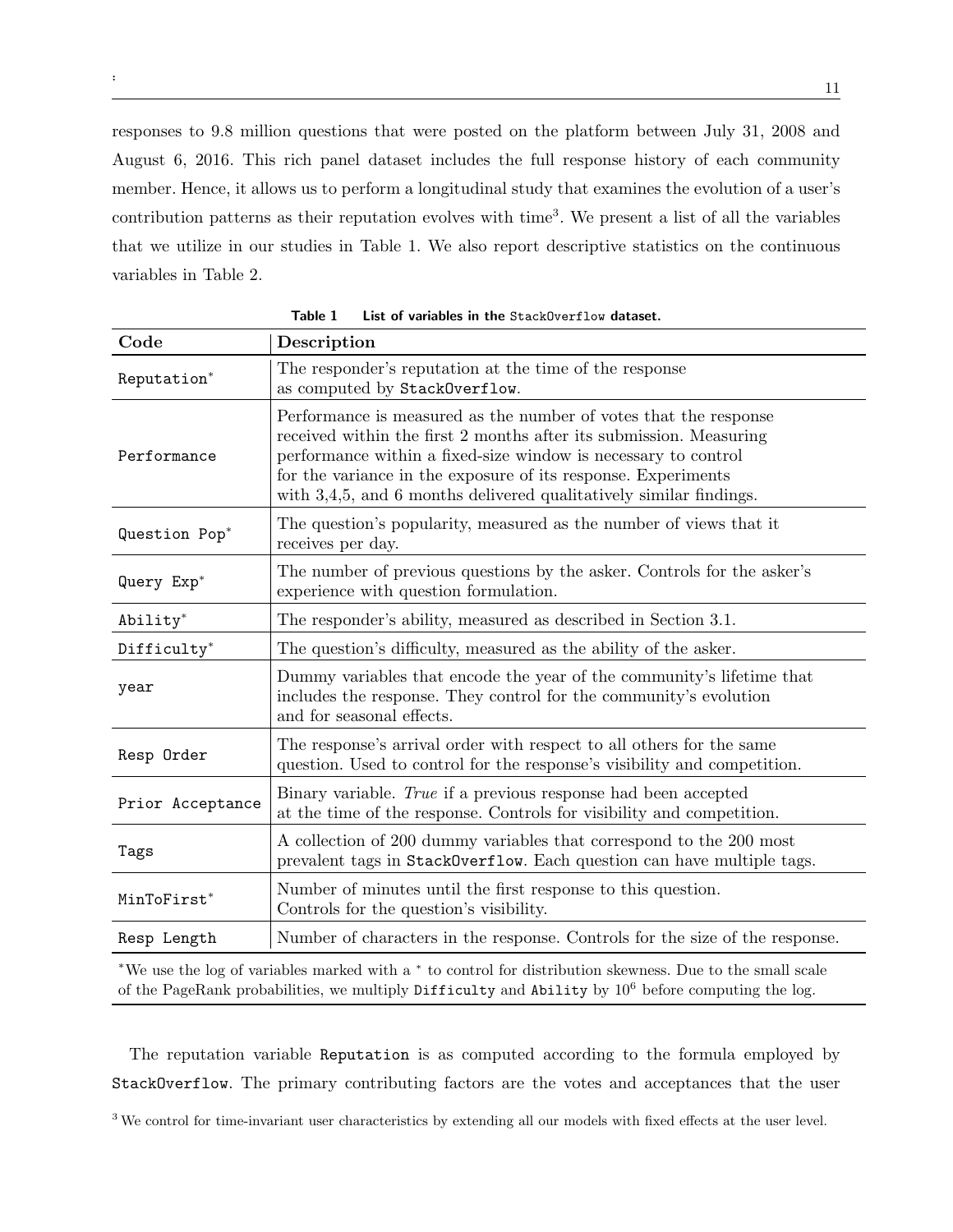| Variable     | Mean        | Std. Dev. |
|--------------|-------------|-----------|
| Reputation   | 4.747532    | 2.751619  |
| Performance  | 1.034785    | 1.349477  |
| Question Pop | $-.5635412$ | 1.697642  |
| Query Exp    | 2.172372    | 1.60816   |
| Ability      | 4.48902     | 2.306628  |
| Resp Order   | .9339007    | 1.670638  |
| MinToFirst   | 3.38073     | 2.599197  |
| Resp Length  | 857.4699    | 849.5706  |

Table 2 Statistics on the continuous variables in the StackOverflow dataset.

receives for her contributions:  $+10$  for a positive vote to response,  $-2$  for a negative vote to a response,  $+15$  for an accepted response,  $+5$  for a positive vote to a question,  $-2$  for a negative vote to a question. The full formula can be found on the  $StackOverflow$  website<sup>4</sup>.

#### 3.1. Measuring Question Difficulty

In order to evaluate our hypotheses, we need to operationalize the difficulty of a given question q. Our input for this task includes all the data that we have on both the question and the profile of the asker. The available information also includes the timing and full text of each response to q, as well as the identity and profile of every responder. Next, we discuss several alternative definitions of difficulty and identify their advantages and shortcomings. We then introduce an approach that addresses these shortcomings and takes into consideration the unique nature of online QA communities.

Question Text: Mining the full text of the question can deliver useful insight on its nature. Applying an unsupervised topic modeling algorithm (e.g. Latent Dirichlet Allocation Blei et al. (2003)) would be an example of such an approach. However, even though it is reasonable to expect that some topics are generally harder than others, it is trivial to construct counter-examples to such a general rule. For instance, a high-level scripting programming language, such as JavaScript, is arguably easier than a general purpose, performance-oriented language, such as C++. However, it is unreasonable to expect that this ranking holds for every aspect or library of these two languages; a question on an advanced JavaScript concept (e.g. closures) is likely to be easier on an entry-level aspect of  $C++$  (e.g. constructors). Even if we dismiss the complexity of learning deep and wide topic hierarchies (Wallach 2006), a text-based operationalization of question difficulty would still need to evaluate and compare the difficulty of the included subtopics, which is an equally (if not more) challenging task. A supervised solution that tries to predict the difficulty of a question is also unlikely to be effective, as it would require a large and diverse volume of manually annotated training data.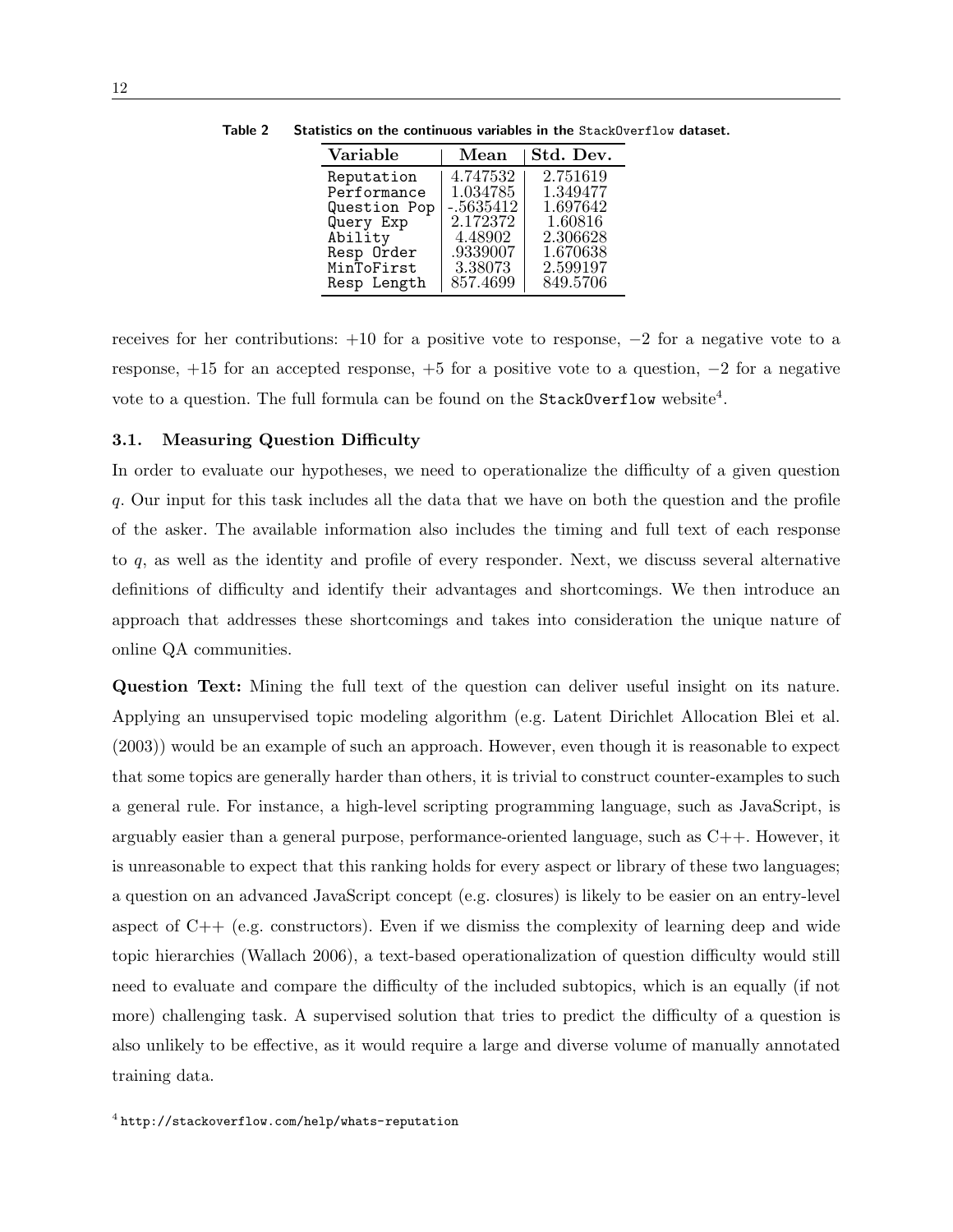Response Delay: The set of responses to a question is another possible source of information that could be correlated with the question's difficulty. For instance, one could argue that harder questions are likely to exhibit a higher delay between the timestamp of their creation and the timestamp of the first response. This rule would clearly not work in practice, as it would be very sensitive to early but low-quality responses. An improved version could use the delay between the question's creation and the timestamp of the response that would ultimately be accepted by the asker (Hanrahan et al. 2012). While improved, this version still ignores several contributing factors. First, the delay can be influenced by the popularity or overall visibility of the question. Second, this argument assumes that all responders are equally capable or that the order of the responses is similarly correlated with the capability of the responders across questions. An example of such a correlation pattern would encode that expert users are likely to respond later than less capable community members. Even though this would indeed be promising, we found no meaningful pattern on the timing of the first acceptable response. Modeling the arrival time of an adequately proficient responder is a challenging problem in itself (Bhat et al. 2014, Berger et al. 2016). Even if we could compute an accurate model that accounts for multiple contributing factors (e.g. a survival regression model), it would still not be trivial to isolate the variance in the delay that is due to the question's difficulty.

Responder Reputation: Another alternative would be to estimate a question's difficulty based on the reputation of the responders. However, given that our goal is to evaluate whether reputation is correlated with difficulty, our regression model would include the same (or parts of the same) reputation quantity as both dependent and independent variables. This would undermine the validity and interpretability of our findings. This concern could be partially alleviated if we focused on the asker's reputation. Intuitively, a high-reputation user is more likely to be an expert and, thus, is more likely to ask difficult questions that she cannot tackle on her own. However, even this approach would naively equate a user's reputation with their ability. Even though we expect that the two are correlated, it is easy to consider counter-examples. For instance, a low-ability user can build a strong reputation by answering many easy questions. Similarly, a high-ability user may not have a high reputation, simply because she chooses not to be active.

Our Approach: A difficulty measure that does not suffer from any of the above drawbacks is the asker's ability. A question that perplexes an expert programmer to the point that she decides to ask the help of the community is bound to be challenging. On the other hand, questions asked by a novice programmer are more likely to be about introductory or basic concepts that are easier for the community to address. Previous work has also verified that users at higher ability levels are more likely to ask challenging questions (Wray 2010, Pal et al. 2012a).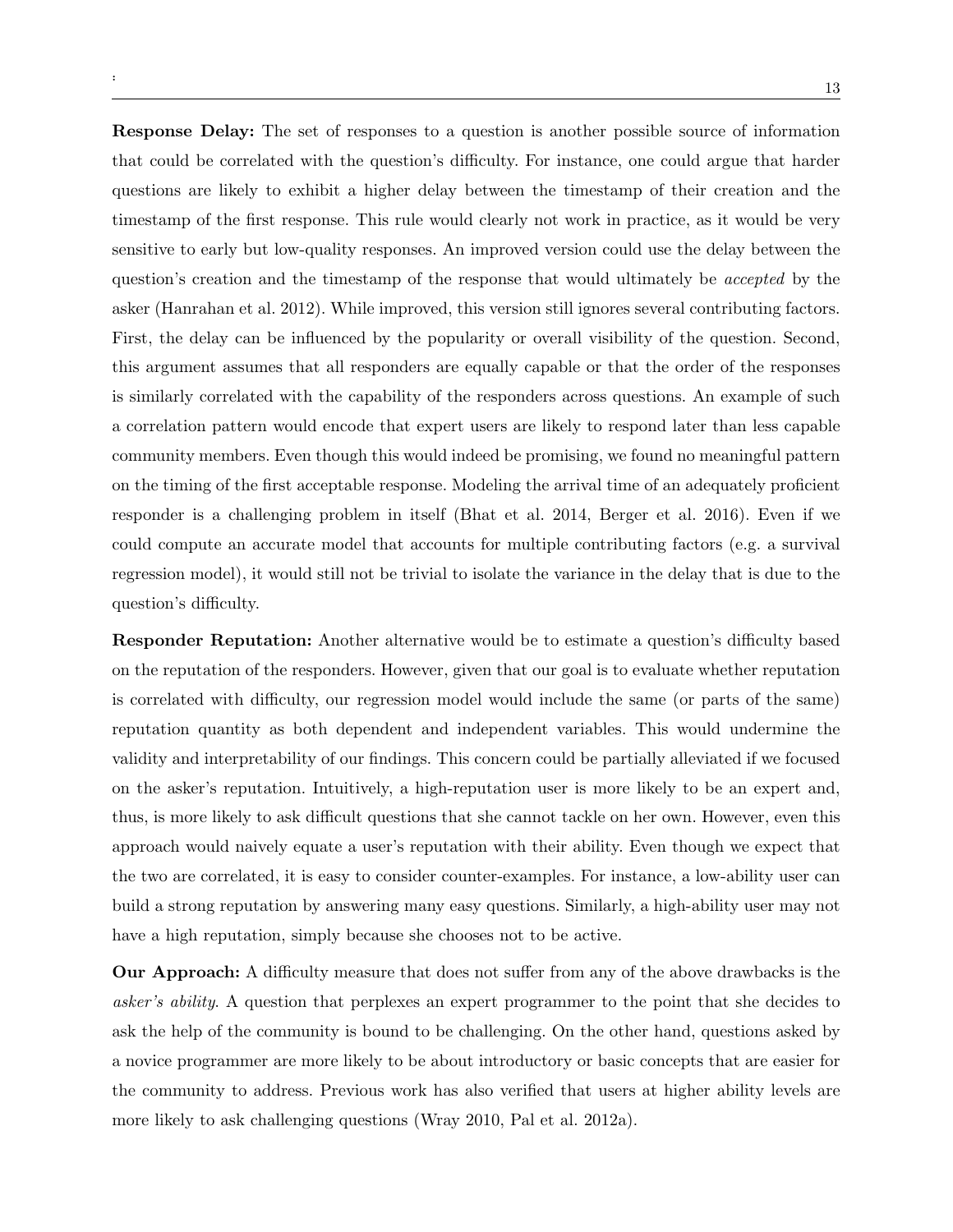In order to estimate the ability of all the users in the community, we use the underlying Acceptance Graph. The graph includes a node for each community member. There is an edge from user i to user j if i accepts a response submitted by j to one of her questions. This acceptance represents an endorsement from the asker to the responder. We observe that an endorsement from a high-ability user is more important and more indicative of the the endorsee's ability than an endorsement from a novice. This setting mirrors the link structure of the Web, in which a directed link from an important page raises the importance of the link's receiver. The importance of the nodes in the Web graph is defined in the context of the random surfer model (Brin and Page 2012). Starting from a random node, the surfer traverses the graph by randomly selecting and following one of the outgoing edges of the node that he is currently visiting. At any point in time, the surfer has a certain probability (typically set to 0.15) to teleport to a random node rather than following a link. This ensures that the surfer does not get trapped in sink nodes with no outgoing edges and makes all nodes accessible. In this setting, the highly cited PageRank algorithm can compute the importance of each node as the probability that a server arrives at that node after a large number of clicks (Page et al. 1999). Formally, the importance of a node  $i$  is defined as:

$$
PR(i) = \sum_{j \in in(i)} \frac{PR(i)}{|out(i)|},\tag{1}
$$

where  $in(i)$  is the set of nodes that have a link to i and  $out(j)$  is the set of node that have a link from j. PageRank is an iterative algorithm that solves this recursive problem by computing the left-hand eigenvector of the normalized adjacency matrix of a given graph. The algorithm converges with few iterations even on very large graphs and has been used to estimate the authority of users in online communities and expertise networks (Ding et al. 2009, Zhang et al. 2007, Heidemann et al. 2010). The interpretation of the score depends on the nature of the input graph. In the context of our Acceptance Graph, the PageRank score of a node i represents the probability that the random surfer converges to  $i$  as the community's top expert: the user who is most likely to have one of her responses accepted. Recent work has successfully applied PageRank on the Acceptance graph in order to identify experts (Bouguessa et al. 2008, Zhang et al. 2007). Next, we motivate and describe our own extensions to this approach.

The straightforward approach would be to apply PageRank on the entire Acceptance Graph. However, this approach would be problematic in two ways that could result in inaccurate expertise estimates. First, the standard version of the PageRank algorithm is only applicable to unweighted graphs. In our setting, this means that we would have to falsely ignore multiple acceptances awarded from a user i to another user j. To address this, we use a generalized version of the algorithm that allows weights on the edges of the input graph (Mihalcea and Tarau 2004).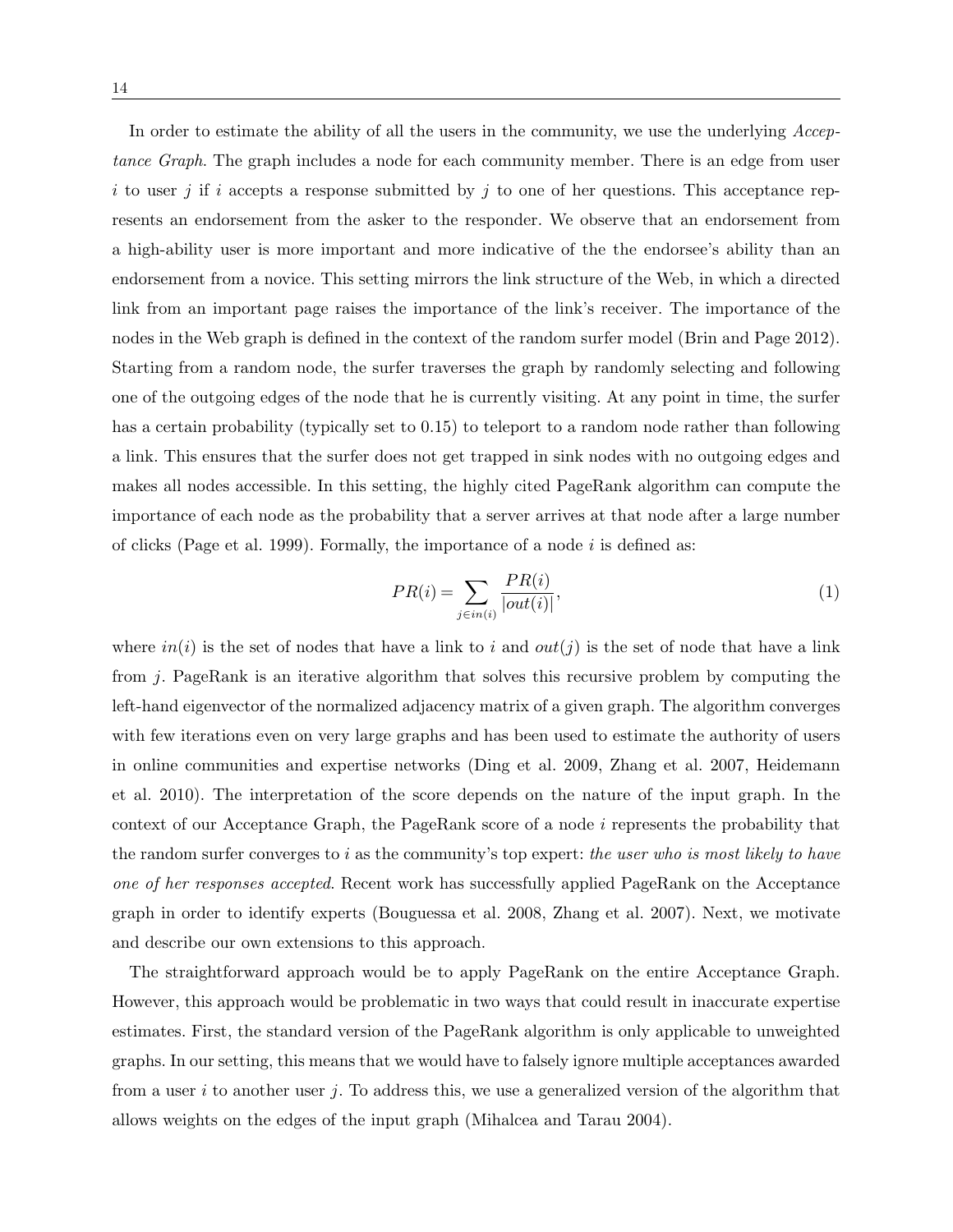The second issue is the dismissal of the possibility that a user's ability can evolve with time. If we assume that a user's ability remains constant through time, then applying PageRank on the Acceptance Graph would be sufficient. However, this assumption is unlikely to be valid, especially since our dataset spans multiple years in the community's lifetime. Instead, we expect that the ability of at least some of the users will evolve, either via their involvement in the community or via exogenous training and experience. Similarly, a user's ability may deteriorate due to lack of practice. In order to account for such changes, we segment our data by calendar year and apply PageRank independently for each segment. For each year  $y$ , we create a separate dataset that contains only the questions and responses that appeared during y. Our motivation is that a user's ability is unlikely to change significantly over the course of a single year. It is important to note that our experiments with semester-long timeframes delivered the same findings.

The process of dividing user questions and responses according to the calendar year might affect the stability of our estimates for users that are not consistently active within the community. For instance, consider a highly active expert who made a very small number of mostly unsuccessful contributions during a given year y. Even though this user is an expert with high PageRank scores in previous years, her score for this year will be deceivingly low. In order to address this, we consider a user's performance in previous years as a prior for the computation of her current score. We achieve this by using an extended version of PageRank designed for personalized rankings (Langville and Meyer 2005). This version allows us to incorporate prior knowledge into the computation by specifying a different teleportation probability for each node. In our analysis, we utilize the PageRank scores from year y as priors for the computation of the following year  $y+1$ . This stabilizes our expertise estimates and reduces their sensitivity to outlier periods of atypically high or low performance.

The extended PageRank functionalities for both personalization priors and weighted edges are implemented in Python's networkx library, which we utilize in our experiments. <sup>5</sup> .

## 4. Study I: Reputation and Risk-Taking

The goal of this first study is to formally evaluate Hypotheses 1 and 2, which posit that (i) users tend to take more risks by focusing on harder questions as their ability grows and (ii) even though for a user with little or no reputation the association between reputation and risk-seeking is positive, it gradually becomes negative as the user builds her reputation and becomes risk-averse in order to protect it.

 $^5$ https://networkx.github.io/documentation/networkx-1.10/reference/generated/networkx.algorithms. link\_analysis.pagerank\_alg.pagerank.html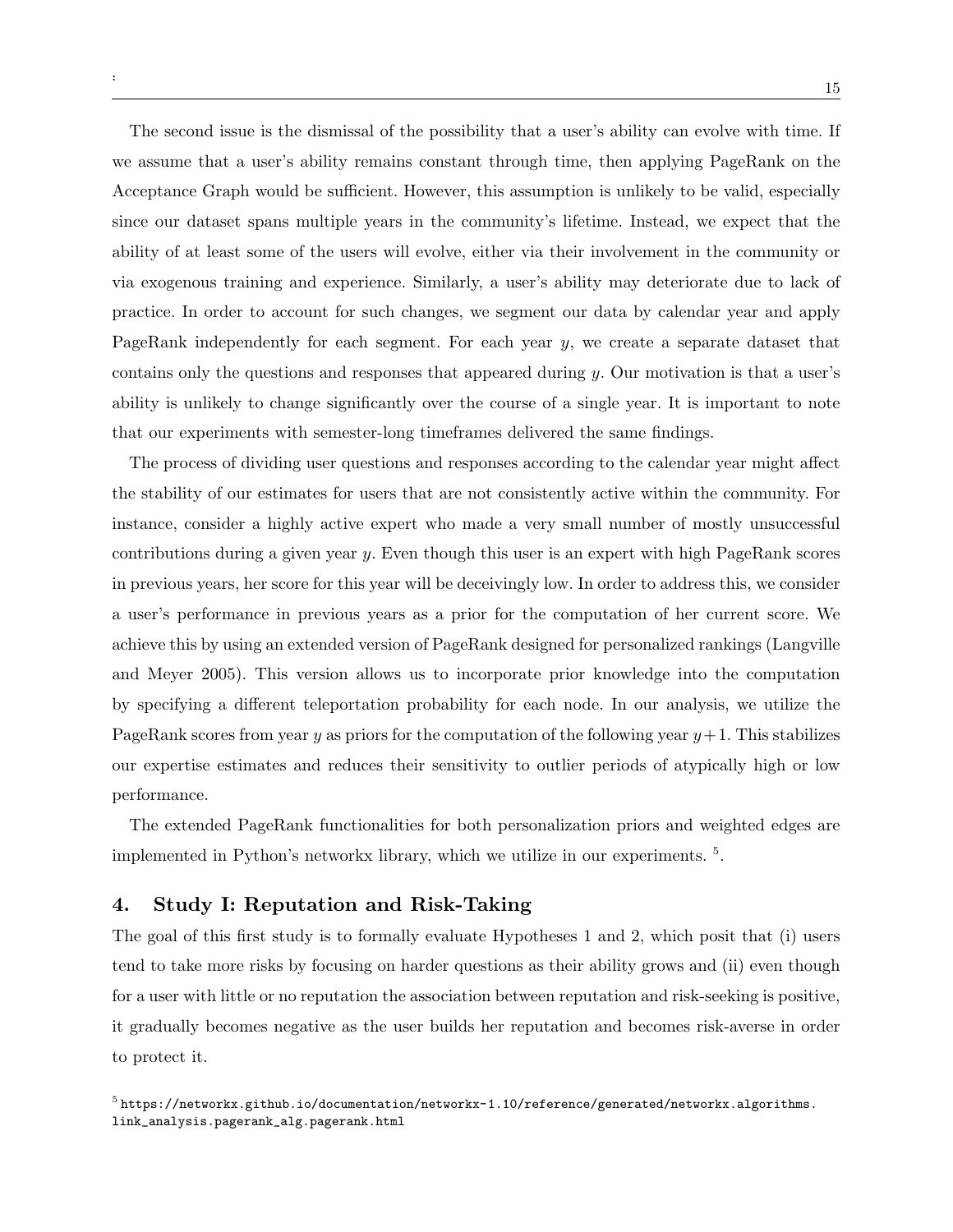#### 4.1. Methodology

We evaluate Hypotheses 1 and 2 via a regression analysis on the StackOverflow dataset. We refer to our model as Model I. Each response  $r$  in the dataset serves as a point in our regression. The dependent variable is set to be the Difficulty of the question that corresponds to each response. The primary independent variables of interest are the responder's ability (Ability) and reputation (Reputation) at the time of the response. Given that Hypothesis 2 posits a non-linear relationship between Reputation and Difficulty, we also introduce a quadratic term for Reputation. We note that, for completeness, we also examined the interaction between both the first-order and second-order terms of ability and reputation. However, we found that none of these terms were statistically significant, which indicates that the association of reputation with risk-taking is not moderated by the user's ability (and vice versa).

Our model controls for the order in which the response was submitted (Resp Order), whether or not the asker had already accepted a response when  $r$  was submitted (Prior Acceptance), the question's popularity and visibility (Question Pop, MinToFirst), the query experience of the asker (Query Exp) , the content of the question (Tags), and the time period during which the response was submitted (year). The Variance Inflation Factors (VIFs) for Model I were consistently below 3, thus addressing any collinearity concerns. We report the VIF values in Table 10 of the Appendix.

As we described in Section 3, StackOverflow is a panel dataset with multiple responses for each user. Therefore, we utilize a linear regression model with user fixed effects (Allison 2009, Baltagi 2008, Blackwell III et al. 2005), in order to control for the user's unobserved characteristics. We used the Hausman test to decide whether fixed or random effects were appropriate for our dataset (Hausman 1978).

Formally, the model that we fit is defined as:

$$
y_{it} = \alpha + x_{it}\beta + v_i + \epsilon_{it},\tag{2}
$$

where  $y_{it}$  is the difficulty of the question that corresponds to the  $t_{th}$  response of the  $i_{th}$  user in the dataset,  $x_{it}$  represents the covariates that correspond to the same response, and  $\beta$  includes the coefficients that we need to estimate. Finally,  $v_i + \epsilon_{it}$  is the composite error term. Here,  $v_i$  is the user-specific component. The value of this term is different for each user but remains constant for all the responses of the same user. The second component  $\epsilon_{it}$  is the standard homoskedastic error term with a zero mean that is uncorrelated with itself.

Let  $N_i$  be the number of responses submitted by the  $i_{th}$  user. Then, from Equation 2, it follows that:

$$
\overline{y_i} = \alpha + \overline{x}_i \beta + v_i + \overline{\epsilon}_i,\tag{3}
$$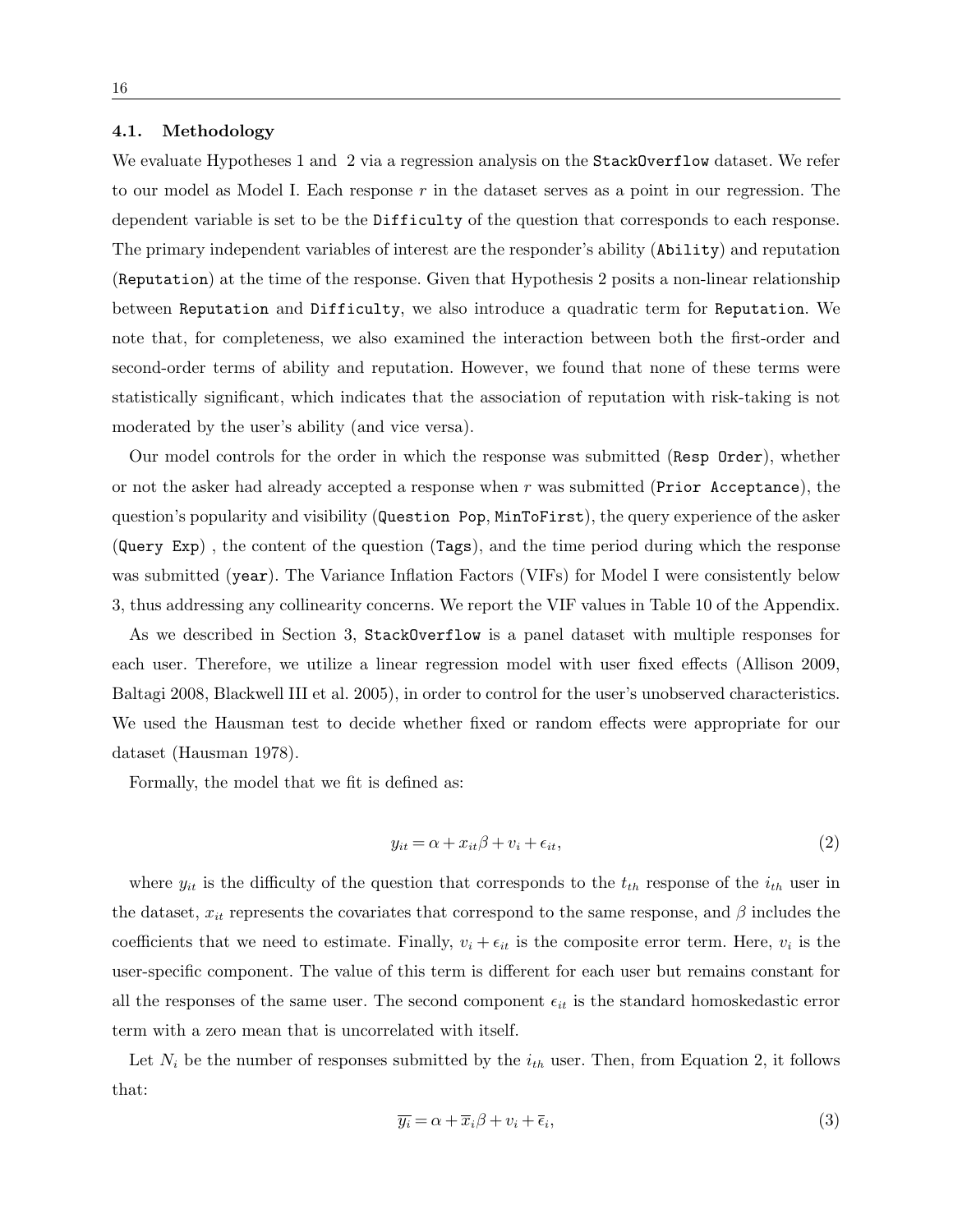where  $\overline{y}_i = \sum_{t=1}^{N_i} y_{it}/N_i$ ,  $\overline{x}_i = \sum_{t=1}^{N_i} \overline{x}_{it}/N_i$ , and  $\overline{\epsilon}_i = \sum_{t=1}^{N_i} \overline{\epsilon}_{it}/N_i$ . After subtracting Equation 3 from 2, we get:

$$
(y_{it} - \overline{y}_i) = (x_{it} - \overline{x}_i)\beta + (\epsilon_{it} - \overline{\epsilon}_i)
$$
\n
$$
\tag{4}
$$

Given Equations 2, 3, and 4 we can compute the coefficients in  $\beta$  by running standard OLS on the following fixed-effects estimator (Allison 2009):

$$
(y_{it} - \overline{y_i} + \overline{y}) = \alpha + (x_{it} - \overline{x_i} + \overline{x})\beta + (\epsilon_{it} - \overline{\epsilon_i} + \overline{v}) + \overline{\epsilon}
$$
(5)

Here, given that we have *n* unique users in our dataset,  $\overline{y} = \sum_{i=1}^{n} \sum_{t=1}^{N_i} y_{it}/(n_i)$ ,  $\overline{x} =$  $\sum_{i=1}^{n} \sum_{t=1}^{N_i} x_{it}/(nN_i)$ ,  $\bar{\epsilon} = \sum_{i=1}^{n} \sum_{t=1}^{N_i} \epsilon_{it}/(nN_i)$ , and  $\bar{v} = \sum_{i=1}^{n} v_i/n$ .

In order to account for potential heteroskedasticity or within-panel serial correlation in the idiosyncratic error term  $e_i t$  we utilize the consistent Huber/White/sandwich VCE estimator (Stock and Watson 2008, Arellano 1987, Wooldridge 2015). While using the VCE estimator does not affect the size of the coefficients, it results in robust standard errors that are identical to those obtained by clustering on the panel variable (the id of the responder).

#### 4.2. Results

:

We report the results in Table 3. For the sake of brevity, we omit the results for the 200 Tags variables. For each independent variable, the table includes the regression coefficient, the standard error, the p-value, and the 95% confidence interval.

| (Model I, Fixed-Effects Linear Regression with robust standard errors) |             |            |           |       |                          |  |  |
|------------------------------------------------------------------------|-------------|------------|-----------|-------|--------------------------|--|--|
| Variable                                                               | Coefficient | Std. Err.) | t.        | P> t  | [95\% Conf. Interval]    |  |  |
| Reputation                                                             | .0085331    | .002408    | 3.54      | 0.000 | [.0038134, .0132528]     |  |  |
| Reputation <sup>2</sup>                                                | $-.0032744$ | .0003767   | $-8.69$   | 0.000 | $[-.0040127, -.0025361]$ |  |  |
| Ability                                                                | .0671055    | .0029292   | 22.91     | 0.000 | .0613643, .0728466       |  |  |
| Query Exp                                                              | .1819425    | .0011333   | 160.54    | 0.000 | .1797212, .1841638       |  |  |
| MinToFirst                                                             | .023628     | .0006431   | 36.74     | 0.000 | .0223675, .0248885       |  |  |
| Resp Order                                                             | .022199     | .0011385   | 19.50     | 0.000 | 0.199676, 0.0244304      |  |  |
| Prior Acceptance                                                       | .0703971    | .0036882   | 19.09     | 0.000 | 0631682, 0776259         |  |  |
| $year = 2010$                                                          | $-1.241361$ | .0091815   | $-135.20$ | 0.000 | $[-1.259356, -1.223365]$ |  |  |
| $year=2011$                                                            | $-2.099384$ | .0109089   | $-192.45$ | 0.000 | $[-2.120765, -2.078002]$ |  |  |
| $year=2012$                                                            | $-2.737978$ | .0123752   | $-221.25$ | 0.000 | $[-2.762234, -2.713723]$ |  |  |
| $year=2013$                                                            | $-3.249302$ | .0136997   | $-237.18$ | 0.000 | $[-3.276153, -3.22245]$  |  |  |
| $year=2014$                                                            | $-3.628583$ | .0147101   | $-246.67$ | 0.000 | $[-3.657415, -3.599751]$ |  |  |
| Question Pop                                                           | .0288094    | .0007979   | 36.11     | 0.000 | 0272455, 0303733         |  |  |
| within $R^2 = 0.31$<br>overall $R^2 = 0.54$<br>between $R^2 = 0.56$    |             |            |           |       |                          |  |  |

Table 3 Results for Hypotheses 1 and 2: Reputation, Ability, and Risk-Taking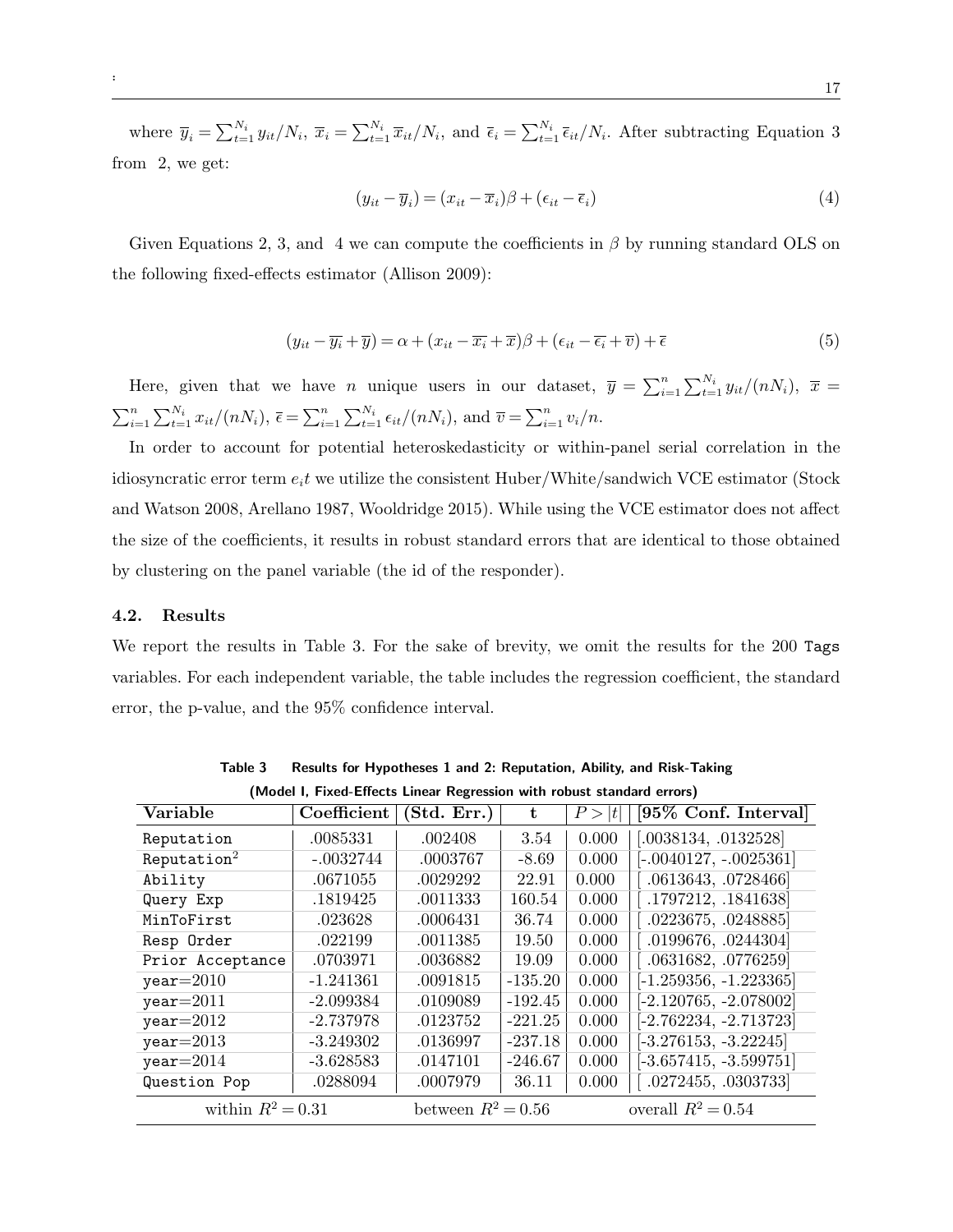The first observation is the model's fit, as encoded in the reported  $R^2$  values. The overall  $R^2$ represents the squared correlation between the actual values and the the values that the model predicts. Formally:  $corr(x_{it}\hat{\beta}, y_{it})^2 = 0.54$ . The between  $R^2$  represents the squared correlation between the actual mean difficulty value for each user and the corresponding mean that the model predicts. Formally:  $corr(\overline{x}_i\hat{\beta}, \overline{y})^2 = 0.56$ . Finally, the within  $R^2$  represents the squared correlation from the mean-deviated regression. Formally:  $corr\{(x_{it} - \hat{x}_i)\hat{\beta}, y_{it} - \overline{y}_i\}^2 = 0.31$ . Even though the scientific literature is diverse when it comes to the evaluation of  $R^2$  measurements, the values achieved by our model are competitive by any standard (Henseler et al. 2009, Zikmund et al. 2013).

The second observation is the large and positive coefficient for the Ability variable. Even though the very high significance of the coefficient could be questioned due to the large sample size (Lin et al. 2013), the extremely tight confidence interval  $(0.0613643 \le 0.0671055 \le 0.0728466)$  dismisses such concerns. The coefficient implies that, for every unit increase of the user's ability (on a log scale), we expect that the difficulty of the questions that she chooses to respond to goes up by 0.067 (on a log scale). The results provide strong evidence in favor of Hypothesis 1 and verify the positive association between ability and risk-taking.

Next, we focus on the evaluation of Hypothesis 2. We observe that, while the coefficient of the primary reputation effect Reputation is positive (.0085331), the coefficient of the quadratic term (Reputation<sup>2</sup> ) is negative (−.0032744). In both cases, the coefficients are very significant and within tight confidence intervals. The results verify that, while the effect of reputation is initially positive, it becomes weaker as the user's reputation grows. In order to establish whether or not the effect of reputation eventually becomes negative, as per Hypothesis 2, we visualize the mean predicted difficulty value for users at different ability levels for increasing reputation values, while keeping all other covariates constant (i.e. the average predictive margin). We present the plot in Figure 1(a).

Each line in the figure corresponds to one of five ability levels: Very High  $(Ability=9)$ , High (Ability=7), Medium (Ability=5), Low (Ability=3), and Very Low (Ability=1). Note that, as we list in Table 2, the range of the Ability variable is [.6132243, 11.05674]. For all five levels, we observe a slight upward trend during the early stages of reputation. The difficulty values quickly converge and then begin to decrease, verifying that the difficulty-performance association becomes negative. The turning point is at a Reputation score of about 4. Interestingly, this value is very close to the mean of the Reputation variable for the entire community, marked by the dotted line on the plot. The figure provides strong evidence in favor of Hypothesis 2 by verifying that users tend to become risk-averse and start focusing on easier questions once their reputation surpasses a certain level.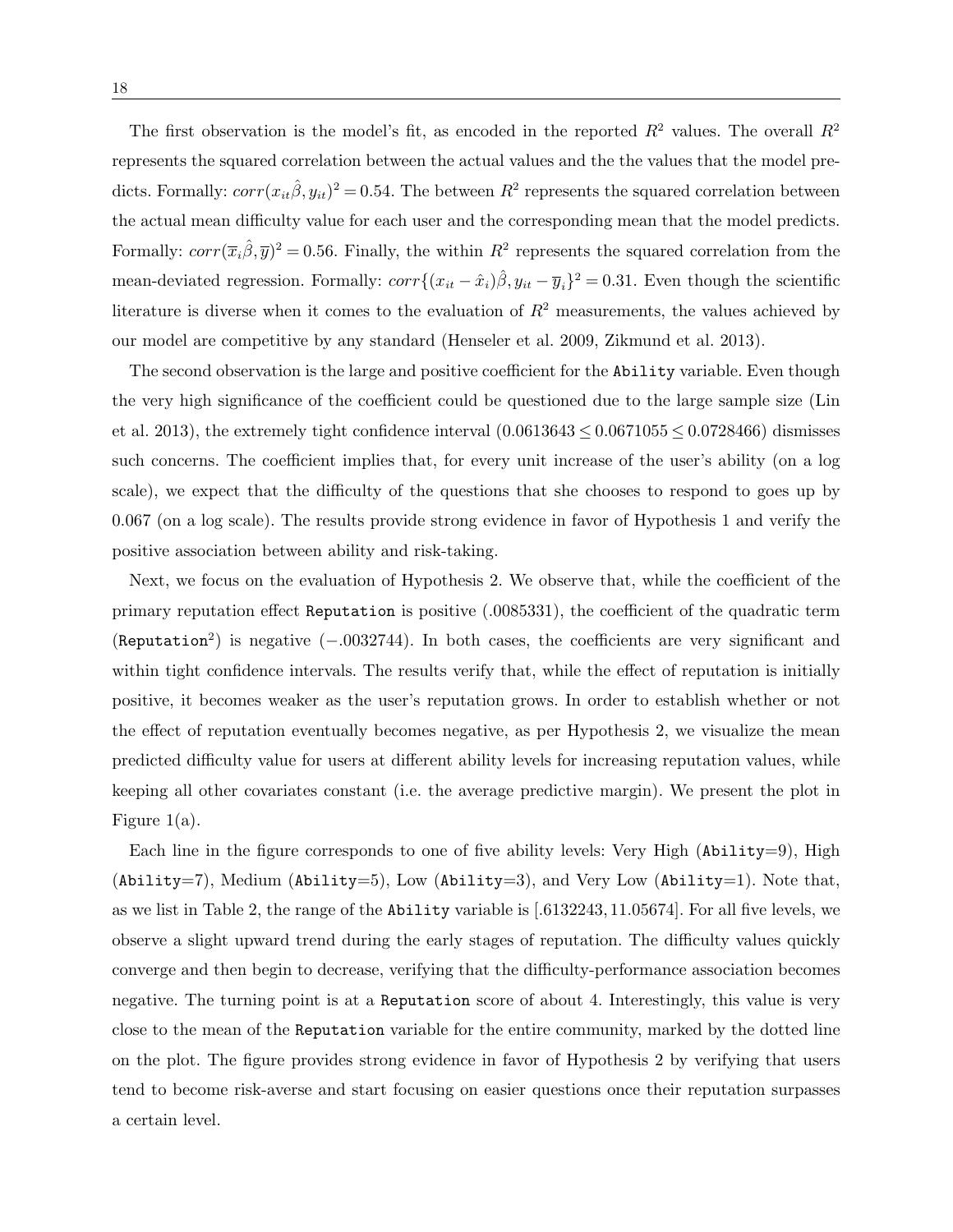

Figure 1 Predictive difficulty margins and reputation slopes for different levels of user reputation.

:

In order to provide additional evidence, we also compute the coefficient of the Reputation variable for increasing reputation values. This is the marginal effect of Reputation, computed as the derivative of the mean predicted value with respect to this covariate (Aiken et al. 1991). If we had not included the quadratic term  $\texttt{Reputation}^2$  in the regression, the marginal effect would simply be equal to the coefficient assigned to Reputation via the regression. However, the presence of both the linear and quadratic terms allows us to account for the fact that the effect of increased reputation can depend on the user's current reputation level <sup>6</sup>. We visualize the marginal effect in Figure 1(b). The results provide further support for Hypothesis 2: while the effect of reputation is positive for users at low reputation levels, it becomes increasingly negative as reputation grows. The turning point for the coefficient is around Reputation= 3. This is slightly less than the turning point for the overall prediction, as it only consider the effect of increased reputation and not the initial value of the covariate.

Finally, we observe that the coefficients for the control variables in our model are intuitive. For instance, the positive association between risk propensity and the existence of a previous acceptance (Prior Acceptance) and the order of the response (Resp Order) is reasonable, as contributions from previous responders (and the feedback on these contributions) can help the user formulate her own response and facilitate the task of responding to a difficult question. Another facilitating factor is the quality of the question, which is (at least partially) represented by the Query Exp variable. The positive coefficient of Question Pop is also reasonable, as we expect popular questions to attract users, even if they are difficult.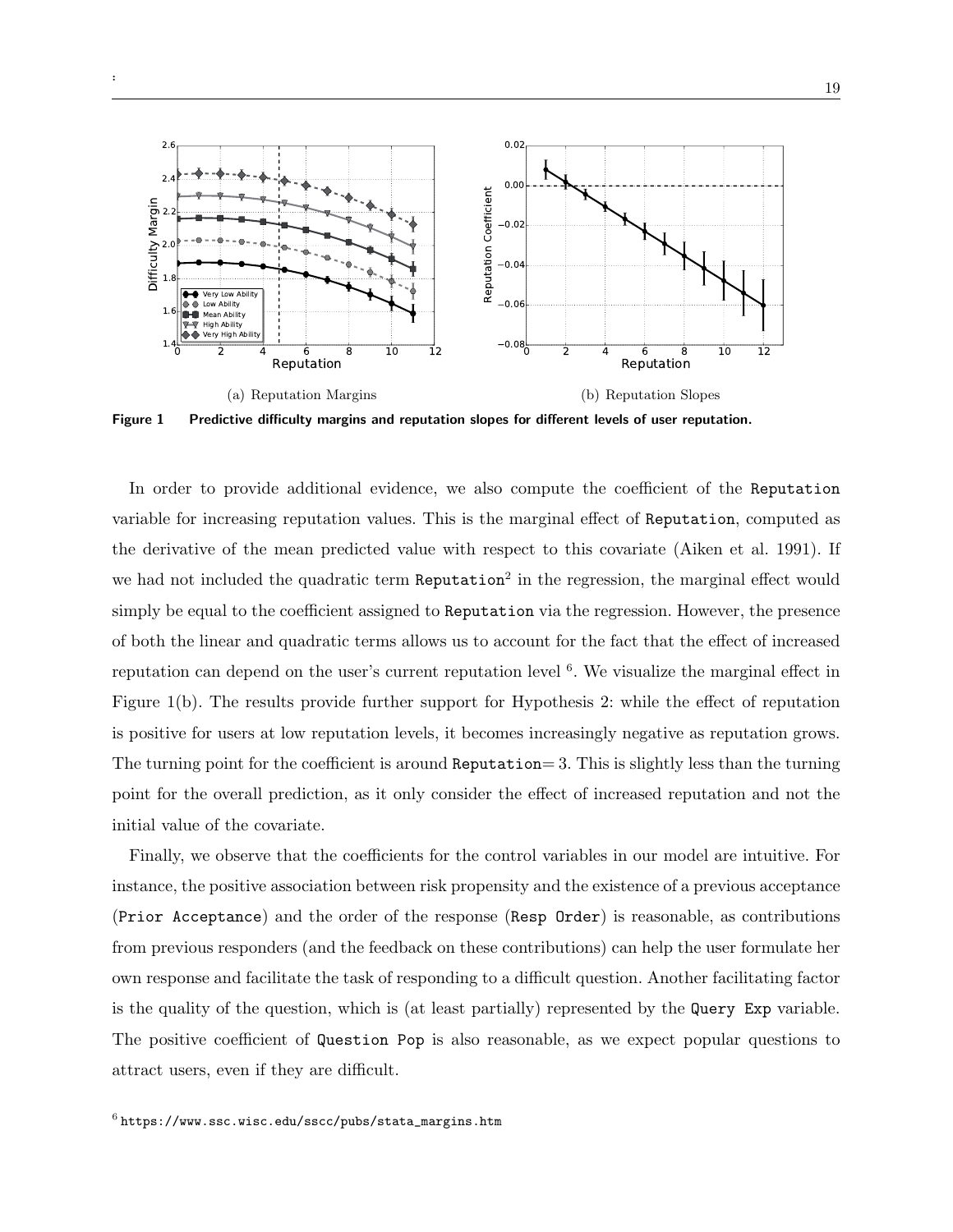# 5. Study II: Reputation and Performance

The goal of this second study is to formally evaluate Hypothesis 3 which, as we discuss in detail in Section 2.2, posits that the association of reputation with performance is positive when the difficulty of the question is within the responder's ability and negative when it is beyond her ability.

## 5.1. Methodology

We evaluate Hypothesis 3 via a regression analysis on the StackOverflow response dataset. Each response r in the dataset serves as point in our regression. The dependent variable is the responder's performance for each response, as encoded in the Performance variable. As we discuss in detail in Section 3, Performance measures the number of votes that the response received within a fixed time window. We note that, while this number is primarily determined by the quality of the response, it may also be affected by other factors. These includes the difficulty, popularity, visibility, and topical focus of the question. We control for these factors via the Difficulty, Question Pop, MinToFirst, and Tags variables. The performance of a response may also be affected by the competition that it faces. We control for this by considering the number of previous responses (Resp Order) and whether or not a previous response has already been accepted (Prior Acceptance). Finally, we control for the community's evolution through time (year), the question experience of the asker (Query Exp), and the size of the response (Resp Length).

We consider two alternative models. For the first model, which we refer to as Model II, the primary independent variables of interest are the responder's reputation at the time of the response (Reputation), as well as a new variable that encodes the gap between the responder's ability and the difficulty of the question. We compute this new variable as Abil Diff Gap=Ability-<code>Difficulty</code><sup>7</sup>. We also introduce an interaction term <code>Reputation#Abil\_Diff\_Gap</code> which will allow us to evaluate the role of reputation at different Abil Diff Gap values (positive and negative), as mandated by Hypothesis 3.

By introducing the Abil Diff Gap variable, Model II allows us to operationalize and evaluate the hypothesis that the effect of reputation depends on whether the question's difficulty is within or beyond the user's ability. However, by combining the two variables, this approach does not allow us to consider the effect of reputation for different levels of user ability or question difficulty. We achieve this via an alternative model that models the interaction between ability, difficulty, and reputation by introducing the 3-way interaction term Reputation#Ability#Difficulty, as well as the 3 possible 2-way interactions. We refer to this model as Model III. In addition to providing an alternative way to evaluate Hypothesis 3, Model III will allow us to investigate size of the

<sup>&</sup>lt;sup>7</sup> The subtraction is valid because Difficulty is defined as the Ability score of the asker and thus the two variables have the same value space (See Section 3.1)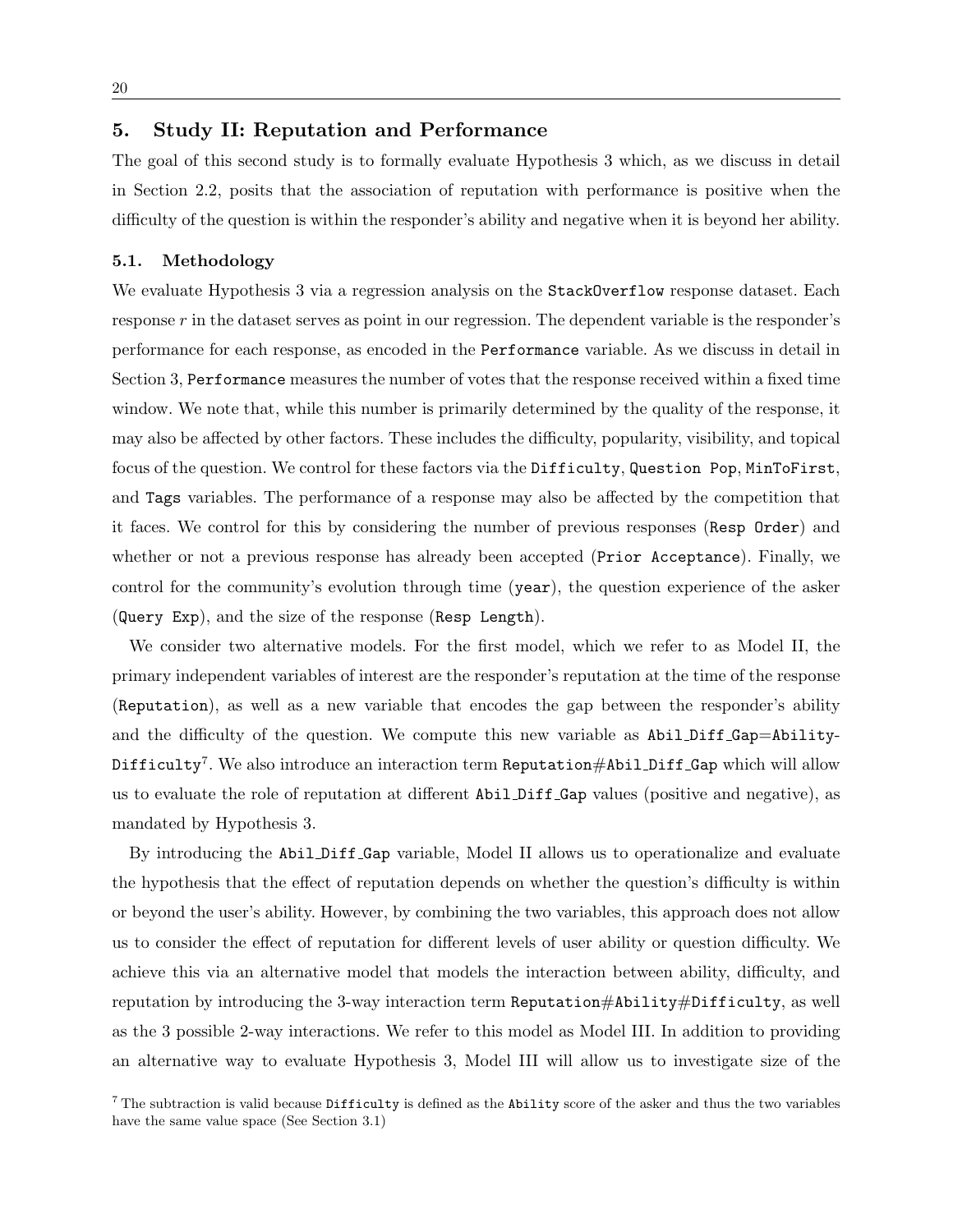reputation effect for different types of users and questions. We report the VIF values in Table 10 of the Appendix.

Given the count nature of the dependent variable, we opt for a Poisson regression model (Cameron and Trivedi 2013). We extend our model with fixed user effects, in order to account for unobserved user characteristics. We used the Hausman test to decide whether fixed or random effects were appropriate for our dataset (Hausman 1978). Formally, let  $y_i = (y_i 1, ..., y_{iN_i})$  is a  $N_i \times 1$ vector of counts that holds the performance achieved by user i for each of her  $N_i$  responses. Let  $\mathbf{x}_i$  be a  $N_i \times K$  matrix that includes the values of all K observable covariates for each response of user i  $(\mathbf{x}_{it} \text{ is a } 1] \times K$  vector, with  $t = 1, 2, ..., N_i$ . Finally, let  $\phi_i$  be an unobserved, user-specific scalar effect. Then, under the Fixed Effects Poisson model, we have:

$$
y_{it}|\mathbf{x}_i \sim \text{Poisson}(\phi_i \mu(\mathbf{x}_{it}, \beta)), t = 1, 2, ..., N_i,
$$

where  $\beta$  is the vector of coefficients that we need to estimate and  $y_{it}$ ,  $y_{ir}$  are independent conditional on  $\mathbf{x}_i, \phi_i, t \neq r$  with  $E(y_{it}|\mathbf{x}_i, \phi_i) = \phi_i \mu(\mathbf{x}_{it}, \beta)$ .

In accordance with previous work, we can estimate  $\beta$  via the Quasi-Conditional Maximum Likelihood Estimator (QCMLE) (Wooldridge 1999, Allison 2009). We present the full specification of the model and the derivation of the log-likelihood function in the Appendix.

As we did for our study on risk propensity, we utilize the consistent Huber/White/sandwich VCE estimator to compute cluster-robust standard errors and account for potential heteroskedasticity or within-panel serial correlation in the idiosyncratic error term  $e_i t$  (Stock and Watson 2008, Arellano 1987, Wooldridge 2015). Previous work has shown that this estimator is also robust to overdispersion (Cameron and Trivedi 2009, Wooldridge 1999). This is a useful property, as the Poisson estimator assumes that the mean is equal to the variance and our dependent variable exhibits a slight overdispersion. As per Table 2, Performance has a mean and standard deviation of 1.034785 and  $1.349477^2 = 1.821088$ , respectively. In order to confirm that overdispersion is not a concern for our results, we repeat the regression with a Fixed-Effects Negative Binomial Model (Hausman et al. 1984, Cameron and Trivedi 2013), which we refer to as Model IV. The results for Models II and III, which we include in Tables 8 and 9 of the Appendix, are consistent with those of the Fixed Effects Poisson Model and verify the robustness of our findings.

#### 5.2. Results

First, we present the results for Model II in Table 4. The very low p-value and tight confidence interval for the coefficient of the interaction term verify its significance. In order to properly interpret the effect of the interaction term, we visualize the marginal effects of Reputation for different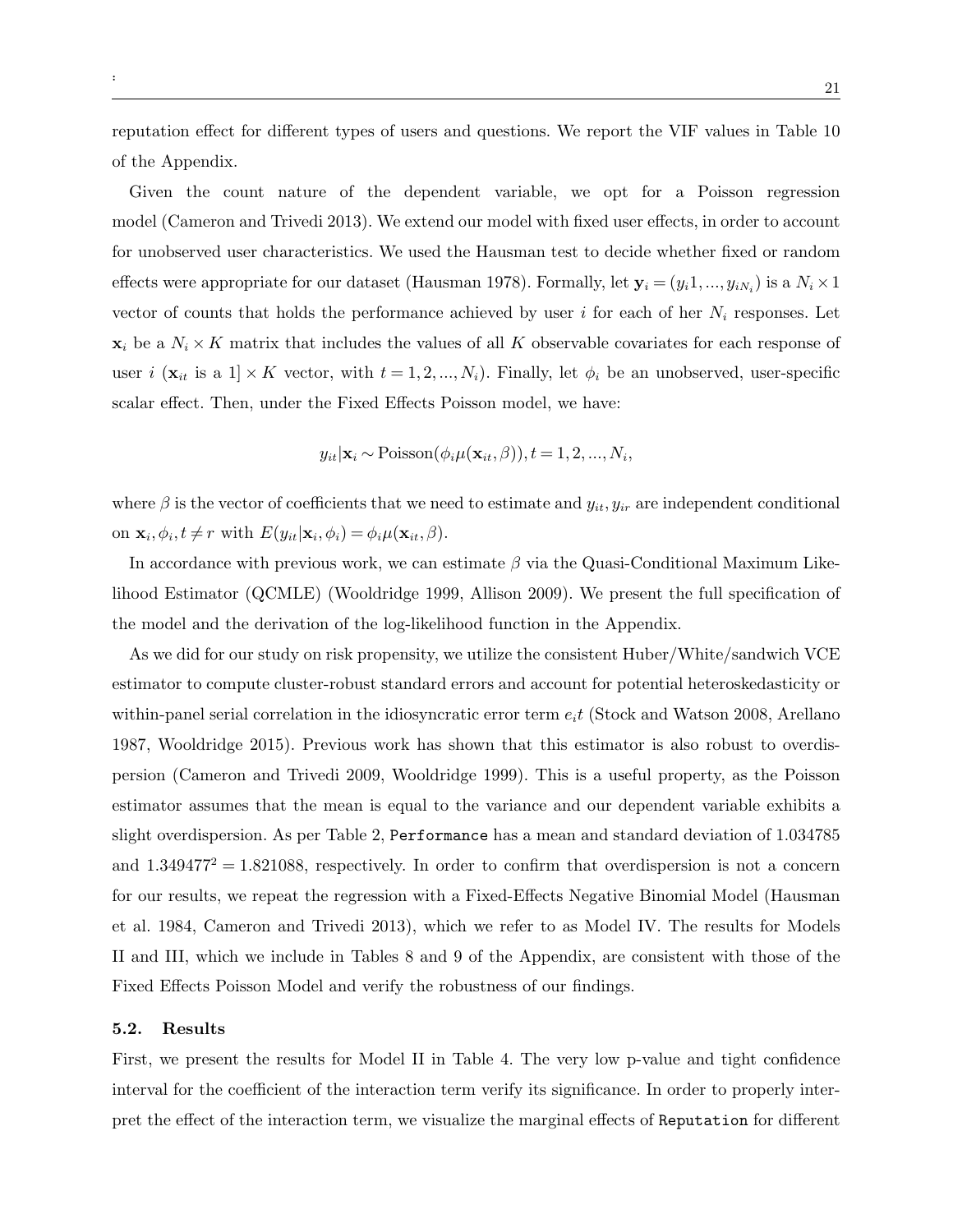values of Abil Diff Gap<sup>8</sup>. We present the plot in Figure  $2(a)$ , which provides strong evidence in support of Hypothesis 3. As stated by the hypothesis, we observe that the coefficient of reputation is positive when the user's ability surpasses the difficulty of the question (Abil Diff  $Gap>0$ ) and negative when it is falls short ( $Abi1_Diff_Gap<0$ ). In fact, the turning point is almost exactly when ability and difficulty are equal  $(AbiLDiff_Gap=0)$ . Given the presence of the interaction term, the coefficient of Reputation represents the effect of reputation when the gap is equal to zero (i.e. the turning point). We observe that reputation is not significant at this level (p-value= $0.472$ ), a finding that is consistent with our hypothesis.

Table 4 provides some anticipated secondary findings, such as the positive association of performance with the question's popularity (Question Pop), the asker's experience with formulating questions (Query Exp), and the length of the response (Resp Length). The negative coefficients for Resp Order and MinToFirst are also intuitive: a late response is less likely to receive votes, as is a response to a low-visibility question. Finally, the negative coefficient of Prior Acceptance implies that a pre-existing accepted response is likely to attract the lion's share of the votes (due to both its quality and prominent positioning at the top of the page) and thus hurt the performance of any future response.

| (Model II, Fixed-Effects Poisson with a (Abil Diff Gap) Variable and robust standard errors) |             |             |          |       |                          |  |
|----------------------------------------------------------------------------------------------|-------------|-------------|----------|-------|--------------------------|--|
| Variable                                                                                     | Coefficient | (Std. Err.) | t.       | P >   | [95\% Conf. Interval]    |  |
| Reputation                                                                                   | $-.0018769$ | .0026088    | $-0.72$  | 0.472 | $[-.0069901, .0032363]$  |  |
| Abil_Diff_Gap                                                                                | $-.0919423$ | .0040522    | $-22.69$ | 0.000 | $[-.0998843, -.0840002]$ |  |
| $Reputation#(Abil_Diff_Gap)$                                                                 | .0100336    | .0007465    | 13.44    | 0.000 | [.0085705, .0114967]     |  |
| Query Exp                                                                                    | .0796667    | .0013398    | 59.46    | 0.000 | [.0770408, .0822926]     |  |
| MinToFirst                                                                                   | $-.105022$  | .0015779    | $-66.56$ | 0.000 | $[-.1081146, -.1019294]$ |  |
| Resp Order                                                                                   | $-.0379143$ | .0028529    | $-13.29$ | 0.000 | $[-.0435058, -.0323228]$ |  |
| Prior Acceptance                                                                             | $-.3891313$ | .0065354    | $-59.54$ | 0.000 | $[-.4019404, -.3763222]$ |  |
| $year=2010$                                                                                  | $-.1009714$ | .0156337    | $-6.46$  | 0.000 | $[-.131613, -.0703299]$  |  |
| $year = 2011$                                                                                | $-.1058421$ | .0164551    | $-6.43$  | 0.000 | $[-.1380935, -.0735907]$ |  |
| $year=2012$                                                                                  | $-.070946$  | .0179196    | $-3.96$  | 0.000 | $[-.1060676, -.0358243]$ |  |
| $year=2013$                                                                                  | $-.1026408$ | .0193558    | $-5.30$  | 0.000 | $[-.1405775, -.0647041]$ |  |
| $year=2014$                                                                                  | $-.1090948$ | .0209103    | $-5.22$  | 0.000 | $[-.1500781, -.0681114]$ |  |
| Question Pop                                                                                 | .0749889    | .0013801    | 54.34    | 0.000 | [.072284, .0776938]      |  |
| Resp Length                                                                                  | .0001205    | $2.96e-06$  | 40.77    | 0.000 | [.0001147, .0001263]     |  |

Table 4 Results for Hypothesis 3: Reputation and Performance

Next, we report the results for Model III in Table 5. A first observation that the coefficients of the control variables are consistent with those reported by Model II. We also observe that the 3-way

<sup>8</sup> We compute the marginal effects for this 2-way interaction as per: http://www.ats.ucla.edu/stat/stata/faq/ conconb12.htm.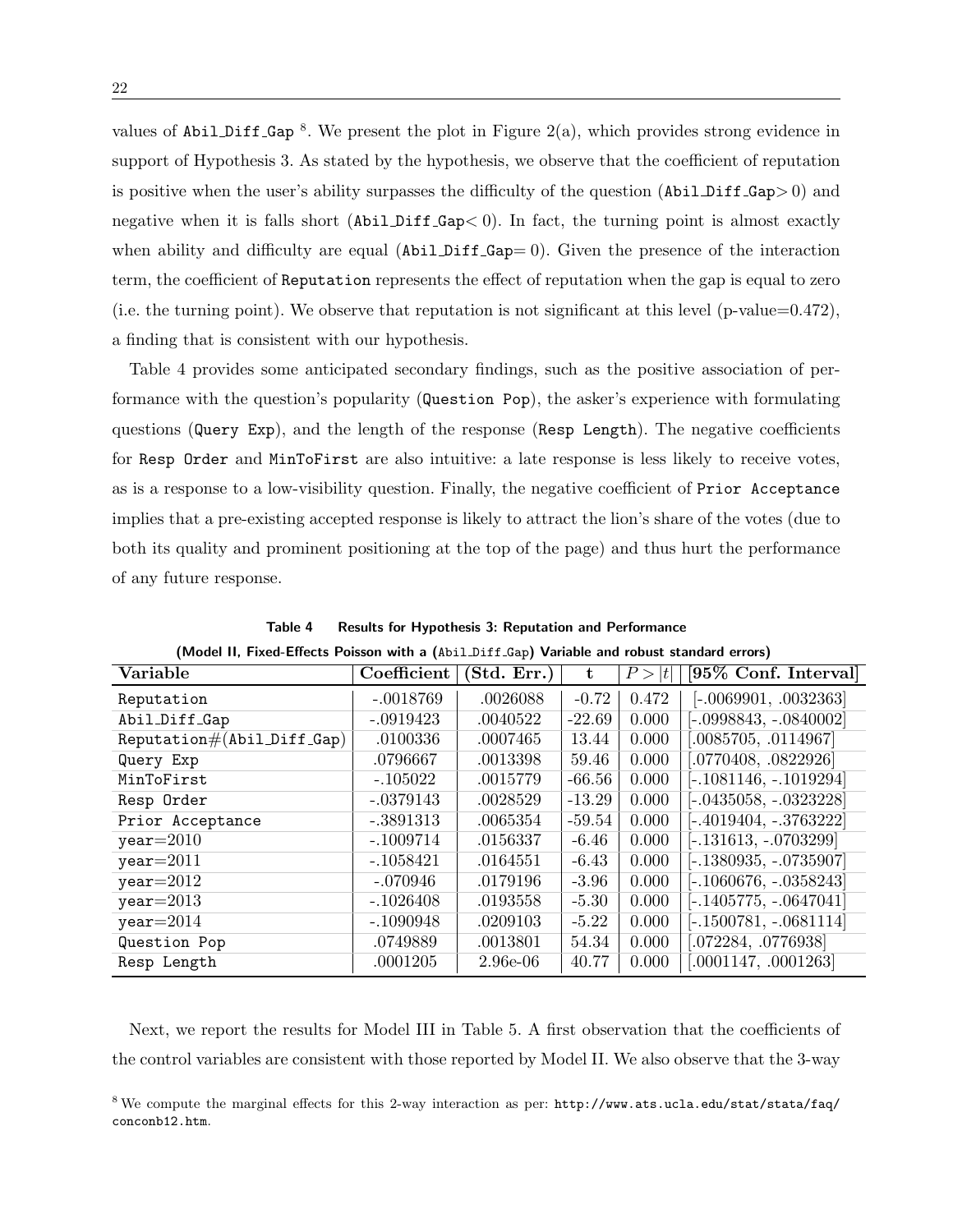

:

(a) Reputation Slopes, Model II (b) Reputation Slopes, Model III Figure 2 Predictive performance margins and reputation slopes for different levels of user reputation.

interaction term is highly significant, as evidenced by both the p-value and the tight confidence intervals. However, the presence of multiple interaction terms motivates us to visualize the behavior of the model for different values of the interacting covariates. We begin by computing the coefficient of reputation for different values of the gap between ability and reputation, as we did in Figure  $2(a)$ for Model II<sup>9</sup>. However, given that Model III does not have a variable to directly encode this gap, we compute the coefficient of Reputation for all possible  $11 * 11 = 121$  combinations of Ability∈  $\{1, 2, 3, 4, 5, 6, 7, 8, 9, 10, 11\}$  and Difficulty  $\in \{1, 2, 3, 4, 5, 6, 7, 8, 9, 10, 11\}$ . We then compute the average coefficient for each distinct value of the Ability-Difficulty gap. For instance, when the gap is equal to 8, we report the average of the following (Ability,Difficulty) combinations:  $(11, 3), (10, 2),$  and  $(9, 1)$ . We visualize the results in Figure 2(b).

We anticipated some variation between Figures  $2(a)$  and  $2(b)$ , due to the different underlying models and the way in which we generated the plots. However, we find that the two models are consistent and fully aligned in their support of Hypothesis 3. We observe that, as in the case of Figure 2(a) the coefficient of reputation is negative when the user's ability is smaller than the difficulty of the question and positive when it is larger. Once again, the turning point comes when the two quantities become equal. The range of values of the coefficient is also highly similar between the two models.

Model III allows us to obtain additional evidence in support of Hypothesis 3 by computing the predicted value of performance (i.e. the average predictive margin) for different levels Ability and Difficulty variables while tuning Reputation and keeping all other covariates constant. We visualize the results in Figure 3. Each plot in the figure corresponds to a different level of question

<sup>9</sup> We compute the marginal effects for this 3-way interaction as per: http://www.ats.ucla.edu/stat/stata/faq/ con3way12.htm.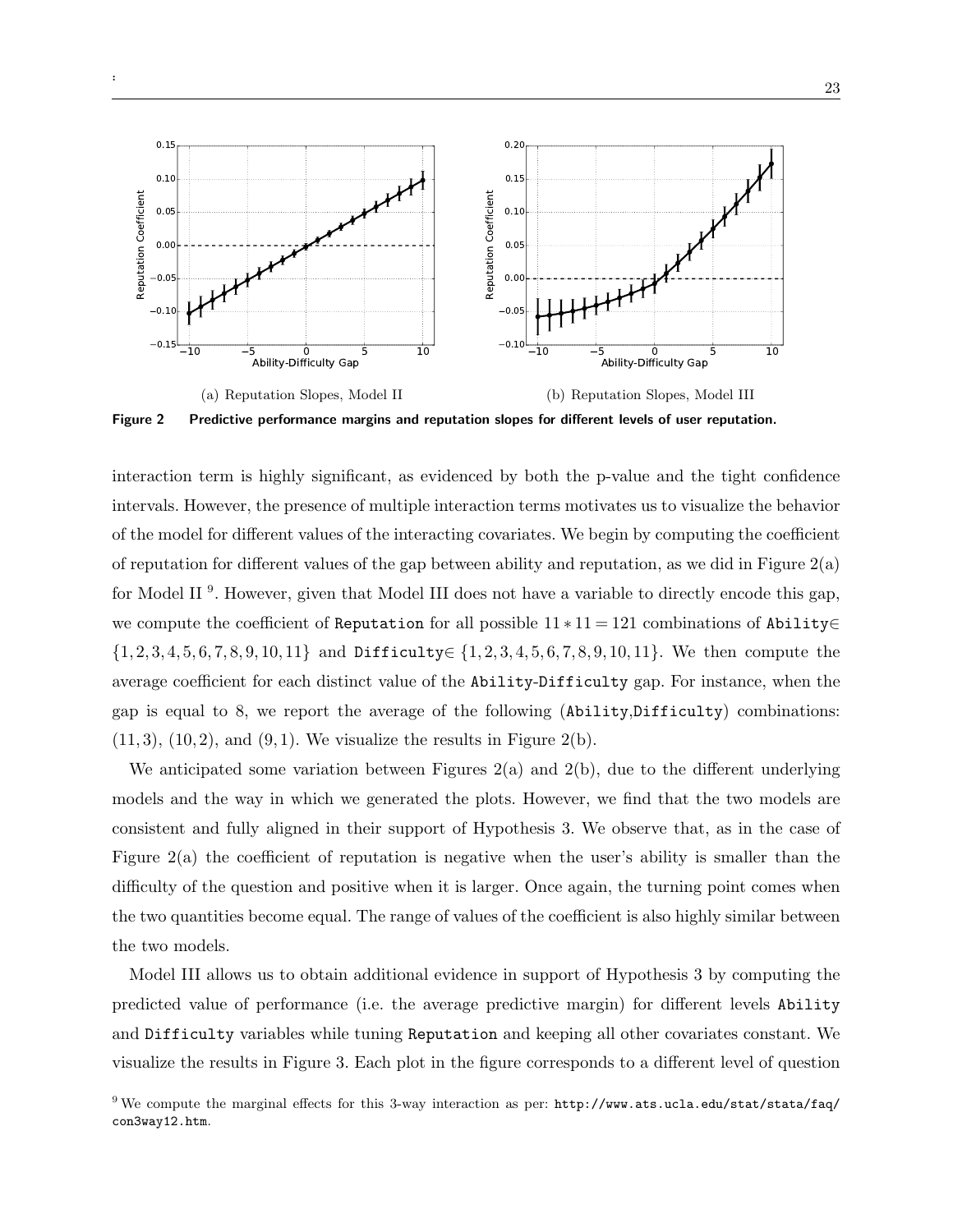| (Model III, FE Poisson with a Reputation#Ability#Difficulty Interaction and robust standard errors) |             |             |          |       |                          |  |
|-----------------------------------------------------------------------------------------------------|-------------|-------------|----------|-------|--------------------------|--|
| Variable                                                                                            | Coefficient | (Std. Err.) | t        | P> t  | [95\% Conf. Interval]    |  |
| Reputation                                                                                          | $-.0904324$ | .0068584    | $-13.19$ | 0.000 | $[-.1038747, -.0769901]$ |  |
| Ability                                                                                             | $-.0912095$ | .0098886    | $-9.22$  | 0.000 | $[-.1105908, -.0718283]$ |  |
| Difficulty                                                                                          | .0165432    | .0076058    | 2.18     | 0.030 | [.0016362, .0314502]     |  |
| Reputation#Ability                                                                                  | .025621     | .0016567    | 15.47    | 0.000 | [.022374, .028868]       |  |
| Reputation#Difficulty                                                                               | .0025505    | .001719     | 1.48     | 0.138 | $[-.0008186, .0059196]$  |  |
| Ability#Difficulty                                                                                  | .0169023    | .0019215    | 8.80     | 0.000 | [.0131362, .0206684]     |  |
| Reputation#Ability<br>#Difficulty                                                                   | $-.0018691$ | .0003212    | $-5.82$  | 0.000 | $[-.0024987, -.0012395]$ |  |
| Query Exp                                                                                           | .0753868    | .0013299    | 56.69    | 0.000 | [.0727803, .0779934]     |  |
| MinToFirst                                                                                          | $-.1047713$ | .0015759    | $-66.49$ | 0.000 | $[-.10786, -.1016827]$   |  |
| Resp Order                                                                                          | $-.0371188$ | .0028277    | $-13.13$ | 0.000 | $[-.0426611, -.0315766]$ |  |
| Prior Acceptance                                                                                    | $-.3848028$ | .0065168    | $-59.05$ | 0.000 | $[-.3975754, -.3720301]$ |  |
| $year=2010$                                                                                         | .0176871    | .0184406    | 0.96     | 0.337 | $[-.0184558, .05383]$    |  |
| $year=2011$                                                                                         | .0682311    | .0209652    | 3.25     | 0.001 | [.0271401, .1093221]     |  |
| $year=2012$                                                                                         | .1387674    | .0228198    | 6.08     | 0.000 | [.0940414, .1834934]     |  |
| $year=2013$                                                                                         | .1336173    | .0246241    | 5.43     | 0.000 | [.085355, .1818796]      |  |
| $year=2014$                                                                                         | .1403946    | .0268052    | 5.24     | 0.000 | [.0878573, .1929318]     |  |
| Question Pop                                                                                        | .0750738    | .0013737    | 54.65    | 0.000 | [.0723813, .0777662]     |  |
| Resp Length                                                                                         | .0001183    | $2.94e-06$  | 40.23    | 0.000 | [.0001125, .000124]      |  |

Table 5 Results for Hypothesis 3: Reputation and Performance



Figure 3 Predictive performance margins and reputation slopes for different levels of user reputation.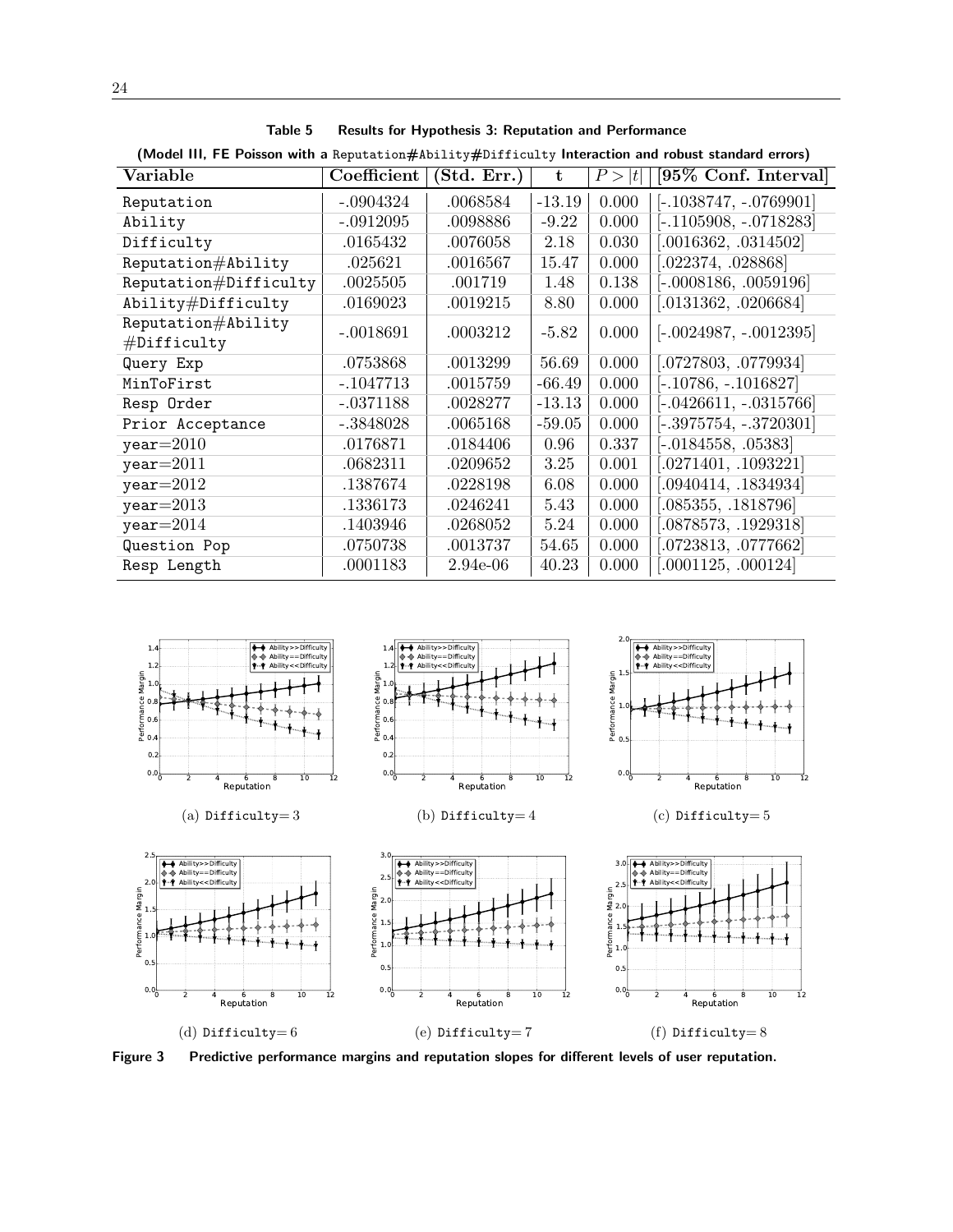difficulty (i.e. 6 plots for Difficulty∈  $\{3, 4, 5, 6, 7, 8\}$ ) and includes three lines that corresponds to 3 different ability levels: one that is equal to the plot's Difficulty value (Ability<<Difficulty), one that is 1 standard deviation above Difficulty (Ability>>Difficulty), and one that is 1 standard deviation below Difficulty (Ability << Difficulty). The consistently near-flat line for Ability==Difficulty indicates that the association of performance with reputation is trivial when the responder's ability is equal to the difficulty of the question. When the user's ability is larger (smaller) than the question's difficulty, the predicted performance becomes larger (smaller) as reputation increases, consistent with Hypothesis 3.

## 6. Study III: Reputation and User Interests

In this study we evaluate Hypothesis 4 which, as we discussed in detail in Section 2.3, posits the existence of a strong connection between a user's reputation and the topical focus of the questions that she chooses to respond to. Given the absence of both empirical and theoretical work in the relevant literature, our secondary goal is to provide insight on the exact nature of this connection.

#### 6.1. Methodology

:

First, we use Latent Dirichlet Allocation (Blei et al. 2003) on the text of the questions in our dataset to compute the topics that are discussed by askers. We set the number of topics to  $K = 100$ after using the established perplexity measure to experiment with  $K \in \{25, 50, 100, 125, 150, 175\}.$ LDA computes the probability distribution  $\theta_q$  over the set of topics for every question q. We utilize these distributions to design our experiment as follows: let  $max(\theta_{q})$  be the highest-probability topic for question q. We refer to this as the question's main topic. Also, let  $rep(u, q)$  be the reputation score that a user u had when she responded to question q. We then define  $R_q$  to be the full set of  $rep(u, q)$  scores of all the users who responded to q. We refer to this set as the question's reputation set. Finally, let  $S_t$  be the union of the reputation sets of all questions that have topic t as their main topic.

Conceptually,  $S_t$  is the population of reputation scores that are associated with topic t. We can now compare the reputation level associated with any two topics by comparing their respective means. First, we use a standard two-sided T-test for every possible pair of topics to evaluate the null hypothesis that the two means are equal at a significance level  $\alpha = 0.01$ . If the null hypothesis is rejected, we use one-sided tests to determine if one of the two reputation means is significantly larger than the other. We then construct a directed unweighted graph as follows: first, we eliminate spurious topics that were consistently attached to trivial probabilities by the LDA algorithm<sup>10</sup>. We create a node for each of the remaining 76 topics in our dataset. We then add a directed edge from

<sup>&</sup>lt;sup>10</sup> We remove every topic t that did not have  $P(t|q) \ge 0.1$  for at least one question q in our data.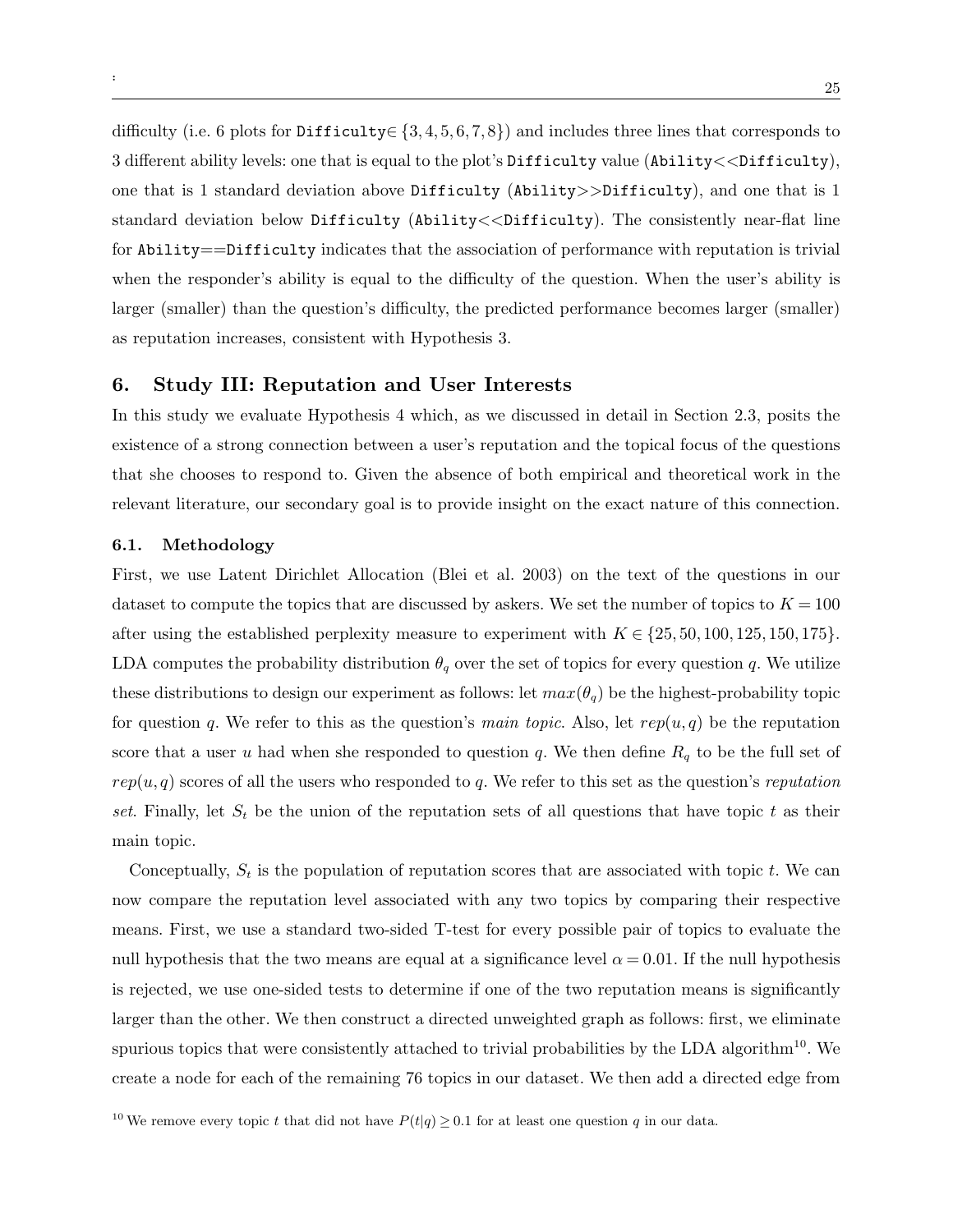topic  $t_i$  to topic  $t_j$  if  $t_j$  is associated with a significantly higher reputation mean than  $t_i$ . Therefore, the ancestors of a topic  $t$  in the graph are all the topics chosen by users with a significantly lower reputation than those that choose t.

Finally, we organize the topics into levels as follows: the first level includes all topics that have no ancestors in the graph. The second level includes all topics that only have ancestors in the first level. We proceed by adding consecutive levels until all topics have been assigned. Figure 4 shows the final visualization of the topic graph. The weight on the edge from level  $L_i$  to level  $L_j$ represents the percentage of all possible edges between the two edges that actually exist in the graph. For instance, the graph includes 92% of the  $6 \times 28 = 168$  possible edges between  $L_1$  and  $L_3$ .





#### 6.2. Results

The figure verifies the connection between self-efficacy and topical interests and provides strong evidence in support of Hypothesis 4. Specifically, the Figure reveals a clear 5-level hierarchy of topics with a diamond shape. Levels 1 and 5 are the smallest, including 6 and 8 topics, respectively. Levels 2 and 4 are noticeably larger and include the same number of topics (17). Finally, level 3 is by far the largest, including a total of 28 topics. Conceptually, level 1 includes introductory topics that attract novice, low-reputation users. As users gain experience and build their reputation, they expand their focus to cover an increasingly wider range of topics, visualized by the increasingly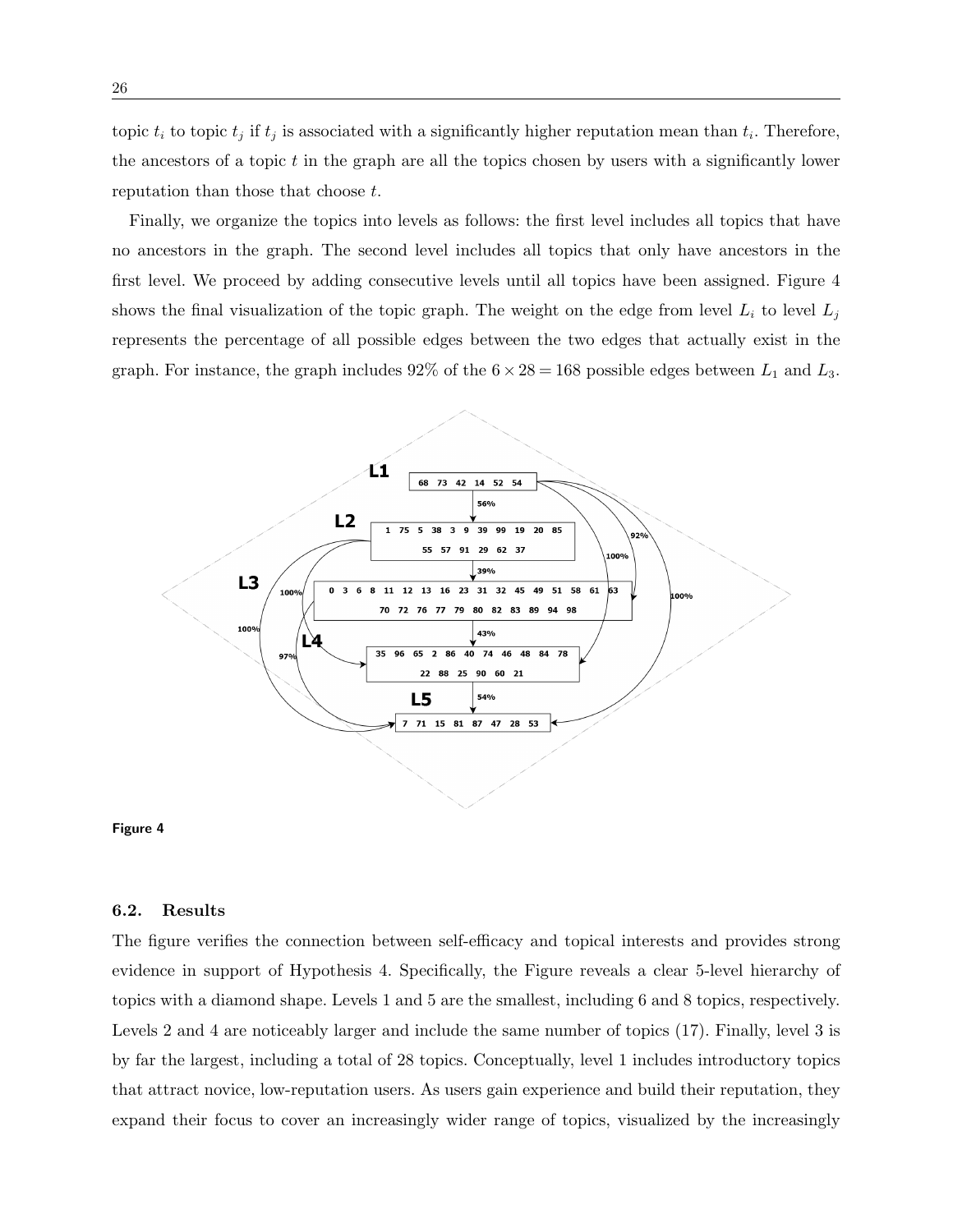larger sizes of levels 2 and 3. However, after their reputation increases even further, users shift their focus to an increasingly narrower set of elite topics in levels 4 and 5.

The directed edges connecting the graph's levels further validate its hierarchical nature and the gradual evolution of the users' topical interests. First, we observe percentages between  $39\% - 56\%$ between adjacent levels. This indicates that the progression from one level to the next is gradual and the difference in reputation is not significant between all possible pairs of topics from consecutive levels. On the other hand, the percentages between non-consecutive levels are consistently  $\geq 92\%$ . This verifies the clear reputation gap between these levels and validates the hierarchical structure of the topic graph.

This study reveals a strong correlation between a user's reputation and her topical interests. If we also consider the clear correlation between reputation and question difficulty that we demonstrated in Section 4, it would be reasonable to consider that the levels of the topic graph represent different levels of difficulty. However, an alternative explanation is that a user's reputation shifts her focus to different and not necessarily harder topics. For instance, high-reputation users may be more attracted to questions on new and emerging topics, even if these questions are not particularly challenging. In order to obtain additional insight, we perform a secondary analysis that allows us to assign representative keywords to each of the 5 levels.

For each topic t, we first retrieve the set of questions  $Q_t$  that have a probability of at least 0.5 for t in their respective topic distributions. Formally:  $Q_t = \{q : \theta_q(t) \ge 0.5\}$ . These are relatively "pure" questions that are representative of this specific topic. As we discussed in Section 3, our dataset includes the set of characteristic tags  $tags(q)$  that the asker assigns to her question. Therefore, given a level  $L_i$  of the diamond structure, we can compute the multiset sum  $M_{L_i}$  of all the tag-sets of all the pure questions that correspond to topics from  $L_i$ . Formally:  $M_{L_i} = \biguplus_{t \in L_i, q \in Q_t} tags(q)$ . Finally, we sort all the unique tags in  $M_{L_i}$  by their frequency within the multiset (i.e. the number of pure questions from  $L_i$  topics that include them in their tag-sets) and report the top 25 tags for each level in Table 6.

The table verifies that the levels of the diamond-like shape represent different genres within the broad programming domain. In addition, the terms reveal the nature of the users' transition across the levels. The first level clearly represents mobile programming (i.e. the development of mobile Apps), as all the terms included in the top 25 have a strong association with this area. An initial hypothesis could be that mobile programming tends to be easier and have a lower entry barrier than other types of software development and, thus, attracts novice users at their early reputation phases. However, there is no prior literature to support this claim. In fact, previous research has repeatedly highlighted the challenges that mobile developers have to face (Joorabchi et al. 2013, Burd et al. 2012, Lim et al. 2015). Industry experts have also dismissed this claim and have even advocated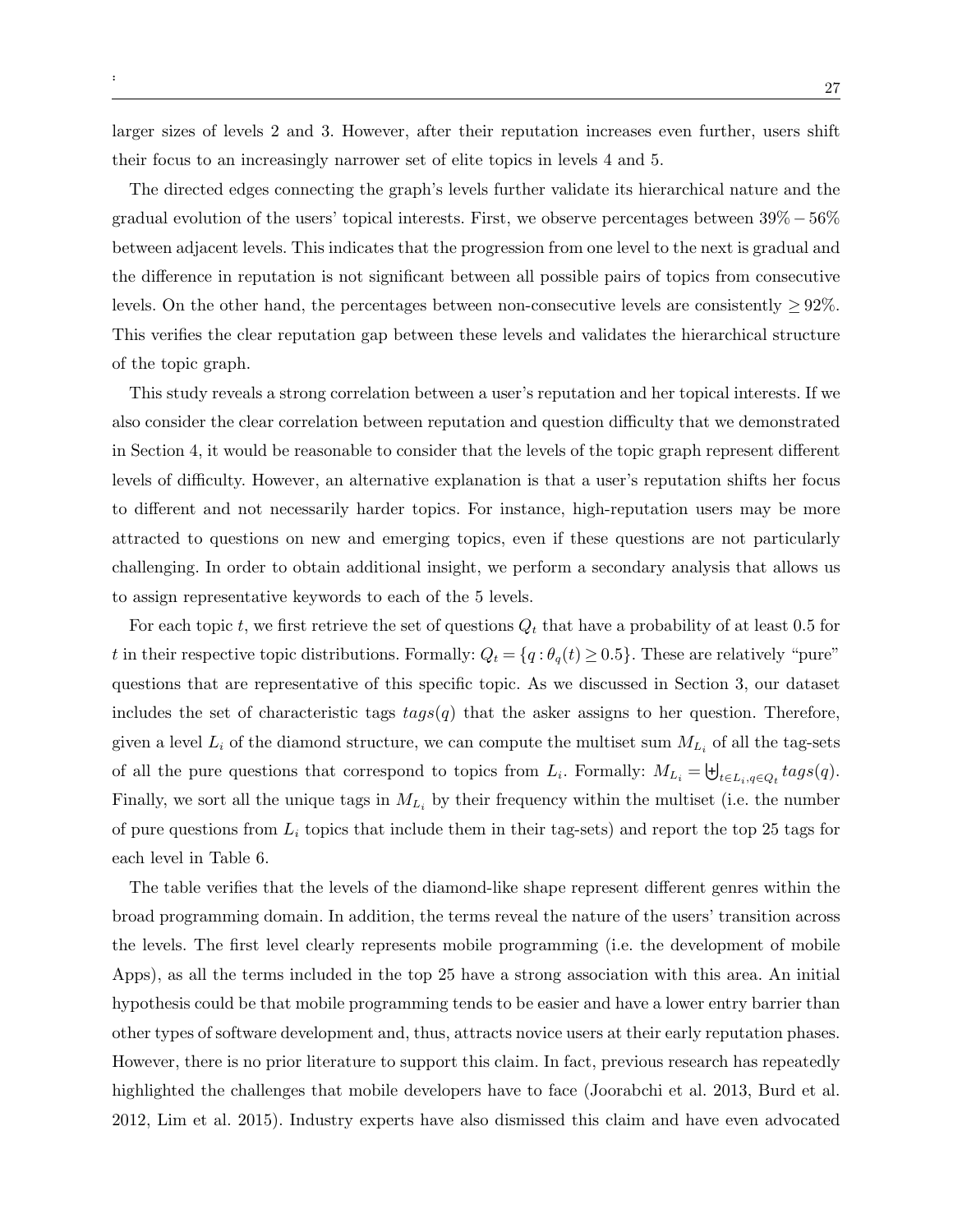| Level 1                | Level 2           | Level 3            | Level 4           | Level 5           |
|------------------------|-------------------|--------------------|-------------------|-------------------|
| android                | android           | android            | $c++$             | java              |
| iphone                 | <b>CSS</b>        | java               | java              | c#                |
| ios                    | iphone            | jquery             | git               | $c++$             |
| objective-c            | ios               | c#                 | sql               | inheritance       |
| android-layout         | htaccess.         | php                | swing             | .net              |
| ruby-on-rails          | opengl            | javascript         | mysql             | oop               |
| uitableview            | html              | html               | sql-server        | interface         |
| xcode                  | jquery            | mysql              | tsql              | class             |
| ruby                   | $c++$             | <b>CSS</b>         | c#                | jsf               |
| layout                 | xcode             | .net               | $_{\rm{svn}}$     | delphi            |
| cocoa-touch            | php               | visual-studio-2010 | $\mathbf{c}$      | generics          |
| ruby-on-rails-3        | apache            | sql-server         | regex             | design-patterns   |
| xml                    | java              | asp.net            | sql-server-2008   | android           |
| java                   | javascript        | python             | php               | reflection        |
| ipad                   | mod-rewrite       | database           | sql-server-2005   | abstract-class    |
| listview               | python            | visual-studio      | string            | jsp               |
| android-linearlayout   | c#                | twitter-bootstrap  | templates         | $jsf-2$           |
| uiviewcontroller       | opengl-es         | eclipse            | branch            | winapi            |
| uinavigationcontroller | objective-c       | sql                | boost             | constructor       |
| ios <sub>5</sub>       | $\cos 3$          | algorithm          | javascript        | singleton         |
| uiview                 | matlab            | $\cos 2d$ -iphone  | github            | asp.net-mvc       |
| scrollview             | listview          | $c++$              | jpanel            | exception         |
| ios4                   | $\mathbf{c}$      | android-intent     | version-control   | servlets          |
| relativelayout         | <b>OSX</b>        | broadcastreceiver  | jquery            | google-app-engine |
| textview               | android-fragments | django             | stored-procedures | eclipse           |

Table 6 Most Prevalent Tags for each Topic Level of the diamond structure in Figure 4

that mobile programming can be more challenging than desktop or web development Paul (2013), Cailean (2013). A more realistic hypothesis is that novice developers are attracted by the explosive growth of the mobile sector which, coupled with the well-documented talent shortage (Omojola 2013), leads to an abundance of job openings and increased salaries (PayScale 2016, Greenspan 2015). The popularity of Apps has also led to the emergence of tools that promise end-to-end mobile development with little or no coding (Maltby and Loten 2013, Bloomberg 2016). This promise is particularly appealing to novice developers, who often underestimate the effort that it takes to create a successful App (Mombrea 2016, AppPromo 2013).

The second level maintains a strong presence of mobile-related terms. In addition, the level also includes terms related to web development (e.g. css, html, .htaccess, css3, php, apache). We observe that most of these terms are more representative of the visual components of website design, rather than more advanced features, such as web services. Finally, the level also includes some sporadic evidence of terms related to core programming languages that have applications across domains (e.g.  $c \neq c$ , c, matlab, python,  $c \neq c$ ). The third and largest level is very diverse, including terms from mobile programming, web development, core programming, and even databases (e.g. mysql, sql, sql-server). This intuitive finding verifies that users in this large, mid-reputation tier cover a wide range of topics within the programming universe. The fourth reputation level enhances the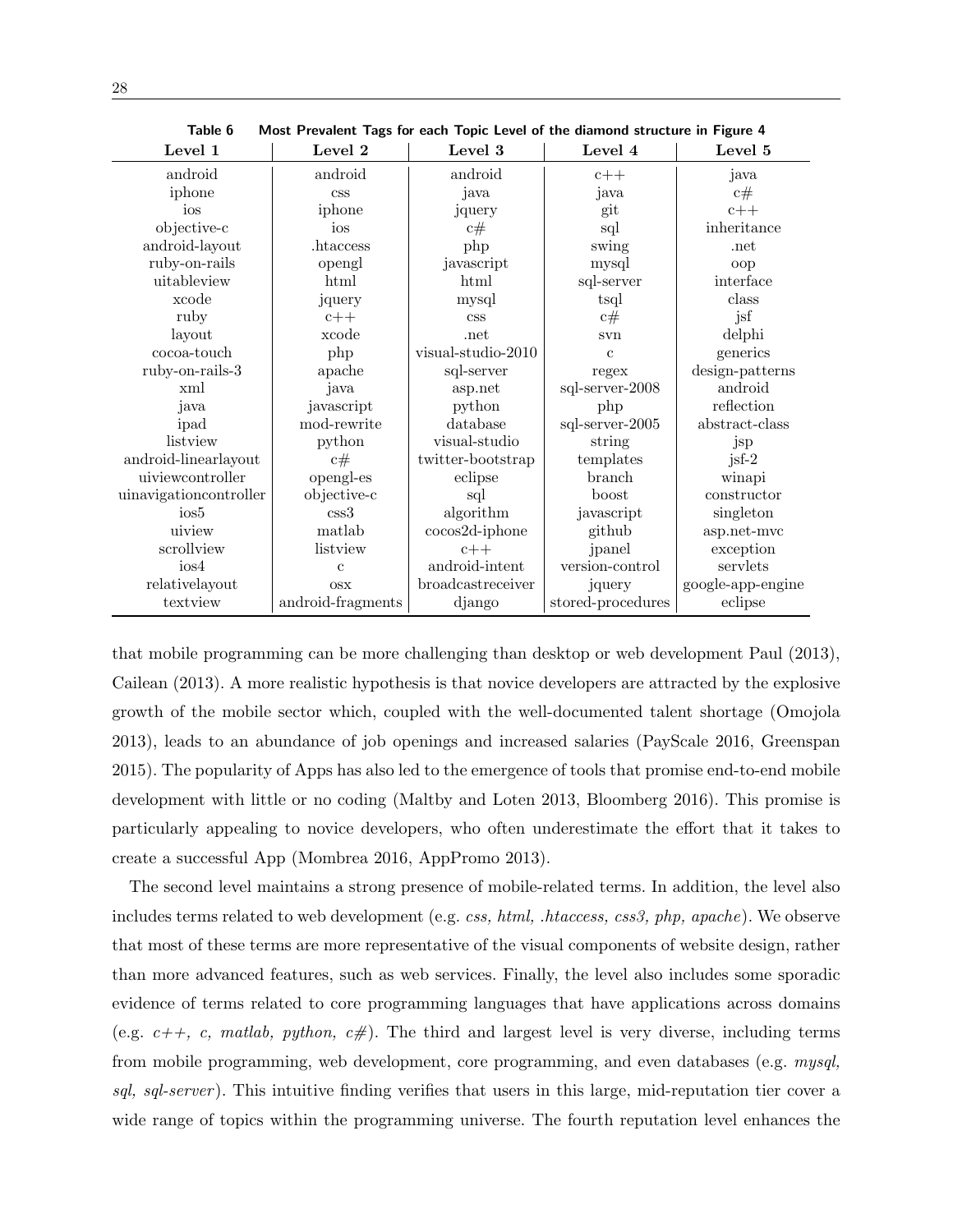focus on core programming and databases, while departing from mobile and web programming. Programming languages and database platforms are prevalent in this level, which also includes programming constructs (e.g. string, regex ), libraries (e.g. swing, boost), and development tools (e.g. svn, github). The fifth level, which represents the interests of users at the top reputation tier, is almost exclusively dedicated to core programming languages and concepts. The list covers basic programming constructs (e.g. class, oop, exception), as well as more advanced concepts (e.g. inheritance, generics, singleton, reflection), indicating that the questions in this level are heavily focused on the core details of software development and not on specific applications domains.

Our study reveals significant differences in the nature of the questions included in the different reputation levels. We observe that, as users build their reputation, they tend to transition from popular application domains, such as mobile and web development, to more generic topics, such as databases and core programming concepts. One possible explanation is that application topics are easier than core programming, as they require a closed set of skills and often prioritize peripheral software components, such as interfaces. Even though the development of such components is certainly not a trivial task, it is arguably less challenging for a novice than the details and nuances of core programming. In addition, the plethora of low/no code solutions for peripheral components make their development even more approachable for novices. An alternative explanation is that users transition from specific applications to generic concepts because, as their reputation grows, both their confidence and curiosity also grow, driving them to tackle generic programming questions that go beyond the narrow bounds of a particular application domain. Even though this does not necessarily imply that such questions are harder, the two explanations are certainly compatible.

We can gain further insight if we consider our findings in the context of the popular ModelView-Controller (MVC) paradigm, which is the de facto design pattern for mobile, web, and desktop software (Krasner et al. 1988). The MVC pattern isolates business logic from the user interface (UI). The Model represents the information (the data) of the application and the business rules (e.g. algorithms) used to manipulate it. The View corresponds to elements of the user interface such as graphics, text, and checkbox items. The Controller manages the communication between the Model and View. The first level of our reputation hierarchy is mostly associated with the View, as it includes many terms relevant to the design of UIs. The second level maintains this association to some extent, although the UI-related terms are significantly less. The third level is very diverse and contains terms from all three components. The prevalence of database terms in the fourth level reveals its strong association with the Model component. Finally, The terms in the fifth level represent fundamental programming constructs that are essential for all three components. As we discuss in Section 7, our findings motivate future work on the factors that drive users to focus on different types of topics as their reputation evolves.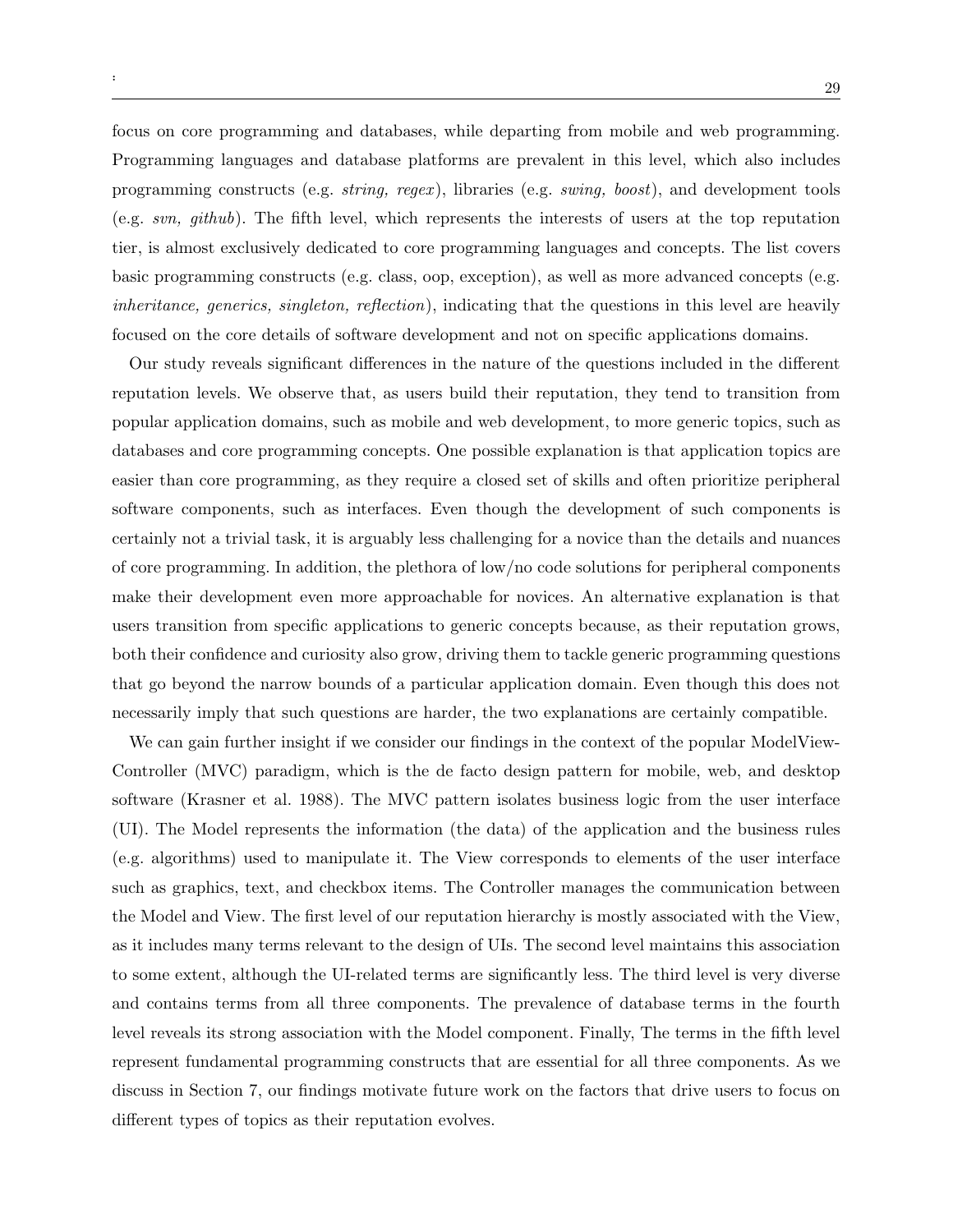# 7. Implications and Future Work

Our study focuses on the association between reputation and key aspects of user behavior in online QA communities. We make several theoretical and methodological contributions, which we enumerate in Table 7. As we discuss next, our findings have implications both for online communities and reputation-based motivation mechanisms in general.

Table 7 The main contributions of our work.

| ev | findings |
|----|----------|
|    |          |

(1) A user's ability is positively associated with her propensity to be a risk taker, i.e. to respond to difficult questions (Section 4).

(2) A user's reputation is positively associated with her risk propensity while her reputation is low. The association becomes increasingly negative after the user's reputation surpasses a level close to the community's mean (Section 4).

(3) A user's reputation is positively associated with her performance when the difficulty of the questions that she tackles is within her ability. The association becomes increasingly negative as the user focuses on questions beyond her ability (Section 5).

(4) A user's reputation has a diamond-shaped association with her topical interests. Low-reputation users focus on a small set of introductory topics. As reputation grows, the set becomes larger. However, after a certain reputation level, the set of becomes increasingly smaller and stabilizes to a size equal to that of the introductory set. (Section 6).

## Methodological Contributions

(5) A method for estimating user ability and question difficulty in QA communities (Section 3.1).

(6) A method for studying the correlation pattern between a user's topical interests and any of her time-variant characteristics, such as her reputation (Section 6).

Our first study verifies that the polarity of the association between reputation and risk-taking is not consistent; while the association is positive for users at very low reputation levels, it becomes increasingly negative as the users increase their reputation beyond the community's average level. Based on both our findings and previous theoretical work, we can attribute this change to either lack of motivation or the development of loss-aversion, as users become content with their current reputation and avoid risks that could damage it. However, at the community level, it is critical to have users that are willing to take such risks and providing valuable responses to difficult questions. Ongoing work on online communities has examined mechanisms for motivating users (Ardichvili et al. 2003, Raban and Harper 2008, Mamykina et al. 2011). Our findings can directly inform such efforts by revealing the critical turning point in the user's lifetime; the point when gaining more reputation stops being a strong motivator and might even discourage them from tackling harder challenges. This finding can help community managers time their interventions and policy changes and focus their motivational efforts on the right users at the right time.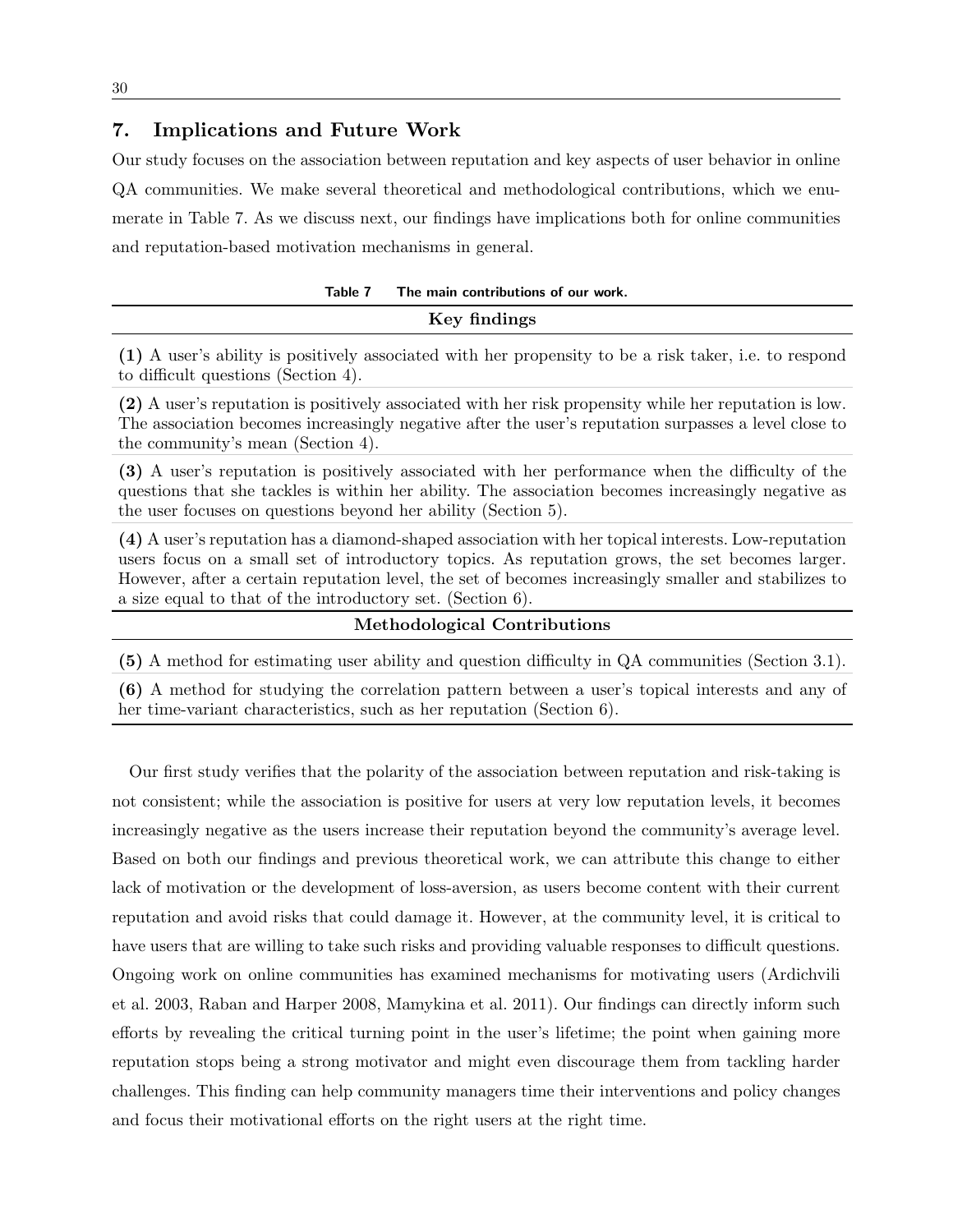Loss-aversion is an intuitive explanation for the finding that users tend to focus on increasingly easier questions as their reputation grows beyond a certain level. This phenomenon warrants customized policy changes for QA communities that value reputation as an asset and status symbol. Our findings provide insight on how a community can better motivate its users to take risks by tackling harder questions. The current reputation policy of StackOverflow and other communities provisions fixed rewards for responders, such as +10 reputation points for every positive vote to a response or +15 points for every response that the asker accepts. However, given that our study reveals that users tend to become increasingly risk-averse as their reputation grows, a fixed-reward scheme might not be appropriate. A straightforward solution could be a flexible reward policy that offers higher rewards to users at higher reputation levels. This approach could make risk-taking more attractive for high-reputation users and could also motivate users to work toward higher reputation levels with higher yields. However, such a policy would inevitably lead to rich-get-richer effects and could widen the reputation faultlines among the users. A simpler method would be to attach higher rewards to harder questions. This would require a scalable and effective way to operationalize question difficulty. Our work makes a significant methodological contribution in that direction, as we discuss in detail in Section 3.1. A third option would be to directly target the effects of loss aversion. As an example, consider a policy that rewards users with "forgiveness" badges when they reach different reputation milestones. A user could then use a forgiveness badge to protect one of her future responses. A protected response would be immune to negative votes and would thus be unable to harm the user's reputation. Future work can consider such policies and evaluate whether or not they indeed motivate users to focus on harder questions.

Our second study examines the association between reputation and performance. The self-efficacy literature, which provides the theoretical framework for our hypothesis development, has been torn on the polarity of the association between self-efficacy and performance. Our findings extend previous theoretical work by providing a compromise in the context of online QA communities. We find that, while the association is positive when users tackle questions within their ability, it becomes increasingly negative when the difficulty of the questions they are targeting is beyond their expertise. Our work is the first to make this distinction and operationalize the turning point for the effect of reputation on performance.

Our findings have direct implications for the efforts to match questions with appropriate responders, which has been the focus of an ongoing stream of research (Tian et al. 2013, Jurczyk and Agichtein 2007, Zhou et al. 2009). In QA communities, the short-term goal is to deliver high-quality responses to information seekers. However, in the long-term, a community can benefit from developing the ability of its members (Pal et al. 2011). As we also discuss in our hypothesis development in Section 2.2, users who focus on questions beyond their ability are likely to succeed only if they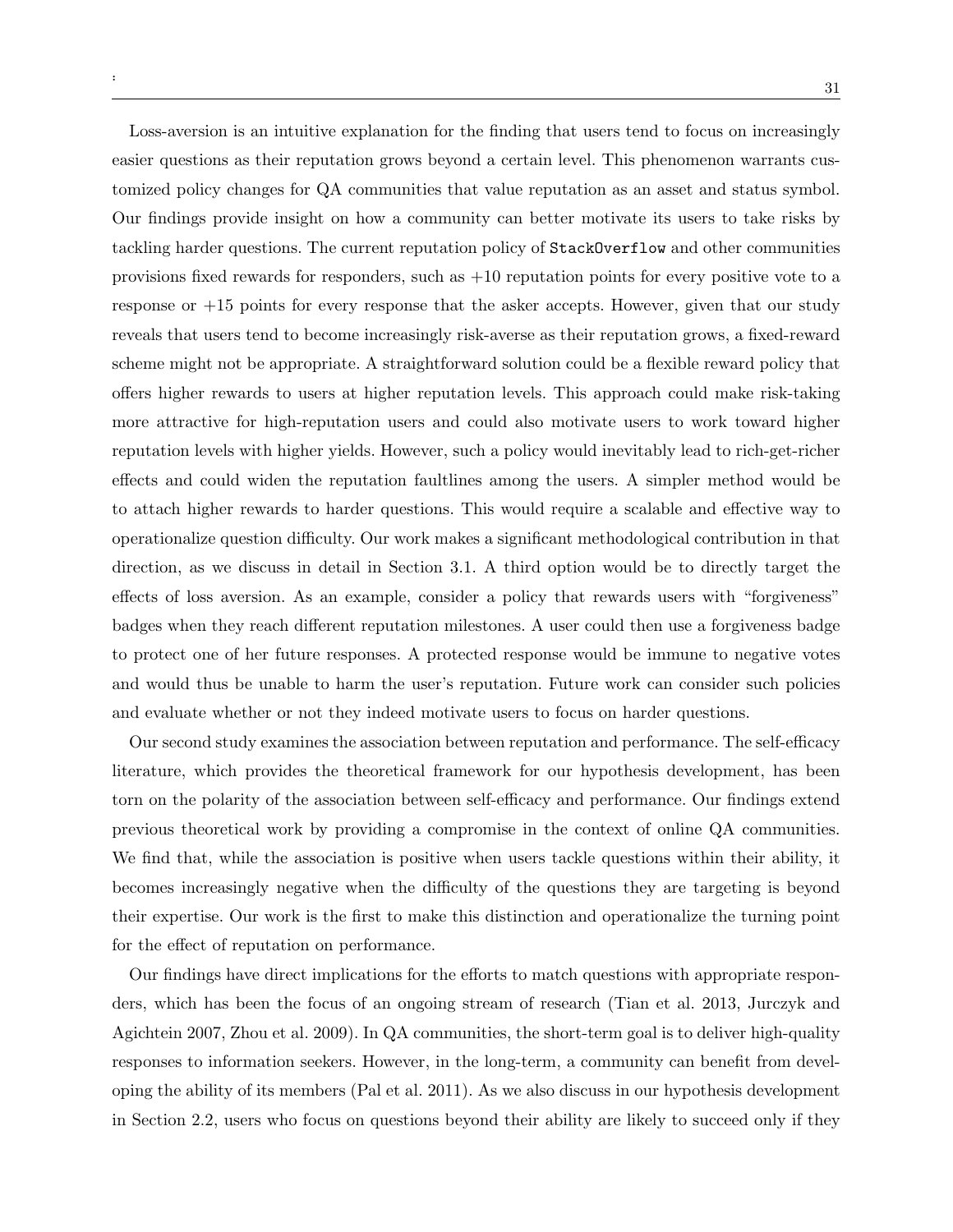allocate the time and effort required to bridge this gap. Thus, by reaching beyond their limits, users can develop their expertise and become more useful to the community. On the other hand, this is also a risky practice that could increase the number of low-quality responses and displease information seekers. Our findings on the role of reputation provide insight on how a community's management team can leverage this trade-off. QA communities like StackOverflow have the ability to steer responders toward specific questions, by controlling the visibility (e.g. ranking, frequency) of the questions that each user views on her personalized interface. Even though the exact algorithm employed by each platform is proprietary, we know that current recommendation engines are primarily based on the relevance between the user's interests and expertise (mined based on their contribution history) and the content of each question.  $^{11}$ . Our study reveals the importance of also considering the 3-way interaction of user ability, user reputation, and question difficulty when modeling performance. By leveraging these factors, a question-recommendation engine could go beyond topical relevance and match questions with relevant users at strategically selected reputation levels. According to our findings, the practice of steering a user toward questions that surpass her ability becomes increasingly risky (i.e. is more likely to lead to low quality responses) as her reputation grows. Thus, in order to develop the ability of its members while keeping a high standard of contribution quality, a community has to employ a recommendation engine that is cognizant of both the ability-difficulty gap and the user's reputation at any point in time.

Our third study reveals a very strong association between reputation and topical interests. Even though we anticipated the existence of this association, the structured, diamond-shaped manner in which it manifests is surprising. We find that, during their early reputation stages, users tend to focus on a narrow set of introductory topics. As they develop their reputation, their set of interests grows in both diversity and size. However, after a certain reputation level, the set becomes increasingly narrower until it reaches a size comparable to that of the introductory set. Our text analysis also reveals that users at this advanced reputation stage tend to favor depth rather than breath and, thus, focus on more specialized topics. Monitoring and anticipating the user's interests is essential for an effective recommendation system (Mobasher et al. 2000). As we discussed above, current question-recommendation methods already take into consideration the topical focus of each question. However, our study verifies the need to extend current modeling efforts to also account for the user's reputation.

Another application that could benefit from a reputation-aware engine is the personalized recommendation of jobs. Large QA communities like StackOverflow mine the users' contributions to match them to relevant job Ads that potential employers submit to the platform. For instance,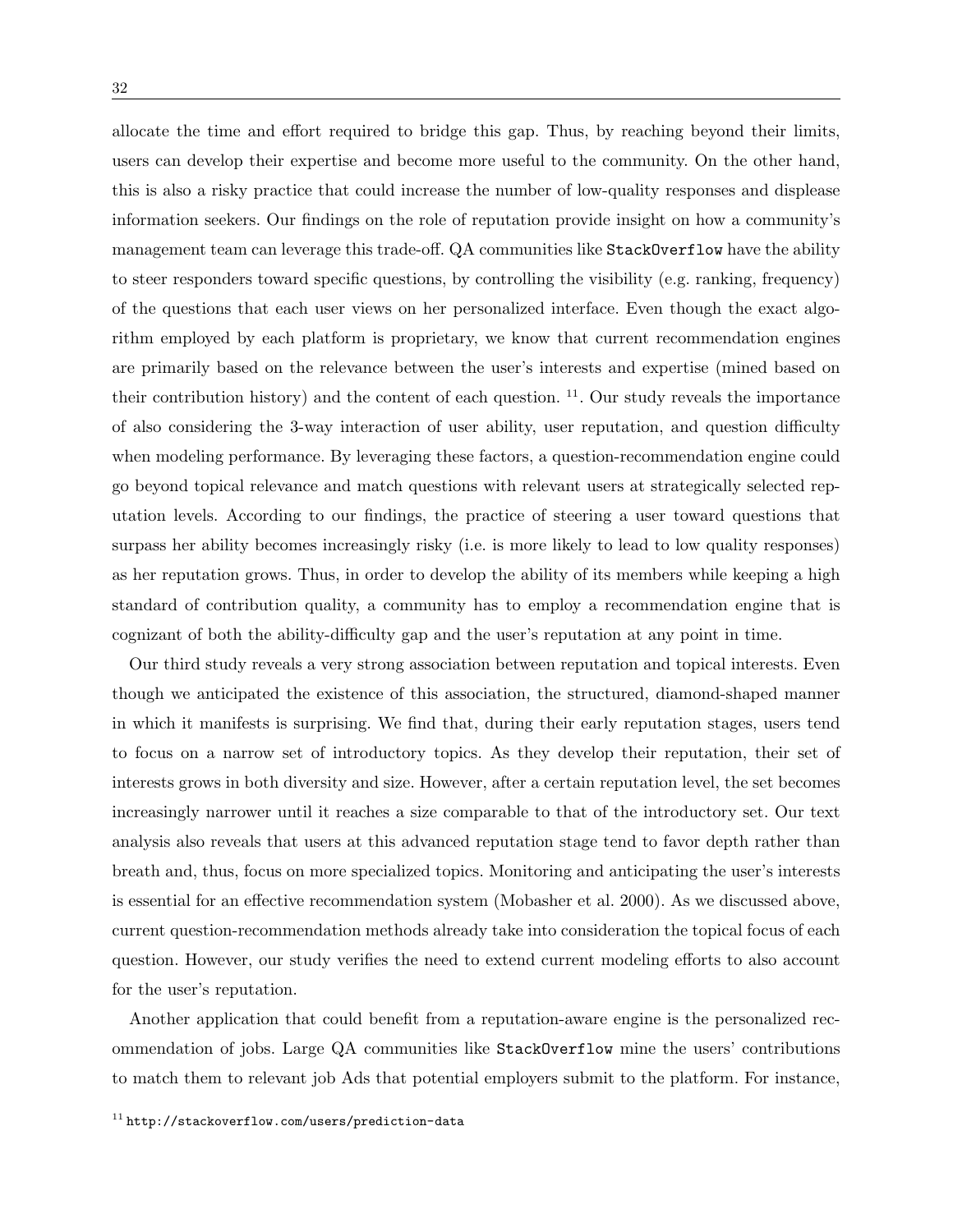a user who frequently responds to questions about web development is more likely to see Ads for web developer positions. Successful job recommendations are critical, as they can affect both user satisfaction and the influx of revenue from Ad placements  $^{12}$ . The consideration of reputation can complement the information mined from responses and help the platform estimate the user's interests and deliver more relevant Ads.

The second implication of our third study comes from a methodological perspective. The novel graph-based method that we used to establish the shape of the correlation pattern between a continuous variable (reputation) and a set of categorical variables (user interests) can be used to perform similar studies on other important factors in the context of QA communities. For instance, a practitioner could use our approach to study the association between a user's interests and her ability or between the user's reputation and the demographics of the users that she tends to interact with.

In short, our work provides insight on the associations of reputation with key aspects of user behavior on online QA communities, as well as on how these associations can be effectively leveraged to improve critical community outcomes. It is our hope that our findings and methodological contributions will inspire and support relevant research in this domain and help QA communities maximize their potential both as sources of high-quality information and as effective learning platforms for millions of users.

# Acknowledgments

# Appendix.

:

#### A. The Fixed Effects Poisson Model

Let  $Y_{it}$  is the performance that corresponds to the  $t_{th}$  response of the  $i_{th}$  user in the dataset, let  $x_{it}$  represent the covariates that correspond to the same response, let  $\alpha_i$  be the user-specific effect, and let  $\beta$  include the coefficients that we need to estimate. We can then formally specify the fixed-effects Poisson model (Allison 2009, Wooldridge 1999), as:

$$
Pr(Y_{it} = y_{it} | x_{it}) = \exp\{\exp(\alpha_i + x_{it}\beta)\} \exp(\alpha_i + x_{it}\beta)^{y_{it}}/y_{it}! =
$$
  

$$
\frac{1}{y_{it}!} \exp\{\exp(\alpha_i) \exp(x_{it}\beta) + \alpha_i y_{it}\} \exp(x_{it}\beta)^{y_{it}} = F_{it}
$$

Because we know that the observations are independent, we may write the joint probability for the observations within a panel as

 $^{12}$ http://stackoverflow.blog/2015/01/targeted-jobs-for-stack-overflow/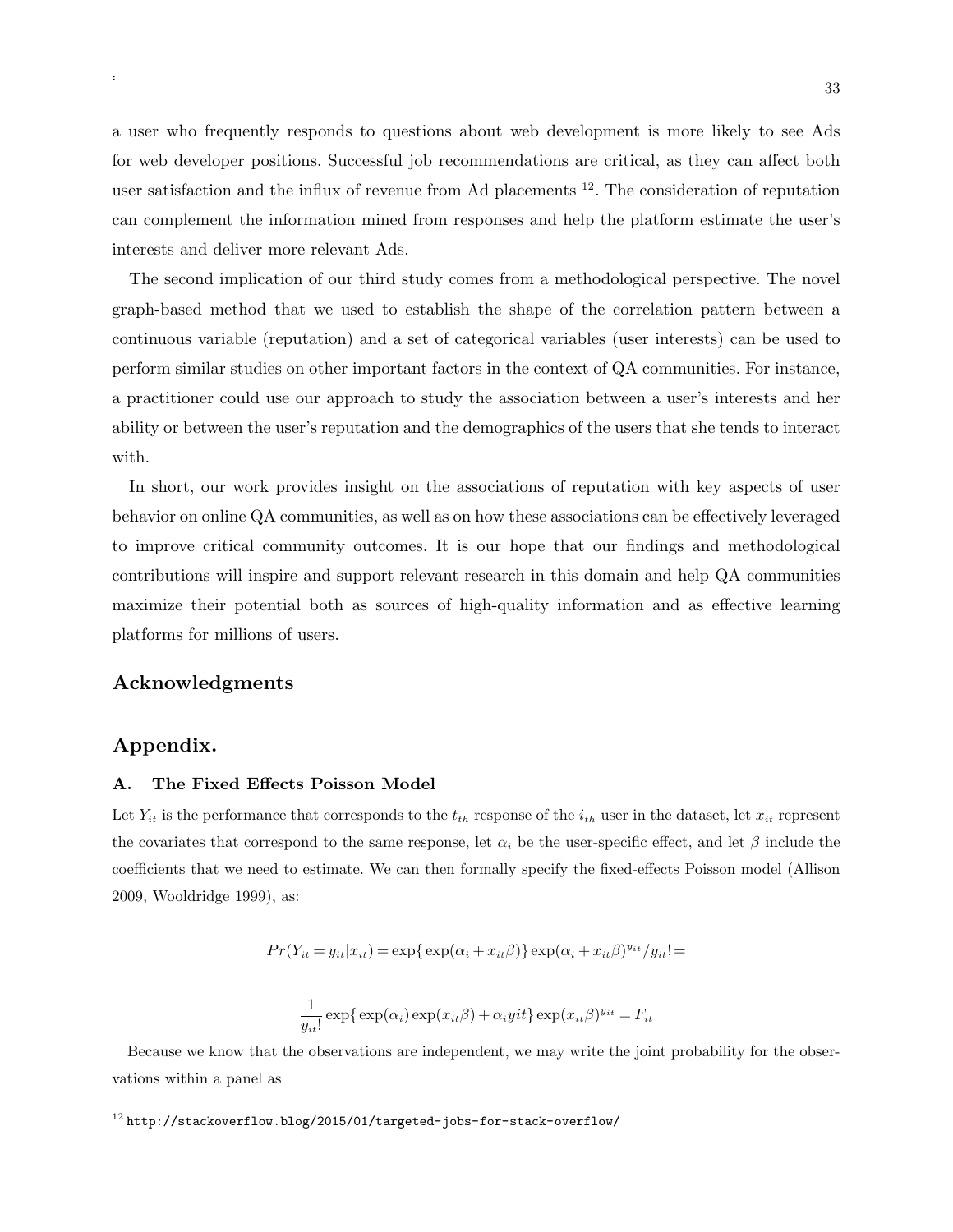$$
Pr(Y_{i1} = y_{i1}, ..., Y_{in_i} = y_{in_i} | \mathbf{X}_i)
$$
  
= 
$$
\prod_{t=1}^{n_i} \frac{1}{y_{it}!} \exp\{-\exp(\alpha_i)\exp(x_{it}\beta) + \alpha_i y_{it}\} \exp(x_{it}\beta)_{it}^y
$$
  
= 
$$
\left(\prod_{t=1}^{n_i} \frac{\exp(x_{it}\beta)_{it}^y}{y_{it}!}\right) \exp\left\{-\exp(\alpha_i)\sum_t \exp(x_{it}\beta) + \alpha_i \sum_t y_{it}\right\}
$$

and we also know that the sum of  $n_i$  Poisson independent random variables, each with parameter  $\lambda_{it}$  for  $t = 1, ..., n_i$ , is distributed as Poisson with parameter  $\sum_{t} \lambda_{it}$ .

$$
Pr\left(\sum_{t} Y_{it} = \sum_{t} y_{it} | \mathbf{X}_{i}\right) =
$$

$$
\frac{1}{\sum_{t} y_{it}!} \exp\left\{-\exp(\alpha_{i}) \sum_{t} \exp(x_{it}\beta) + \alpha_{i} \sum_{t} y_{it}\right\} \left\{\sum_{t} \exp(x_{it} + \beta)\right\}^{\sum_{t} y_{it}}
$$

So, the conditional likelihood is conditioned on the sum of the outcomes in the set (panel). The appropriate function is given by

$$
Pr\left(Y_{i1} = y_{i1}, ..., Y_{in_i} = y_{in_i} | \mathbf{X}_i, \sum_t Y_{it} = \sum_t y_{it} \right) =
$$
\n
$$
\left[ \left( \prod_{t=1}^{n_i} \frac{\exp(x_{it}\beta)^y_{it}}{y_{it}!} \right) \exp\left\{-\exp(\alpha_i) \sum_t \exp(x_{it}\beta) + \alpha_i \sum_t y_{it} \right\} \right] /
$$
\n
$$
\left[ \frac{1}{\sum_t y_{it}!} \exp\left\{-\exp(\alpha_i) \sum_t \exp(x_{it}\beta) + \alpha_i \sum_t y_{it} \right\} \left\{ \sum_t \exp(x_{it}\beta) \right\} \sum_t y_{it} \right]
$$
\n
$$
= \left( \sum_t y_{it} \right) \left\{ \prod_{t=1}^{n_i} \frac{\exp(x_{it}\beta)^{y_{it}}}{y_{it}! \left\{ \sum_k \exp(x_{ik}\beta) \right\}^{y_{it}}} \right]
$$
\nof eq.

\n(6)

which is free of  $\alpha_i$ .

The conditional log likelihood is given by

$$
L = \log \prod_{i=1}^{n} \left[ \left( \sum_{t=1}^{n_i} y_{it} \right)! \prod_{t=1}^{n_i} \frac{\exp(x_{it}\beta)^{y_{it}}}{y_{it}! \left\{ \sum_{\ell=1}^{n_\ell} \exp(x_i \ell \beta) \right\}^{y_{it}}} \right]
$$
  
\n
$$
= \log \prod_{i=1}^{n} \left\{ \frac{\left( \sum_{t} y_{it} \right)!}{\prod_{t=1}^{n_i} y_{it}!} \prod_{t=1}^{n_i} p_{it}^{y_{it}} \right\}
$$
  
\n
$$
= \sum_{i=1}^{n} \left\{ \log \Gamma \left( \sum_{t=1}^{n_i} y_{it} + 1 \right) - \sum_{t=1}^{n_i} \log \Gamma(y_{it} + 1) + \sum_{t=1}^{n_i} y_{it} \log p_{it} \right\}
$$
  
\n(7)

where

$$
p_{it} = e^{x_{it}\beta} / \sum_{\ell} e^{x_{i\ell}\beta}.
$$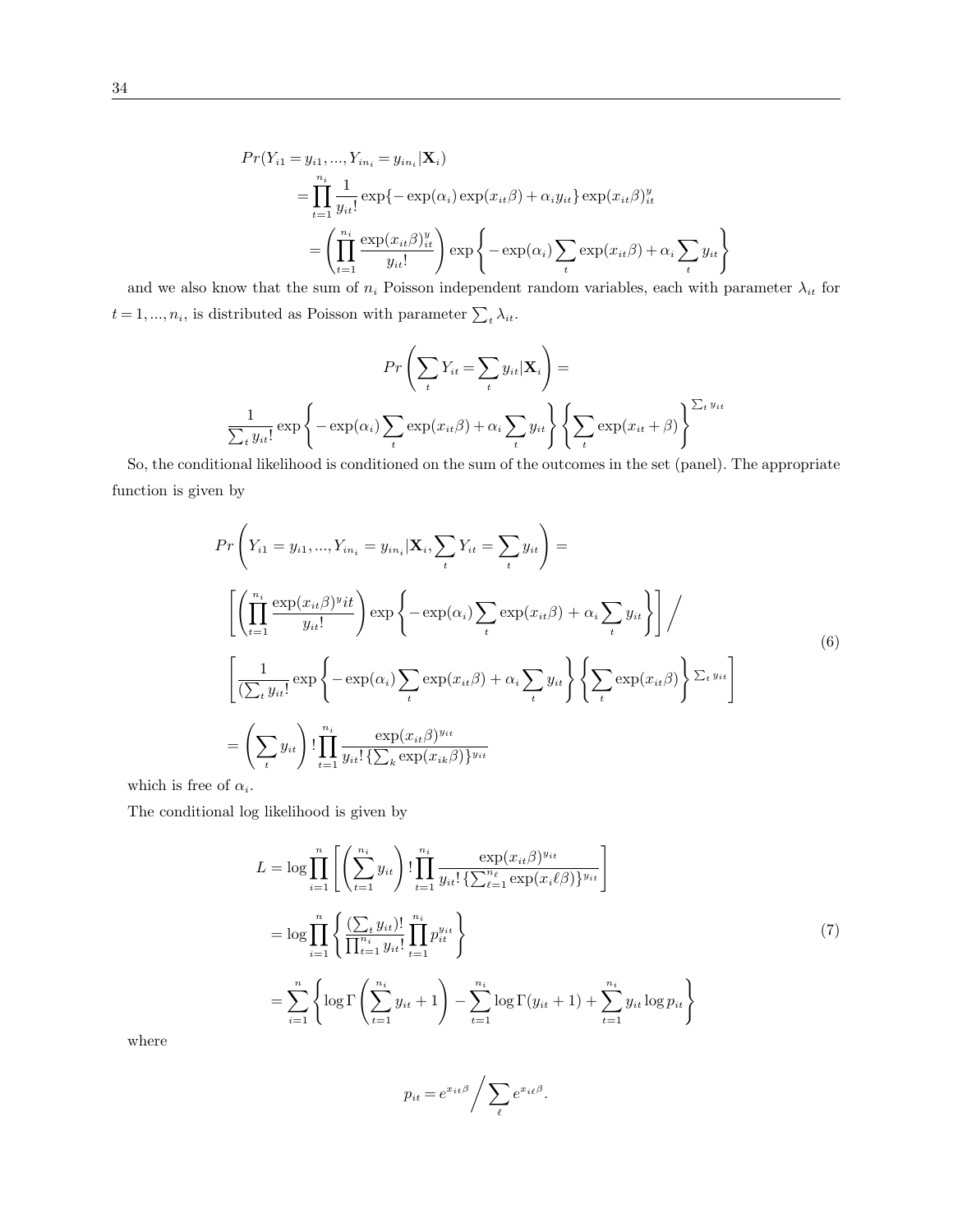35

| (Model IV, Fixed-Effects NegBin with a (Abil Diff Gap) Variable and robust standard errors) |             |             |           |       |                          |  |
|---------------------------------------------------------------------------------------------|-------------|-------------|-----------|-------|--------------------------|--|
| Variable                                                                                    | Coefficient | (Std. Err.) | t.        | P> t  | [95\% Conf. Interval]    |  |
| Reputation                                                                                  | $-.0077725$ | .0015188    | $-5.12$   | 0.000 | $[-.0107492, -.0047958]$ |  |
| Abil_Diff_Gap                                                                               | $-.0775172$ | .0024734    | $-31.34$  | 0.000 | [-.0823651, -.0726693]   |  |
| Reputation#Abil_Diff_Gap                                                                    | .01052      | .0004109    | 25.60     | 0.000 | .0097146, .0113254]      |  |
| Query Exp                                                                                   | .093173     | .0008994    | 103.59    | 0.000 | .0914101, .0949358       |  |
| MinToFirst                                                                                  | $-.0905397$ | .0008112    | $-111.62$ | 0.000 | $[-.0921296, -.0889499]$ |  |
| Resp Order                                                                                  | $-.0607883$ | .0013366    | $-45.48$  | 0.000 | [-.0634081, -.0581686]   |  |
| Prior Acceptance                                                                            | $-3268583$  | .0045816    | $-71.34$  | 0.000 | $[-.3358382, -.3178785]$ |  |
| $year=2010$                                                                                 | $-.0666523$ | .0093801    | $-7.11$   | 0.000 | $[-.085037, -.0482676]$  |  |
| $year=2011$                                                                                 | $-.0250636$ | .0097506    | $-2.57$   | 0.010 | $[-.0441743, -.0059529]$ |  |
| $year=2012$                                                                                 | .018285     | .0101604    | 1.80      | 0.072 | $[-.0016291, .038199]$   |  |
| $year=2013$                                                                                 | $-.0173418$ | .0106291    | $-1.63$   | 0.103 | $[-.0381745, .0034909]$  |  |
| $year=2014$                                                                                 | $-.025567$  | .0114729    | $-2.23$   | 0.026 | [-.0480534, -.0030806]   |  |
| Question Pop                                                                                | .0590458    | .0009259    | 63.77     | 0.000 | .057231, .0608606        |  |
| Resp Length                                                                                 | .8721292    | .0122816    | 71.01     | 0.000 | .8480578, .8962007]      |  |
| constant                                                                                    | .8721292    | .0122816    | 71.01     | 0.000 | .8480578, .8962007]      |  |

Table 8 Results for Hypothesis 3: Reputation and Performance

Table 9 Results for Hypothesis 3: Reputation and Performance

(Model V, FE NegBin with a Reputation#Ability#Difficulty Interaction and robust standard errors)

| Variable              | Coefficient | (Std. Err.) | t         | P >  t | [95\% Conf. Interval]    |
|-----------------------|-------------|-------------|-----------|--------|--------------------------|
| Reputation            | $-.084258$  | .0039658    | $-21.25$  | 0.000  | $[-.0920308, -.0764853]$ |
| Ability               | $-.0378571$ | .0056951    | $-6.65$   | 0.000  | $-0.0490192, -0.026695$  |
| Difficulty            | .0252341    | .006047     | 4.17      | 0.000  | .0133821, .037086        |
| Reputation#Ability    | .020424     | .0008644    | 23.63     | 0.000  | .0187299, .0221182       |
| Reputation#Difficulty | .0016923    | .0013192    | 1.28      | 0.200  | $-0.0008933, .0042778$   |
| Ability#Difficulty    | .0150679    | .0014573    | 10.34     | 0.000  | .0122118, .0179241]      |
| Reputation#Ability    | $-.001781$  | .0002461    | $-7.24$   | 0.000  | $[-.0022633, -.0012987]$ |
| #Difficulty           |             |             |           |        |                          |
| Query Exp             | .0858309    | .0009103    | 94.28     | 0.000  | .0840467, .0876151]      |
| MinToFirst            | $-.0909003$ | .0008131    | $-111.80$ | 0.000  | $[-.0924939, -.0893067]$ |
| Resp Order            | $-.0595484$ | .0013315    | $-44.72$  | 0.000  | $[-.0621581, -.0569387]$ |
| Prior Acceptance      | $-.3233039$ | .0045783    | $-70.62$  | 0.000  | $[-.3322772, -.3143307]$ |
| $year=2010$           | .0899079    | .010204     | 8.81      | 0.000  | .0699084, .1099074       |
| $year=2011$           | .2205953    | .0113937    | 19.36     | 0.000  | .1982641, .2429265       |
| $year=2012$           | .3271803    | .0122697    | 26.67     | 0.000  | .3031321, .3512285]      |
| $year = 2013$         | .3407853    | .0129629    | 26.29     | 0.000  | .3153786, .3661921       |
| $year=2014$           | .3614311    | .0137089    | 26.36     | 0.000  | .3345621, .3883001       |
| Question Pop          | .0587612    | .0009248    | 63.54     | 0.000  | .0569486, .0605738]      |
| Resp Length           | .0001164    | $1.45e-06$  | 80.56     | 0.000  | .0001136, .0001193]      |
| constant              | .4581119    | .02585      | 17.72     | 0.000  | .4074469, .5087769       |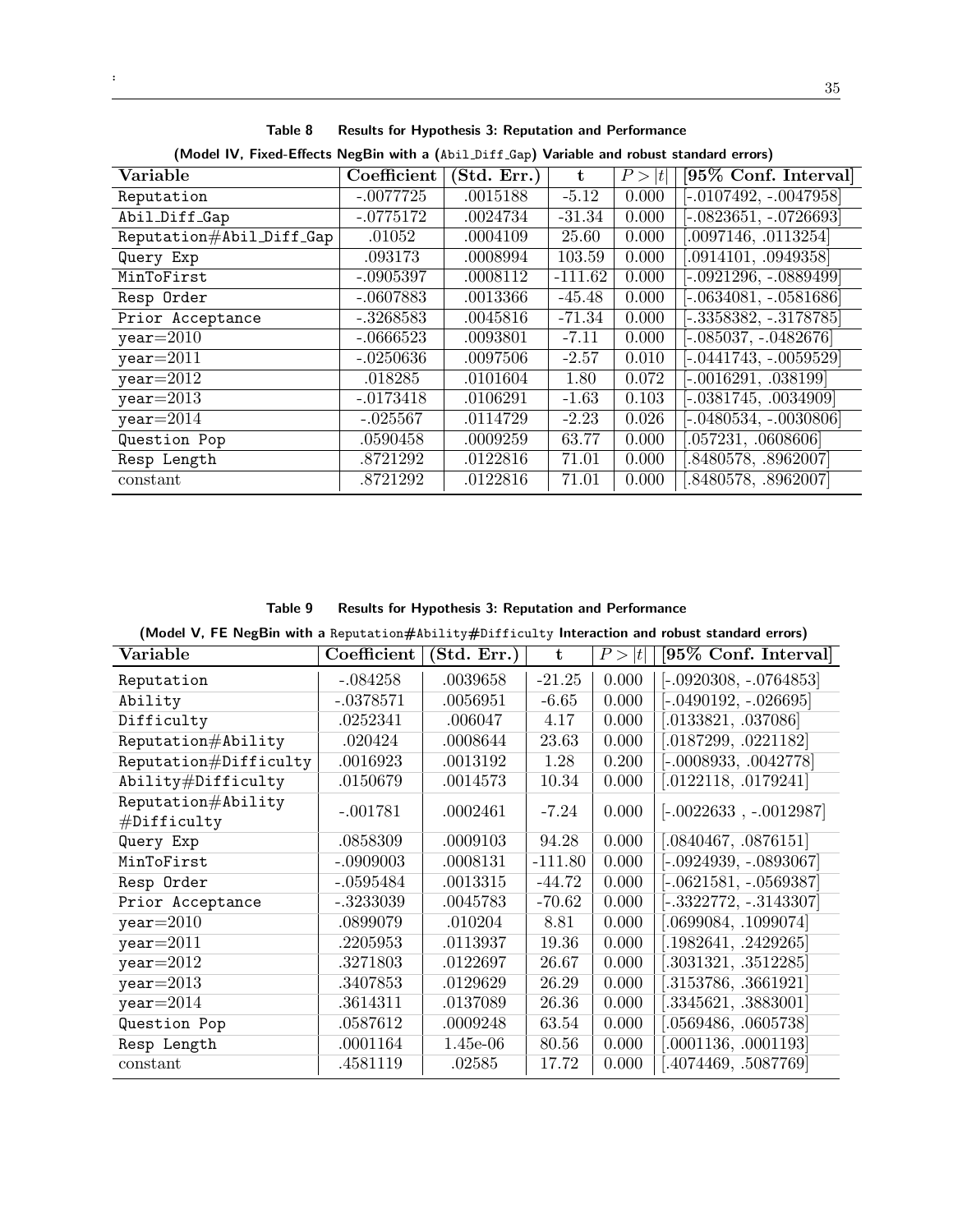| Variable      |      | Model I   Model II | Model III |
|---------------|------|--------------------|-----------|
| Question Pop  | 1.14 | 1.15               | 1.16      |
| Reputation    | 2.98 | 2.54               | 3.29      |
| Query Exp     | 1.01 | 1.05               | 1.07      |
| MinToFirst    | 1.13 | 1.15               | 1.15      |
| Resp Order    | 1.19 | 1.20               | 1.20      |
| Resp Length   |      | 1.03               | 1.03      |
| Ability       | 2.92 |                    | 3.47      |
| Difficulty    |      |                    | 1.28      |
| Abil_Diff_Gap |      | 2.56               |           |

Table 10 Variance Inflation Factors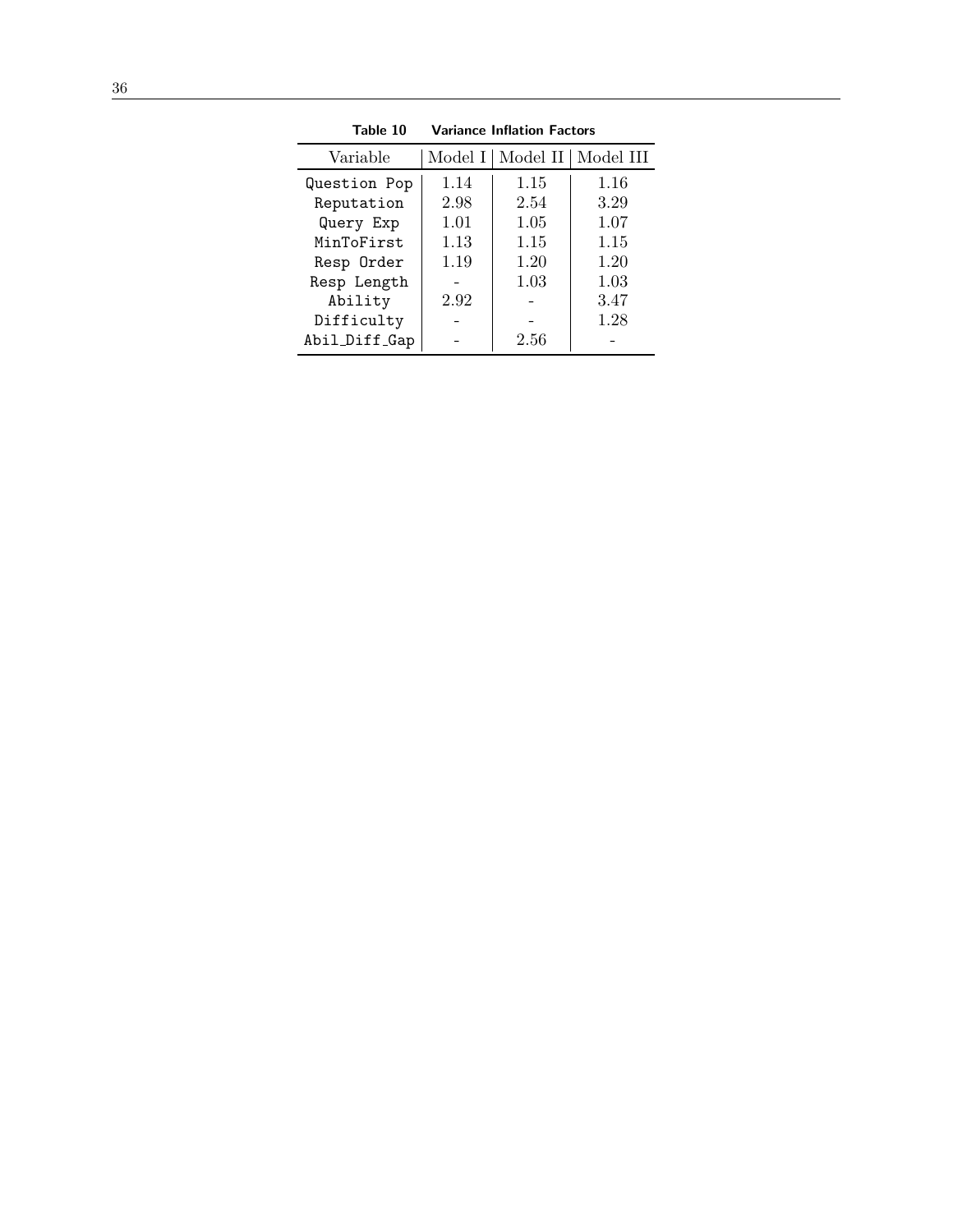# References

- Adachi T (2004) Career self-efficacy, career outcome expectations and vocational interests among japanese university students. Psychological reports 95(1):89–100.
- Agichtein E, Liu Y, Bian J (2009) Modeling information-seeker satisfaction in community question answering. ACM Transactions on Knowledge Discovery from Data (TKDD) 3(2):10.
- Aiken LS, West SG, Reno RR (1991) Multiple regression: Testing and interpreting interactions (Sage).
- Allison PD (2009) Fixed effects regression models, volume 160 (SAGE publications).
- Anderson A, Huttenlocher D, Kleinberg J, Leskovec J (2012) Discovering value from community activity on focused question answering sites: a case study of stack overflow. Proceedings of the 18th ACM SIGKDD international conference on Knowledge discovery and data mining, 850–858 (ACM).
- Anderson A, Huttenlocher D, Kleinberg J, Leskovec J (2013) Steering user behavior with badges. Proceedings of the 22nd international conference on World Wide Web, 95–106 (International World Wide Web Conferences Steering Committee).
- AppPromo (2013) The necessity of mobile app marketing. http://app-promo.com/wp-content/uploads/ 2012/04/AppPromo-TheNecessityofMobileAppMarketing.pdf, accessed: 2016-12-05.
- Ardichvili A, Page V, Wentling T (2003) Motivation and barriers to participation in virtual knowledgesharing communities of practice. Journal of knowledge management  $7(1):64-77$ .
- Arellano M (1987) Practitionerscorner: Computing robust standard errors for within-groups estimators. Oxford bulletin of Economics and Statistics 49(4):431–434.
- Arkes HR, Herren LT, Isen AM (1988) The role of potential loss in the influence of affect on risk-taking behavior. Organizational behavior and human decision processes 42(2):181–193.
- Baltagi B (2008) Econometric analysis of panel data (John Wiley & Sons).
- Bandura A (1977) Self-efficacy: toward a unifying theory of behavioral change. Psychological review 84(2):191.
- Bandura A (1986) Social foundations of thought and action: A social cognitive theory. (Prentice-Hall, Inc).
- Bandura A (1997) Self-efficacy: The exercise of control.
- Benner MJ, Tushman ML (2003) Exploitation, exploration, and process management: The productivity dilemma revisited. Academy of management review 28(2):238–256.
- Berger P, Hennig P, Bocklisch T, Herold T, Meinel C (2016) A journey of bounty hunters: Analyzing the influence of reward systems on stackoverflow question response times. Web Intelligence  $(WI)$ , 2016 IEEE/WIC/ACM International Conference on, 644–649 (IEEE).
- Bhat V, Gokhale A, Jadhav R, Pudipeddi J, Akoglu L (2014) Min (e) d your tags: Analysis of question response time in stackoverflow. Advances in Social Networks Analysis and Mining (ASONAM), 2014 IEEE/ACM International Conference on, 328–335 (IEEE).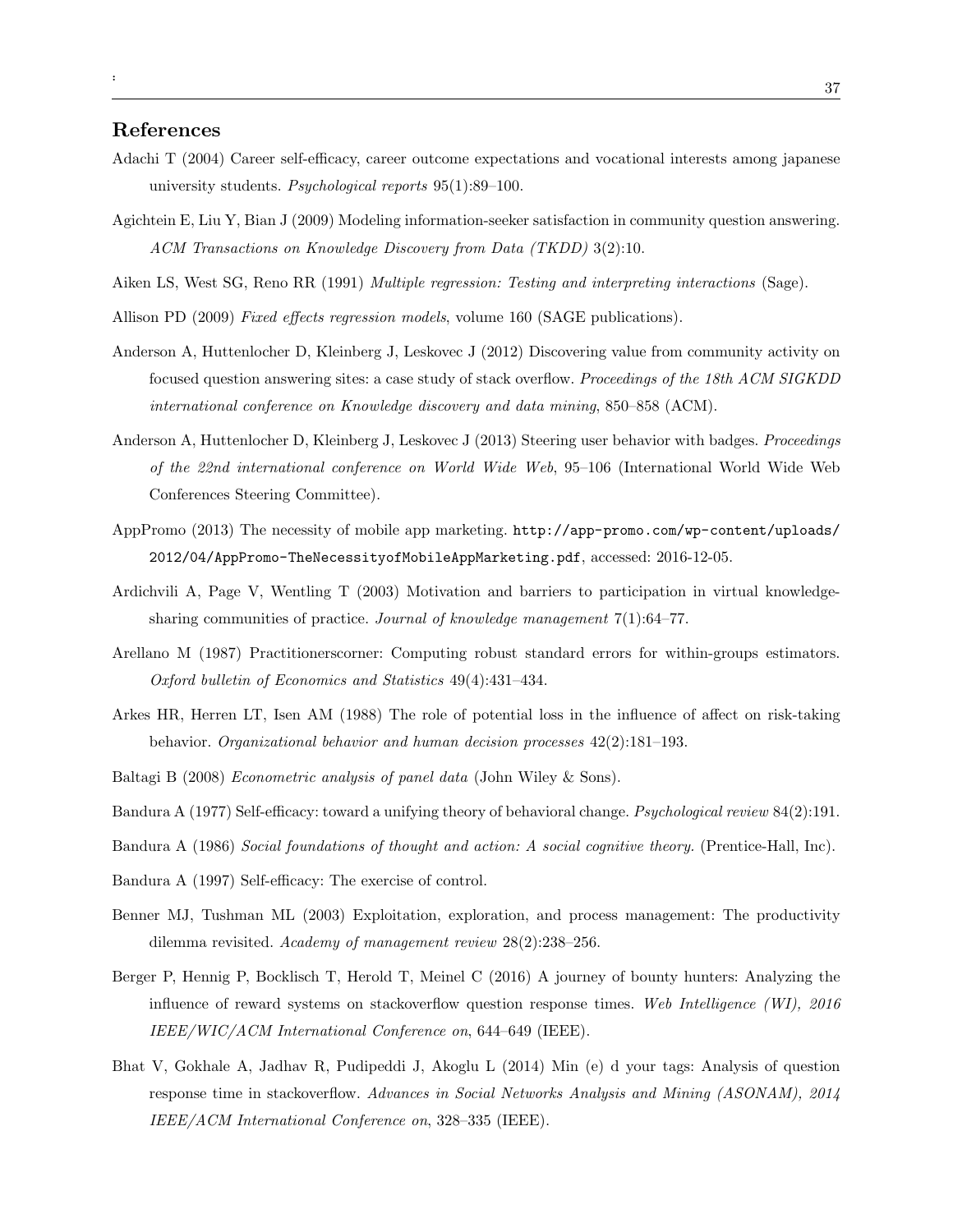- Blackwell III JL, et al. (2005) Estimation and testing of fixed-effect panel-data systems. Stata Journal 5(2):202–207.
- Blei DM, Ng AY, Jordan MI (2003) Latent dirichlet allocation. the Journal of machine Learning research 3:993–1022.
- Bloomberg J (2016) OutSystems 10 Sets High Bar For Low-Code Mobile App Development. http://www.forbes.com/sites/jasonbloomberg/2016/10/09/ outsystems-10-sets-high-bar-for-low-code-mobile-app-development/#52a5b05955d5, accessed: 2016-12-05.
- Bosu A, Corley CS, Heaton D, Chatterji D, Carver JC, Kraft NA (2013) Building reputation in stackoverflow: an empirical investigation. Proceedings of the 10th Working Conference on Mining Software Repositories, 89–92 (IEEE Press).
- Bouguessa M, Dumoulin B, Wang S (2008) Identifying authoritative actors in question-answering forums: The case of yahoo! answers. Proceedings of the 14th ACM SIGKDD International Conference on Knowledge Discovery and Data Mining, 866–874, KDD '08 (New York, NY, USA: ACM), ISBN 978-1-60558-193-4, URL http://dx.doi.org/10.1145/1401890.1401994.
- Brin S, Page L (2012) Reprint of: The anatomy of a large-scale hypertextual web search engine. Computer networks 56(18):3825–3833.
- Burd B, Barros JP, Johnson C, Kurkovsky S, Rosenbloom A, Tillman N (2012) Educating for mobile computing: addressing the new challenges. Proceedings of the final reports on Innovation and technology in computer science education 2012 working groups, 51–63 (ACM).
- Cailean I (2013) Infographic: How Hard Is It To Break Into The App Store? http://www.trademob.com/ infographic-how-hard-is-it-to-break-into-the-app-store/, accessed: 2016-12-05.
- Cameron AC, Trivedi PK (2009) Microeconometrics using stata, volume 5 (Stata press College Station, TX).
- Cameron AC, Trivedi PK (2013) Regression analysis of count data, volume 53 (Cambridge university press).
- Caprara GV, Vecchione M, Alessandri G, Gerbino M, Barbaranelli C (2011) The contribution of personality traits and self-efficacy beliefs to academic achievement: A longitudinal study. British Journal of Educational Psychology 81(1):78–96.
- Cavusoglu H, Li Z, Huang KW (2015) Can gamification motivate voluntary contributions?: The case of stackoverflow q&a community. Proceedings of the 18th ACM Conference Companion on Computer Supported Cooperative Work & Social Computing, 171–174 (ACM).
- Cervone D, Peake PK (1986) Anchoring, efficacy, and action: The influence of judgmental heuristics on self-efficacy judgments and behavior. Journal of Personality and social Psychology 50(3):492.
- Chen CC, Greene PG, Crick A (1998) Does entrepreneurial self-efficacy distinguish entrepreneurs from managers? *Journal of business venturing*  $13(4):295-316$ .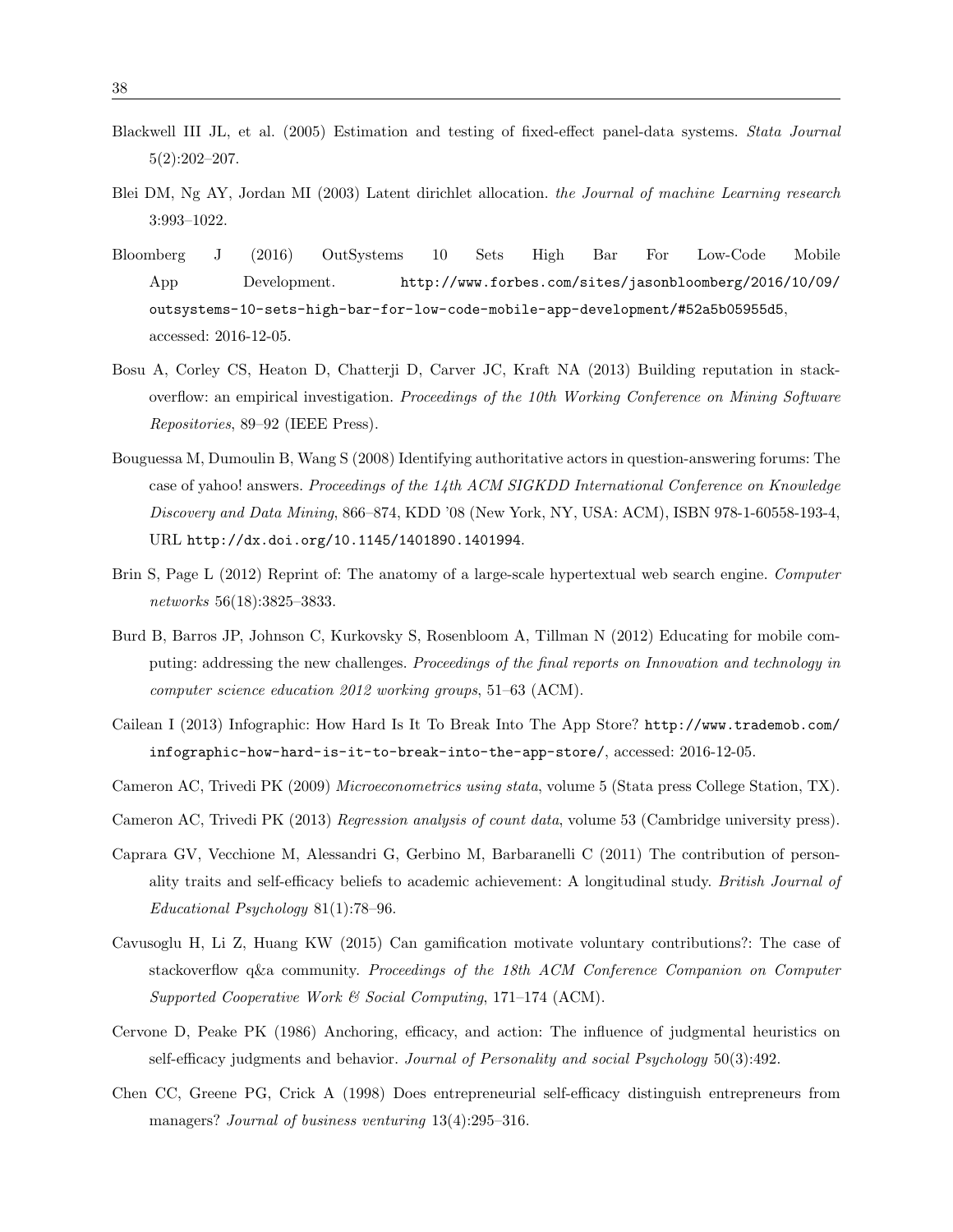39

- Constant D, Sproull L, Kiesler S (1996) The kindness of strangers: The usefulness of electronic weak ties for technical advice. Organization science 7(2):119–135.
- Ding Y, Yan E, Frazho A, Caverlee J (2009) Pagerank for ranking authors in co-citation networks. Journal of the American Society for Information Science and Technology 60(11):2229–2243.
- Ericson J (2015) Stack Exchange Year in Review, 2015. stackoverflow.com Accessed: 2016-06-01.
- Ghose A, Ipeirotis PG, Li B (2014) Examining the impact of ranking on consumer behavior and search engine revenue. Management Science 60(7):1632–1654.
- Ghosh A, Hummel P (2014) A game-theoretic analysis of rank-order mechanisms for user-generated content. Journal of Economic Theory 154:349–374.
- Goes PB, Guo C, Lin M (2016) Do incentive hierarchies induce user effort? evidence from an online knowledge exchange. Information Systems Research 27(3):497–516.
- Grant S, Betts B (2013) Encouraging user behaviour with achievements: an empirical study. Mining Software Repositories (MSR), 2013 10th IEEE Working Conference on, 65–68 (IEEE).
- Green RC, Talmor E (1986) Asset substitution and the agency costs of debt financing. Journal of Banking  $\mathcal B$ Finance 10(3):391–399.
- Greenspan D (2015) Best Computer Jobs for the Future. http://www.itcareerfinder.com/brain-food/ blog/entry/best-computer-jobs-for-the-future.html, accessed: 2016-12-05.
- Guan Z, Cutrell E (2007) An eye tracking study of the effect of target rank on web search. Proceedings of the SIGCHI conference on Human factors in computing systems, 417–420 (ACM).
- Hanrahan BV, Convertino G, Nelson L (2012) Modeling problem difficulty and expertise in stackoverflow. Proceedings of the ACM 2012 Conference on Computer Supported Cooperative Work Companion, 91– 94, CSCW '12 (New York, NY, USA: ACM), ISBN 978-1-4503-1051-2, URL http://dx.doi.org/10. 1145/2141512.2141550.
- Harper FM, Raban D, Rafaeli S, Konstan JA (2008) Predictors of answer quality in online q&a sites. Proceedings of the SIGCHI Conference on Human Factors in Computing Systems, 865–874 (ACM).
- Hausman JA (1978) Specification tests in econometrics. Econometrica: Journal of the Econometric Society 1251–1271.
- Hausman JA, Hall BH, Griliches Z (1984) Econometric models for count data with an application to the patents-r&d relationship.
- Heath C, Tversky A (1991) Preference and belief: Ambiguity and competence in choice under uncertainty. Journal of risk and uncertainty 4(1):5–28.
- Heidemann J, Klier M, Probst F (2010) Identifying key users in online social networks: A pagerank based approach .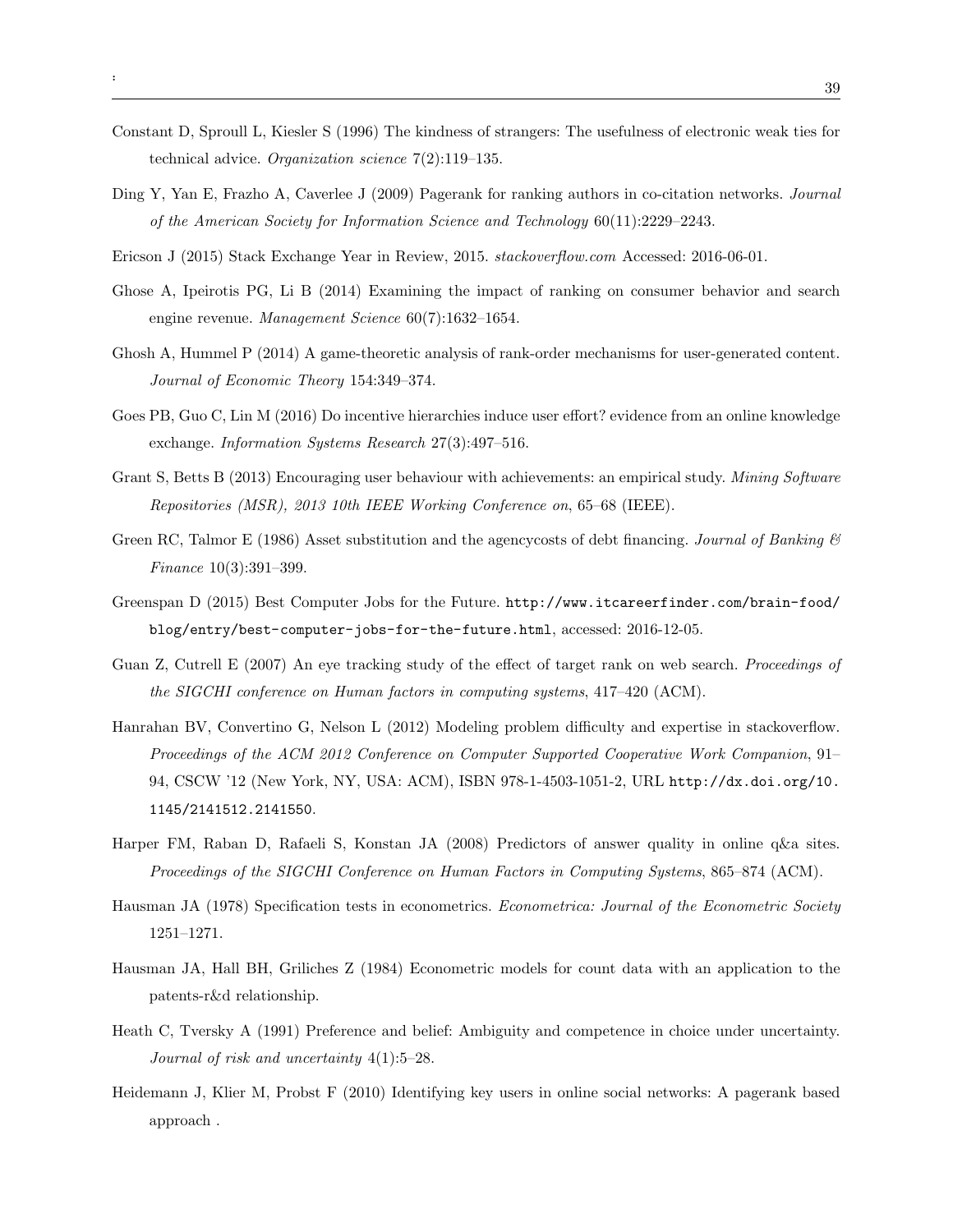- Henseler J, Ringle CM, Sinkovics RR (2009) The use of partial least squares path modeling in international marketing. Advances in international marketing  $20(1):277-319$ .
- Hmieleski KM, Baron RA (2008) When does entrepreneurial self-efficacy enhance versus reduce firm performance? Strategic Entrepreneurship Journal 2(1):57–72.
- Isen AM, Nygren TE, Ashby FG (1988) Influence of positive affect on the subjective utility of gains and losses: it is just not worth the risk. Journal of personality and Social Psychology 55(5):710.
- Isen AM, Patrick R (1983) The effect of positive feelings on risk taking: When the chips are down. Organizational behavior and human performance 31(2):194–202.
- Jin XL, Zhou Z, Lee MK, Cheung CM (2013) Why users keep answering questions in online question answering communities: A theoretical and empirical investigation. International Journal of Information Management 33(1):93–104.
- Joorabchi ME, Mesbah A, Kruchten P (2013) Real challenges in mobile app development. 2013 ACM/IEEE International Symposium on Empirical Software Engineering and Measurement, 15–24 (IEEE).
- Jurczyk P, Agichtein E (2007) Discovering authorities in question answer communities by using link analysis. Proceedings of the sixteenth ACM conference on Conference on information and knowledge management, 919–922 (ACM).
- Kahneman D, Tversky A (1979) Prospect theory: An analysis of decision under risk. Econometrica: Journal of the econometric society 263–291.
- Kahneman D, Tversky A (1984) Choices, values, and frames. American psychologist 39(4):341.
- Kankanhalli A, Tan BC, Wei KK (2005) Contributing knowledge to electronic knowledge repositories: an empirical investigation. *MIS quarterly* 113-143.
- Krasner GE, Pope ST, et al. (1988) A description of the model-view-controller user interface paradigm in the smalltalk-80 system. Journal of object oriented programming 1(3):26–49.
- Langville AN, Meyer CD (2005) A survey of eigenvector methods for web information retrieval. SIAM review 47(1):135–161.
- Lee TW, Ko YK (2010) Effects of self-efficacy, affectivity and collective efficacy on nursing performance of hospital nurses. Journal of advanced nursing  $66(4):839-848$ .
- Lent RW, Brown SD, Hackett G (1994) Toward a unifying social cognitive theory of career and academic interest, choice, and performance. Journal of vocational behavior 45(1):79–122.
- Li Z, Huang KW, Cavusoglu H (2012) Quantifying the impact of badges on user engagement in online q&a communities .
- Lim SL, Bentley PJ, Kanakam N, Ishikawa F, Honiden S (2015) Investigating country differences in mobile app user behavior and challenges for software engineering. IEEE Transactions on Software Engineering 41(1):40–64.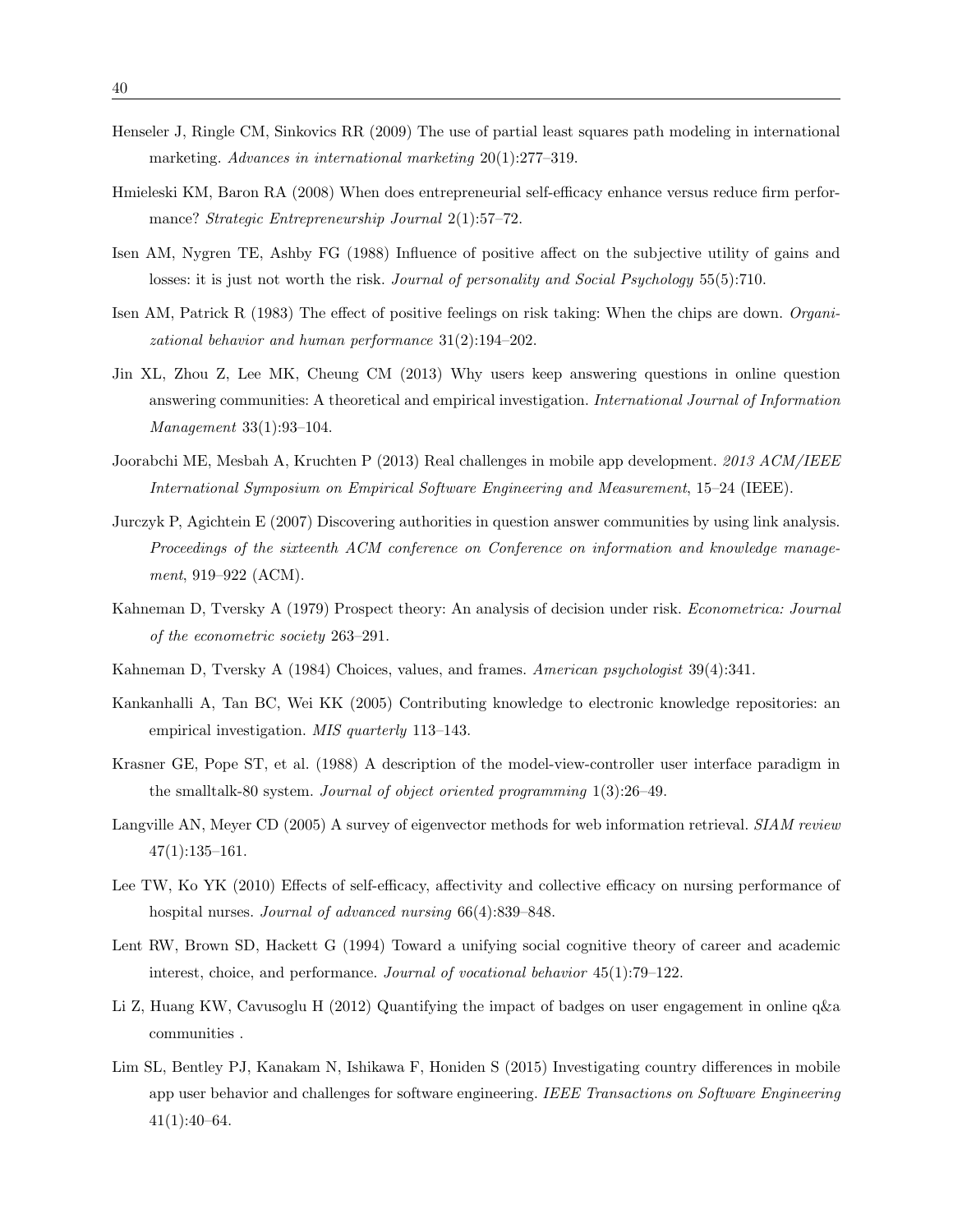- Liu Y, Bian J, Agichtein E (2008) Predicting information seeker satisfaction in community question answering. Proceedings of the 31st annual international ACM SIGIR conference on Research and development in information retrieval, 483–490 (ACM).
- Mabe PA, West SG (1982) Validity of self-evaluation of ability: A review and meta-analysis. Journal of applied Psychology 67(3):280.
- Maltby E, Loten A (2013) App Building, the Do-It-Yourself Way. http://www.wsj.com/articles/ SB10001424127887324034804578344061497735762, accessed: 2016-12-05.
- Mamykina L, Manoim B, Mittal M, Hripcsak G, Hartmann B (2011) Design lessons from the fastest q&a site in the west. Proceedings of the SIGCHI conference on Human factors in computing systems, 2857–2866 (ACM).
- March JG (1991) Exploration and exploitation in organizational learning. Organization science 2(1):71–87.
- Mihalcea R, Tarau P (2004) Textrank: Bringing order into texts (Association for Computational Linguistics).
- Mobasher B, Cooley R, Srivastava J (2000) Automatic personalization based on web usage mining. Communications of the ACM 43(8):142–151.
- Mombrea M (2016) Mobile development is tougher than people think. http://www.itworld.com/article/ 2701225/mobile/mobile-development-is-tougher-than-people-think.html, accessed: 2016-12- 05.
- Moores TT, Chang JCJ (2009) Self-efficacy, overconfidence, and the negative effect on subsequent performance: A field study. Information & Management  $46(2):69-76$ .
- Movshovitz-Attias D, Movshovitz-Attias Y, Steenkiste P, Faloutsos C (2013) Analysis of the reputation system and user contributions on a question answering website: Stackoverflow. Advances in Social Networks Analysis and Mining (ASONAM), 2013 IEEE/ACM International Conference on, 886–893 (IEEE).
- Nicholls JG (1984) Achievement motivation: Conceptions of ability, subjective experience, task choice, and performance. Psychological review 91(3):328.
- Nygren TE, Isen AM, Taylor PJ, Dulin J (1996) The influence of positive affect on the decision rule in risk situations: Focus on outcome (and especially avoidance of loss) rather than probability. Organizational behavior and human decision processes 66(1):59–72.
- Omojola A (2013) The Shortage Of Developer Talent Is Crushing Mobile. http://www.forbes.com/sites/ ayoomojola/2013/07/15/the-shortage-of-developer-talent-is-crushing-mobile/y, accessed: 2016-12-05.
- Page L, Brin S, Motwani R, Winograd T (1999) The pagerank citation ranking: bringing order to the web. .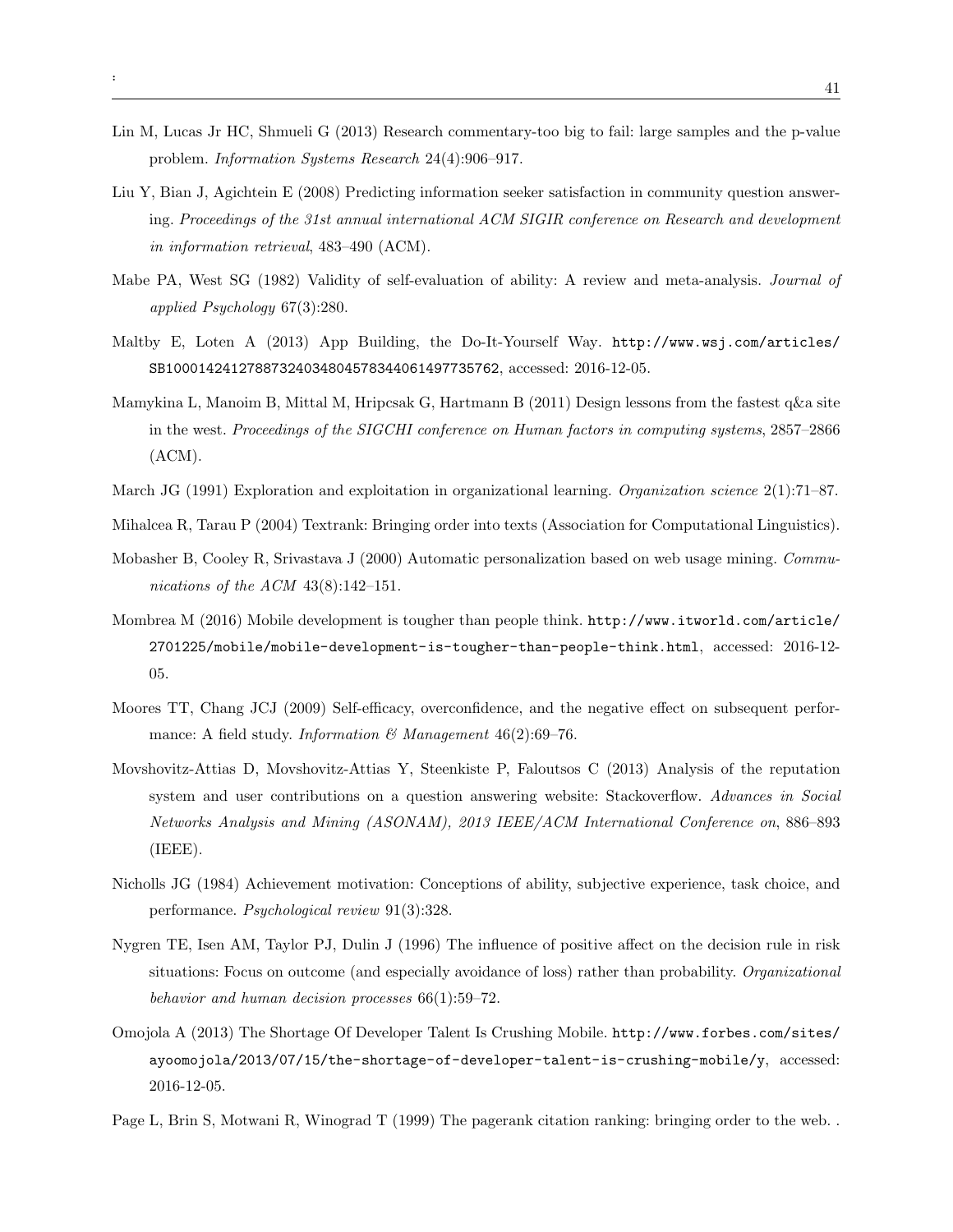- Pal A, Chang S, Konstan JA (2012a) Evolution of experts in question answering communities. ICWSM.
- Pal A, Farzan R, Konstan JA, Kraut RE (2011) Early detection of potential experts in question answering communities. International Conference on User Modeling, Adaptation, and Personalization, 231–242 (Springer).
- Pal A, Harper FM, Konstan JA (2012b) Exploring question selection bias to identify experts and potential experts in community question answering. ACM Transactions on Information Systems (TOIS) 30(2):10.
- Pan B, Hembrooke H, Joachims T, Lorigo L, Gay G, Granka L (2007) In google we trust: Usersdecisions on rank, position, and relevance. Journal of Computer-Mediated Communication 12(3):801–823.
- Paul F (2013) Autodesk: Free Apps Are Harder To Make Than Enterprise Software. http://readwrite.com/ 2013/03/26/autodesk-ceo-carl-bass-making-free-apps-is-harder-than-making-enterprise-software/, accessed: 2016-12-05.
- PayScale (2016) Mobile Applications Developer Salary. http://www.payscale.com/research/US/Job= Mobile\_Applications\_Developer/Salary, accessed: 2016-12-05.
- Powers WT (1973) Behavior: The control of perception (Aldine Chicago).
- Powers WT (1991) Commentary on bandura's" human agency." .
- Raban D, Harper F (2008) Motivations for answering questions online. New media and innovative technologies 73.
- Rabin M (2000) Risk aversion and expected-utility theory: A calibration theorem. Econometrica 68(5):1281– 1292.
- Ross L, Stittinger C (1991) Barriers to conflict resolution. Negotiation journal 7(4):389–404.
- Schunk DH (1990) Goal setting and self-efficacy during self-regulated learning. Educational psychologist  $25(1):71–86.$
- Sitkin SB, Weingart LR (1995) Determinants of risky decision-making behavior: A test of the mediating role of risk perceptions and propensity. Academy of management Journal 38(6):1573–1592.
- Slanger E, Rudestam KE (1997) Motivation and disinhibition in high risk sports: Sensation seeking and self-efficacy. Journal of Research in Personality 31(3):355–374.
- So Y (2008) The effects of achievement goal orientation and self-efficacy on course interests and academic achievement in medical students. Korean Journal of Medical Education 20(1):37–49.
- Stajkovic AD, Luthans F (1998) Self-efficacy and work-related performance: A meta-analysis. Psychological bulletin 124(2):240.
- Stewart Jr WH, Roth PL (2001) Risk propensity differences between entrepreneurs and managers: a metaanalytic review. Journal of applied psychology 86(1):145.
- Stock JH, Watson MW (2008) Heteroskedasticity-robust standard errors for fixed effects panel data regression. Econometrica 76(1):155–174.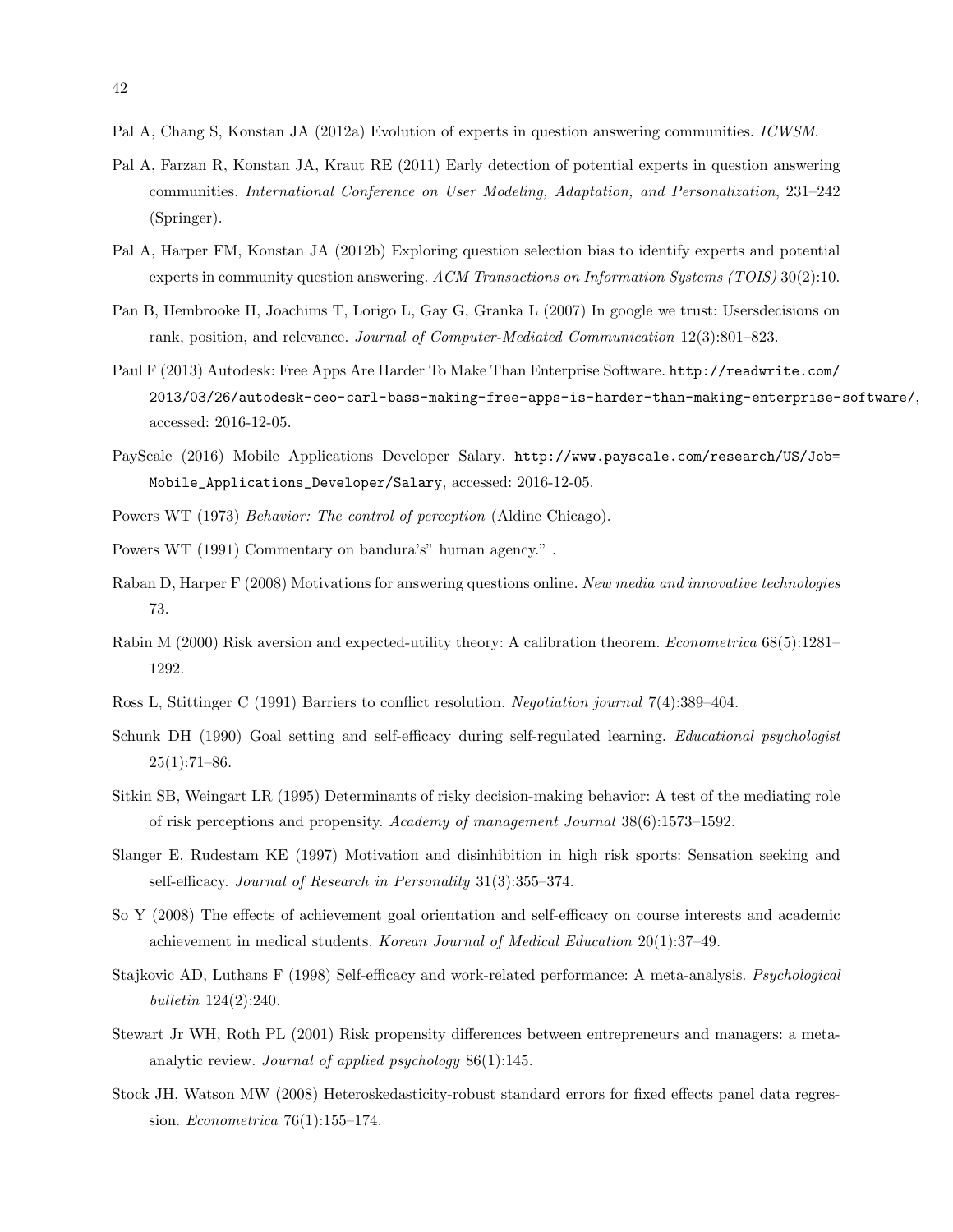- Stone DN (1994) Overconfidence in initial self-efficacy judgments: Effects on decision processes and performance. Organizational Behavior and Human Decision Processes 59(3):452–474.
- Strecher VJ, Seijts GH, Kok GJ, Latham GP, Glasgow R, DeVellis B, Meertens RM, Bulger DW (1995) Goal setting as a strategy for health behavior change. Health Education  $\mathcal B$  Behavior 22(2):190–200.
- Theng YL, Sin SCJ (2012) Analysing the effects of individual characteristics and self-efficacy on users' preferences for system features in relevance judgment. Information Research 17(4).
- Tian Y, Kochhar PS, Lim EP, Zhu F, Lo D (2013) Predicting best answerers for new questions: An approach leveraging topic modeling and collaborative voting. Workshops at the International Conference on Social Informatics, 55–68 (Springer).
- Tversky A, Kahneman D (1985) The framing of decisions and the psychology of choice. Environmental Impact Assessment, Technology Assessment, and Risk Analysis, 107–129 (Springer).
- Tversky A, Kahneman D (1991) Loss aversion in riskless choice: A reference-dependent model. The quarterly journal of economics 1039–1061.
- Vancouver JB, Kendall LN (2006) When self-efficacy negatively relates to motivation and performance in a learning context. Journal of Applied Psychology 91(5):1146.
- Vancouver JB, More KM, Yoder RJ (2008) Self-efficacy and resource allocation: support for a nonmonotonic, discontinuous model. Journal of Applied Psychology 93(1):35.
- Vancouver JB, Thompson CM, Tischner EC, Putka DJ (2002) Two studies examining the negative effect of self-efficacy on performance. *Journal of Applied Psychology* 87(3):506.
- Vancouver JB, Thompson CM, Williams AA (2001) The changing signs in the relationships among selfefficacy, personal goals, and performance. Journal of Applied Psychology 86(4):605.
- Von Neumann J, Morgenstern O (2007) Theory of games and economic behavior (Princeton university press).
- von Rechenberg T, Gutt D, Kundisch D (2016) Goals as reference points: empirical evidence from a virtual reward system. Decision Analysis 13(2):153-171.
- Wallach HM (2006) Topic modeling: beyond bag-of-words. Proceedings of the 23rd international conference on Machine learning, 977–984 (ACM).
- Waller B (2006) Math interest and choice intentions of non-traditional african-american college students. Journal of Vocational Behavior 68(3):538–547.
- Walumbwa FO, Avolio BJ, Zhu W (2008) How transformational leadership weaves its influence on individual job performance: The role of identification and efficacy beliefs. Personnel Psychology 61(4):793–825.
- Wooldridge JM (1999) Distribution-free estimation of some nonlinear panel data models. Journal of Econometrics 90(1):77–97.
- Wooldridge JM (2015) Introductory econometrics: A modern approach (Nelson Education).